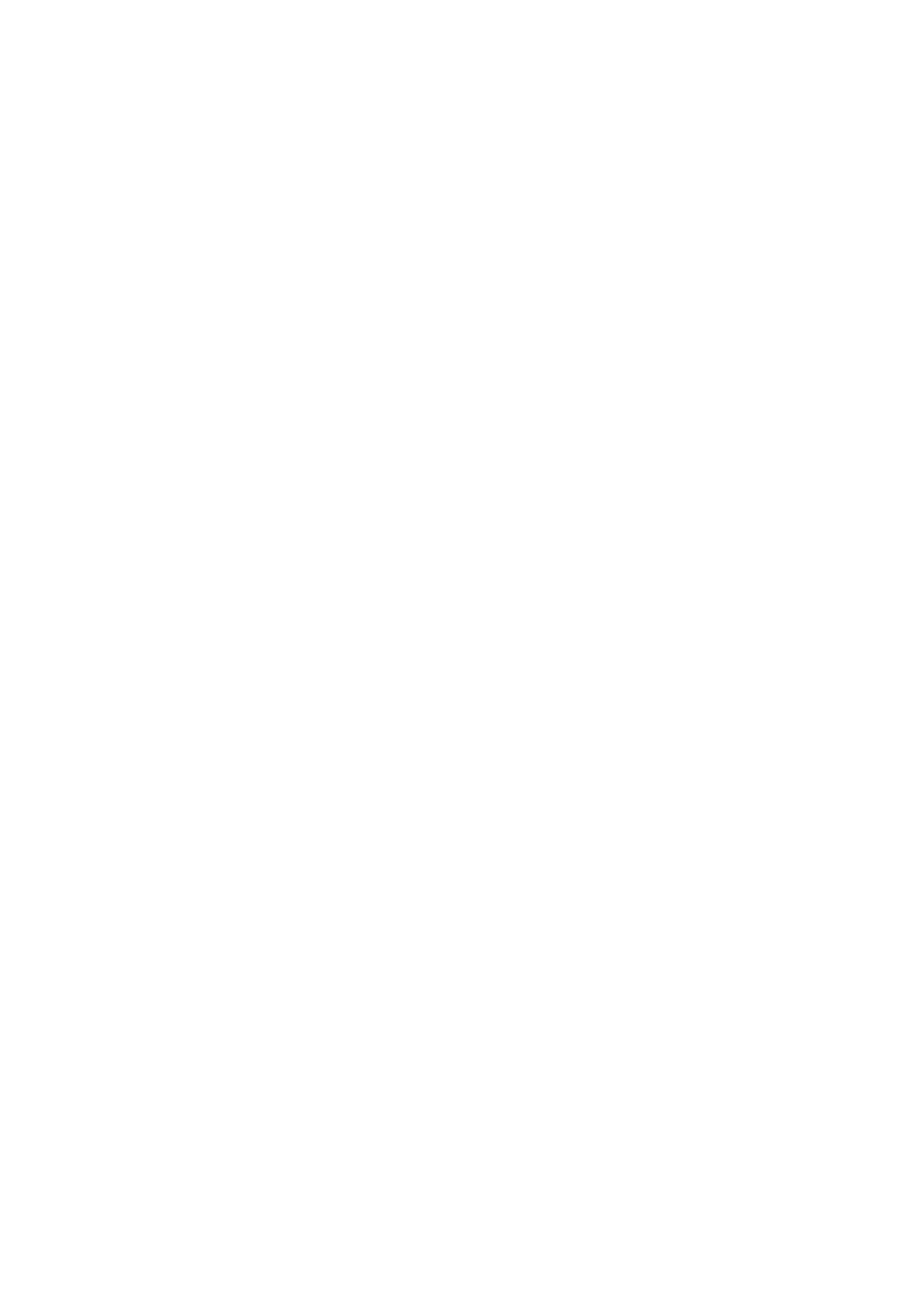# **PROTECTIVE MECHANISMS FOR CULTURAL HERITAGE - SOUTHERN REGION**

# **BELL ENVIRONMENTAL STRATEGY**

# **FOR THE CULTURAL HERITAGE WORKING GROUP**

**A project undertaken for the Joint Commonwealth NSW Regional Forest Agreement Steering Committee as part of the NSW Comprehensive Regional Assessments Project Number NA 03/EH-2**

**December 1999**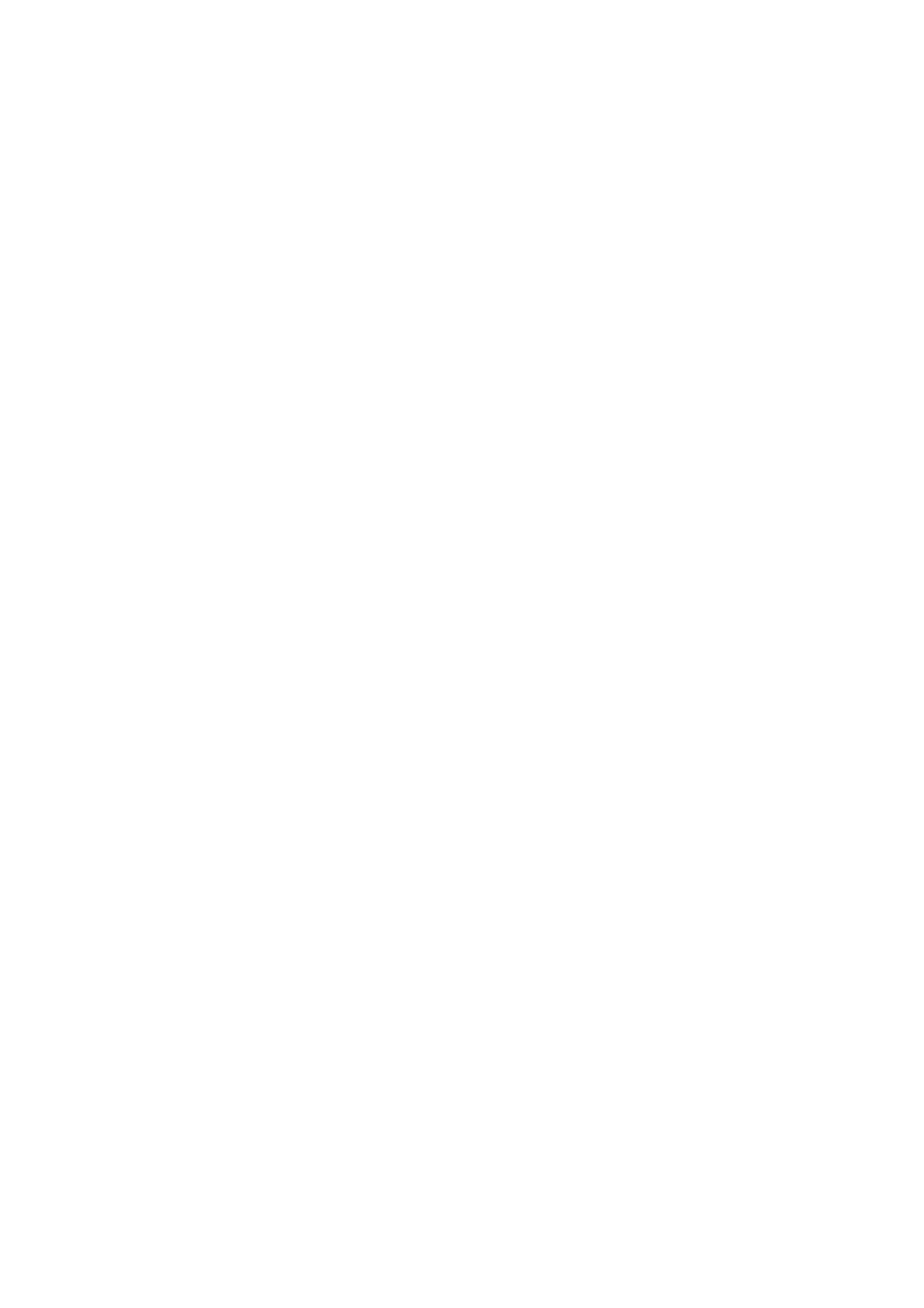#### **For more information and for information on access to data contact the:**

**Resource and Conservation Division, Department of Urban Affairs and Planning**

GPO Box 3927 SYDNEY NSW 2001

Phone: (02) 9228 3166 Fax: (02) 9228 4967

#### **Forests Taskforce, Department of the Prime Minister and Cabinet**

3-5 National Circuit BARTON ACT 2600

Phone**:** 1800 650 983 Fax: (02) 6271 5511

© Crown copyright December 1999

ISBN 0 7313 6160 1

This project has been jointly funded by the New South Wales and Commonwealth Governments and managed through the Resource and Conservation Division, Department of Urban Affairs and Planning, and the Forests Taskforce, Department of the Prime Minister and Cabinet.

The project has been overseen and the methodology has been developed through the Environment and Heritage Technical Committee which includes representatives from the New South Wales and Commonwealth Governments and stakeholder groups. Drafts of these Protective Mechanisms were reviewed by members of the Cultural Heritage Working Group including representatives of:

Environment Australia North East Forest Alliance NSW Aboriginal Land Council NSW Department of Aboriginal Affairs NSW Heritage Office NSW National Parks and Wildlife Service Resource and Assessment Conservation Division State Forests of NSW

#### **Disclaimer**

While every reasonable effort has been made to ensure that this document is correct at the time of printing, the State of New South Wales, its agents and employees, and the Commonwealth of Australia, its agents and employees, do not assume any responsibility and shall have no liability, consequential or otherwise, of any kind, arising from the use of or reliance on any of the information contained in this document.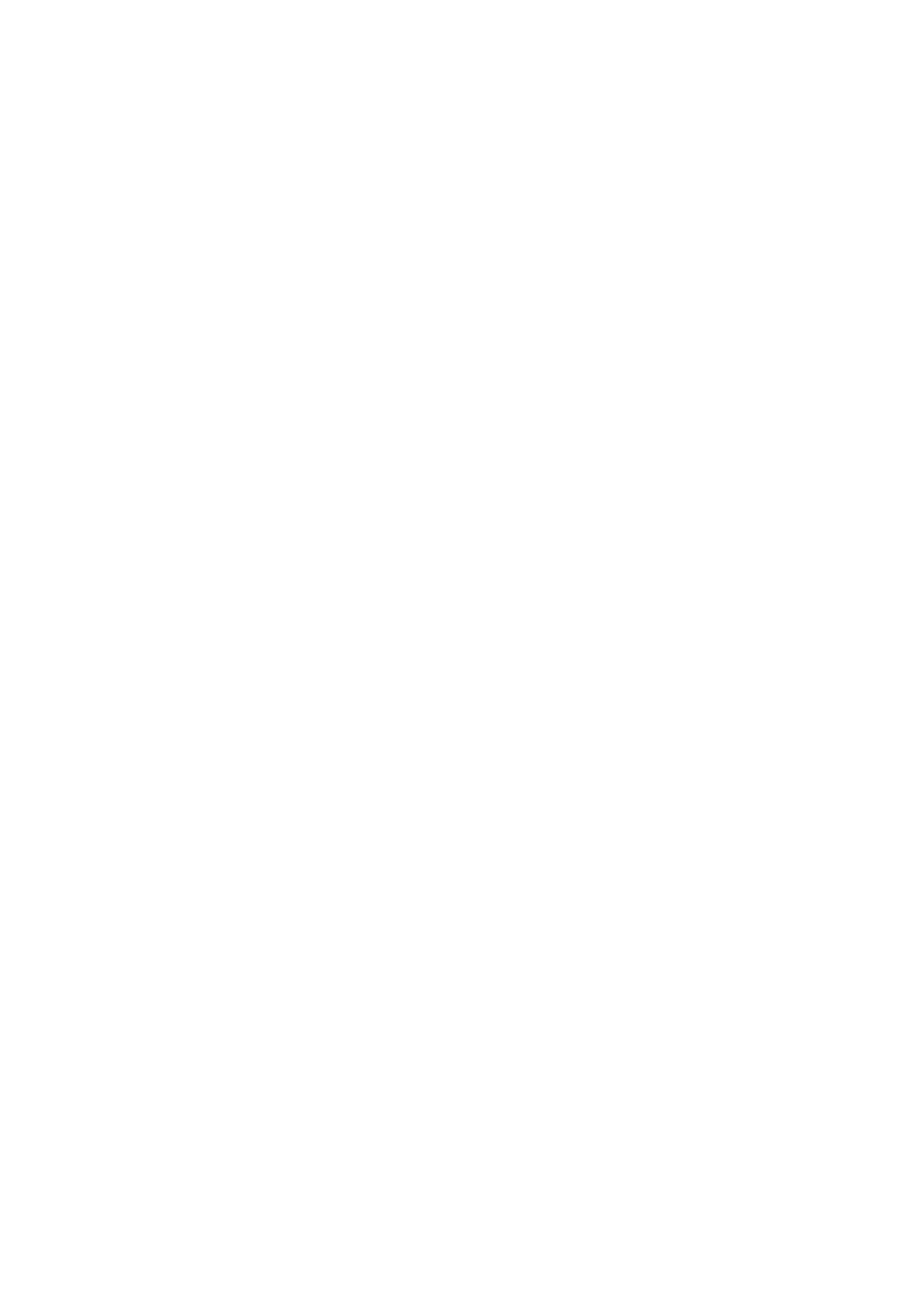# **EXECUTIVE SUMMARY**

This working paper describes a project undertaken as part of the comprehensive regional assessments of forests in New South Wales. The comprehensive regional assessments (CRAs) provide the scientific basis on which the State and Commonwealth Governments will sign regional forest agreements (RFAs) for major forest areas of New South Wales. These agreements will determine the future of these forests, providing a balance between conservation and ecologically sustainable use of forest resources.

#### *Project objectives*

The objectives of these Protective Mechanisms are to ensure the protection of cultural heritage values within the forest estate of the Southern CRA Region and to ensure that appropriate mechanisms are in place to protect these values through the:

- ! integration of cultural heritage policies, programs and practices into the core management functions of forest management agencies including proposed environmental management systems;
- continual improvement of policies, programs and organisational performance;
- allocation of an appropriate level of resources within an agreed framework for identifying priorities; and
- ! recognition of the interests of community groups with particular recognition to the rights of Aboriginal communities as custodians of their sites and other features of the forest estate.

#### *Methods*

Report preparation followed 'desk top' review of background studies commissioned as part of the Southern CRA together with reference to agency guidelines, manuals and other documentation. Drafting of the report was also assisted through review by members of the Cultural Heritage Working Group.

#### *Key results and products*

The Southern Region Cultural Heritage Protective Mechanisms, to be read in conjunction with the Southern Regional Forest Agreement, are intended to assist forest management agencies and stakeholders in protecting the cultural heritage values of the Southern Region forests.

The Protective Mechanisms are intended for NPWS, Heritage Office and SFNSW corporate managers, field managers and other professional staff with responsibilities in the Southern Region. They may also be of relevance to professionals in other land management agencies as well as community organisations in the Southern Region.

The Protective Mechanisms provide a framework to ensure that cultural heritage values are incorporated into all aspects of the management and usage of the forest estate. They could also be used to inform future policy and legislative changes in relation to cultural heritage management in NSW.

Management steps to be adopted by each agency are identified. These are supplemented by more detailed protective mechanisms.

The Protective Mechanisms are not intended to be a static document and can be expected to evolve and develop in response to changing practices and knowledge.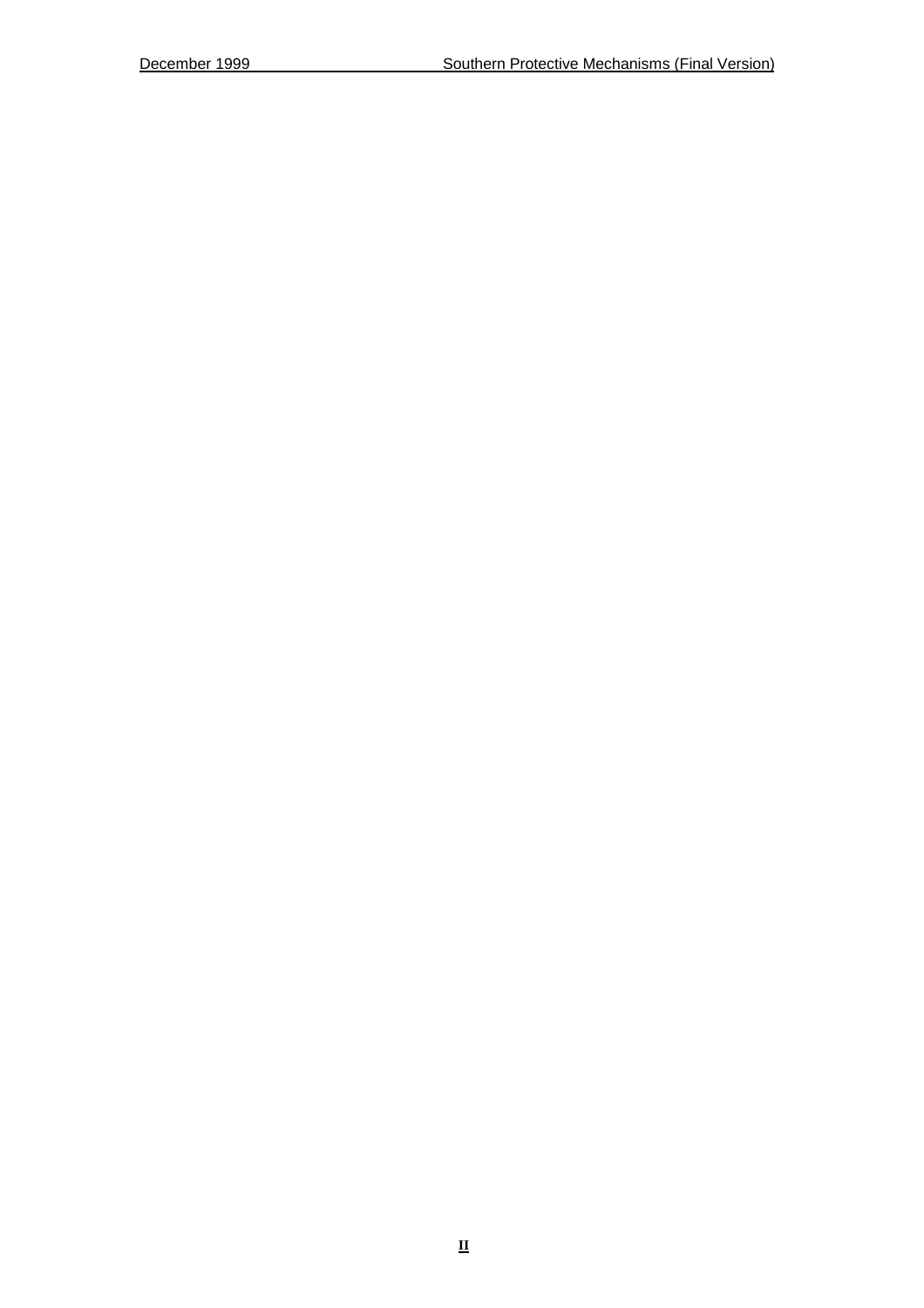# **CONTENTS**

| <b>EXECUTIVE SUMMARY</b>                                                                             |              |
|------------------------------------------------------------------------------------------------------|--------------|
| <b>SOURCES OF INFORMATION ON CULTURAL HERITAGE</b>                                                   | V            |
| <b>ACRONYMS</b>                                                                                      | VII          |
| <b>CULTURAL HERITAGE OF THE SOUTHERN REGION</b>                                                      | VIII         |
| 1. INTRODUCTION                                                                                      | 1            |
| <b>1.1 PROJECT BACKGROUND</b>                                                                        | 1            |
| <b>1.2 SCOPE OF THE PROJECT</b>                                                                      | $\mathbf{1}$ |
| <b>1.3 OBJECTIVES OF THE PROTECTIVE MECHANISMS</b>                                                   | $\mathbf{2}$ |
| <b>1.4 INTENDED USERS OF THE PROTECTIVE MECHANISMS</b>                                               | 3            |
| <b>1.5 DEFINITIONS</b>                                                                               | 3            |
| <b>2. BACKGROUND</b>                                                                                 | 5            |
| <b>2.1 NATIONAL FOREST POLICY</b>                                                                    | 5            |
| <b>2.2 SOUTHERN RFA</b>                                                                              | 6            |
| <b>2.3 SOUTHERN REGION</b>                                                                           | 6            |
| <b>2.4 NSW FOREST AGREEMENTS</b>                                                                     | 6            |
| <b>2.5 INDIGENOUS LAND USE AGREEMENTS</b>                                                            | 8            |
| 3. CULTURAL HERITAGE MANAGEMENT PRINCIPLES                                                           | 11           |
| <b>3.1 'BEST PRACTICE' CULTURAL HERITAGE MANAGEMENT</b>                                              | 11           |
| 3.2 IDENTIFYING AND UNDERSTANDING KEY INTERESTS IN DECISION MAKING 12                                |              |
| 3.3 DOCUMENTING CULTURAL HERITAGE: FINDING AND RECORDING ITEMS,<br>SITES AND OTHER CULTURAL EVIDENCE | 13           |
| 3.4 ASSESSING THE SIGNIFICANCE OF ITEMS, SITES AND OTHER EVIDENCE                                    | 15           |
| <b>3.5 PLANNING FOR THE MANAGEMENT OF HERITAGE VALUES</b>                                            | 15           |
| <b>3.6 PRINCIPLES FOR PROTECTING CULTURAL HERITAGE VALUES IN THE</b><br><b>SOUTHERN REGION</b>       | 16           |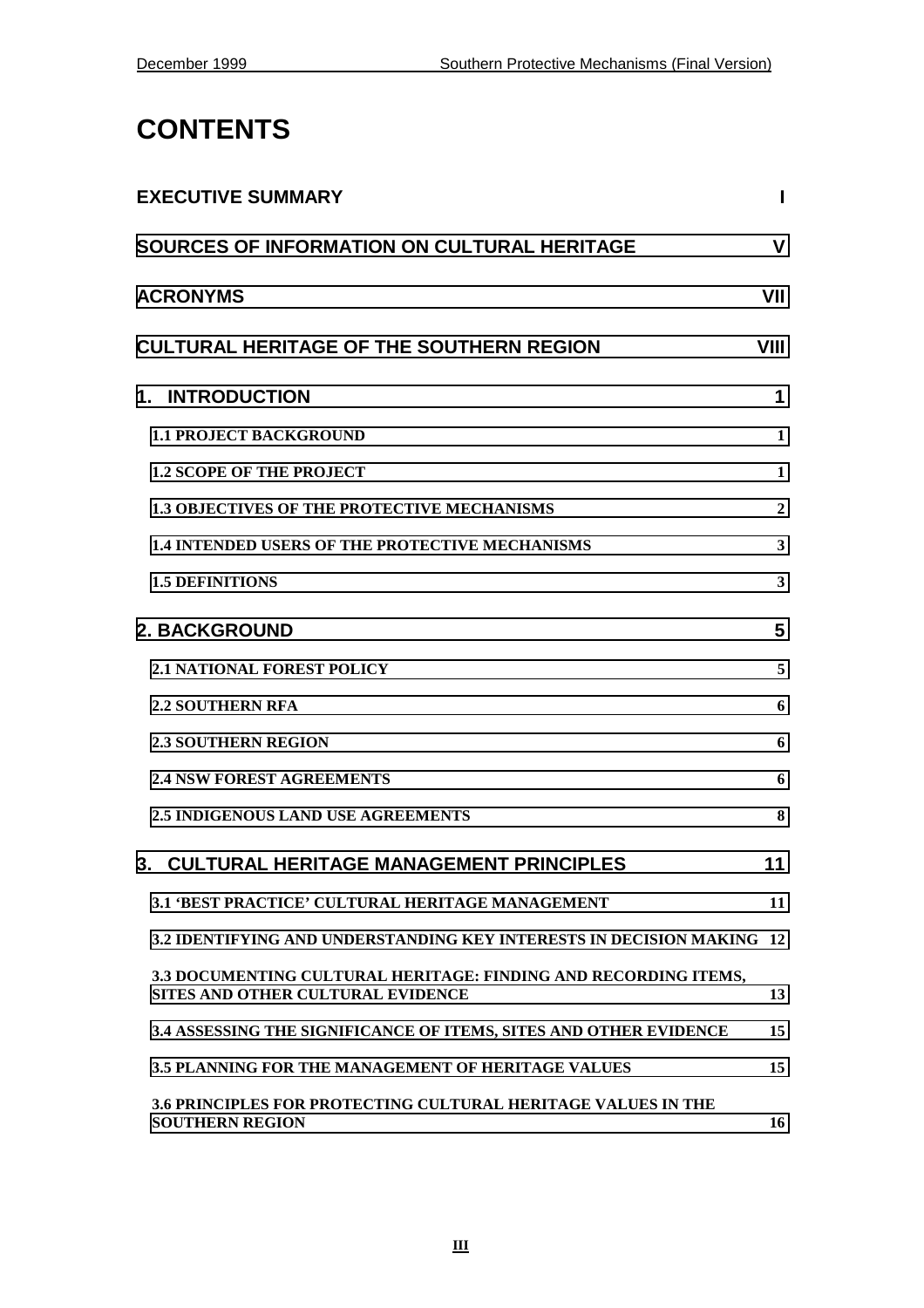| <b>4. IDENTIFICATION AND ASSESSMENT OF CULTURAL HERITAGE</b><br><b>VALUES FOR THE SOUTHERN REGION</b> | 19 |
|-------------------------------------------------------------------------------------------------------|----|
| <b>4.1 ASSESSMENTS OF CULTURAL HERITAGE VALUES FOR THE SOUTHERN</b><br><b>REGION</b>                  | 20 |
| <b>4.2 INTEGRATION AND OPTIONS DEVELOPMENT</b>                                                        | 22 |
| <b>4.3 RECOMMENDATIONS OF BACKGROUND STUDIES</b>                                                      | 22 |
| <b>5. PROTECTIVE MECHANISMS FOR CULTURAL HERITAGE</b>                                                 | 23 |
| 5.1 DEVELOPING A WHOLE OF GOVERNMENT APPROACH                                                         | 23 |
| 5.2 PLANNING                                                                                          | 23 |
| <b>5.3 IMPLEMENTATION AND OPERATION</b>                                                               | 30 |
| 5.4 MONITORING AND REVIEW                                                                             | 39 |
| <b>5.5 SUMMARY OF RECOMMENDED AGENCY ACTIONS</b>                                                      | 41 |
| <b>REFERENCES</b>                                                                                     | 45 |
| <b>APPENDIX A. GLOSSARY</b>                                                                           | 47 |
| <b>APPENDIX B. HERITAGE ASSESSMENT CRITERIA</b>                                                       | 49 |
| <b>APPENDIX C. RECOMMENDATIONS OF SOUTHERN REGION AND</b><br><b>STATEWIDE STUDIES</b>                 | 53 |
| <b>APPENDIX D. GUIDE TO HERITAGE LEGISLATION</b>                                                      | 55 |
| <b>NSW HERITAGE LEGISLATION</b>                                                                       | 55 |
| <b>COMMONWEALTH HERITAGE LEGISLATION</b>                                                              | 57 |
| NSW ENVIRONMENTAL PLANNING AND ASSESSMENT LEGISLATION                                                 | 58 |
| NSW LAND MANAGEMENT LEGISLATION                                                                       | 59 |
| <b>OTHER NSW LEGISLATION</b>                                                                          | 60 |
| <b>MAP 1. SOUTHERN REGION</b>                                                                         | 9  |
| <b>TABLE 1. FOREST PRACTICES PROTECTIVE MECHANISMS</b>                                                | 24 |
| <b>TABLE 2. ACTIONS RECOMMENDED FOR AGENCIES</b>                                                      | 42 |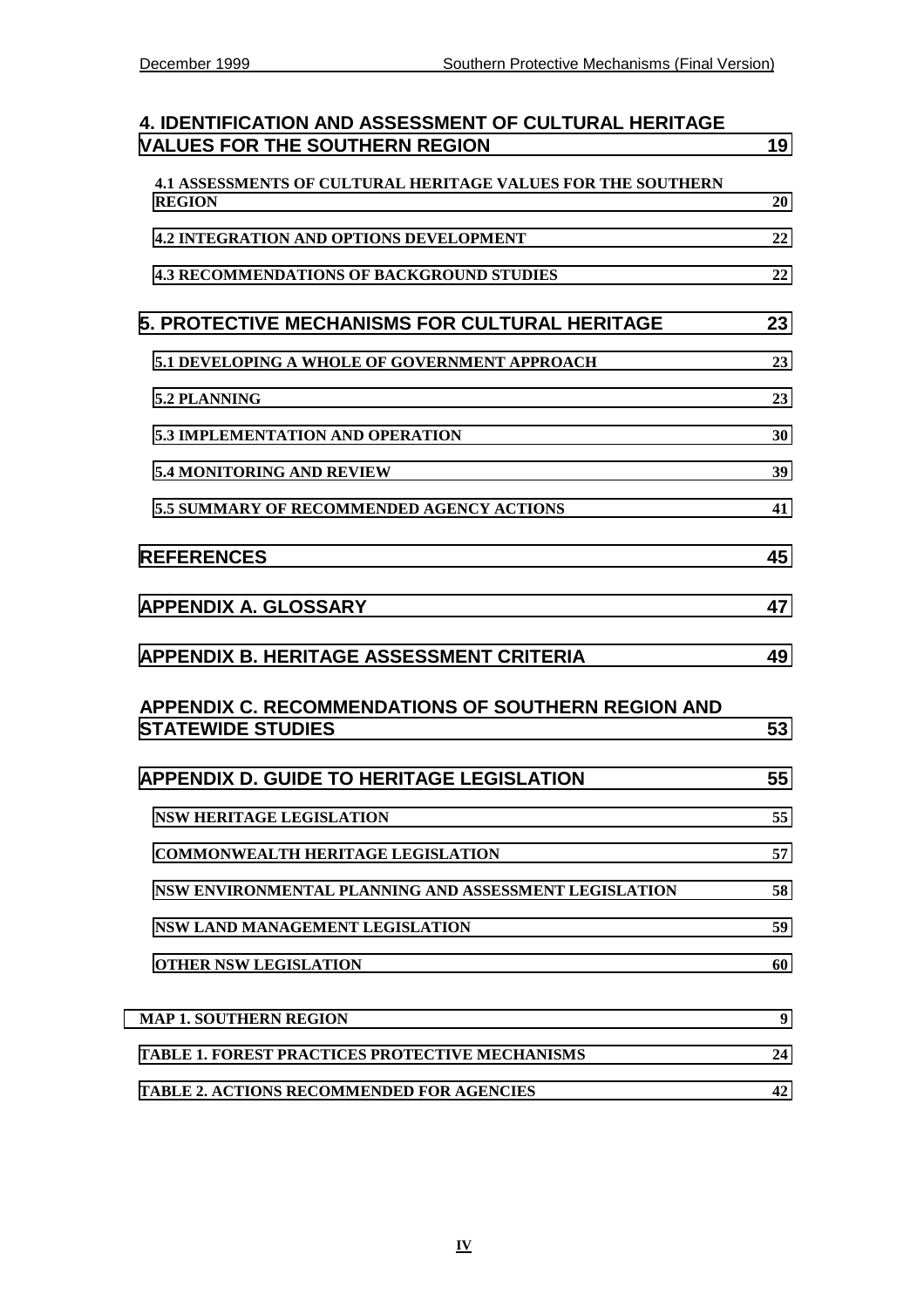# <span id="page-10-0"></span>**SOURCES OF INFORMATION ON CULTURAL HERITAGE**

#### **National Parks and Wildlife Service**

#### CULTURAL HERITAGE DIVISION

Level 6, 43 Bridge Street or PO Box 1967 Hurstville 2220 Fax. 02 9585 6325 Manager 02 9585 6465 Aboriginal Sites Registrar Tel. 02 9585 6471

#### SOUTHERN CULTURAL HERITAGE UNIT

6 Rutledge Street PO Box 2115 Queanbeyan 2620 Fax. 02 6299 4281 Unit Manager 02 6298 9736

#### **Heritage Office**

Level 11, Signature Tower 2-10 Wentworth Street or Locked Bag 5020 Parramatta 2124 Tel. 02 9635 6155, Fax. 02 9891 4688

#### **State Forests**

FOREST POLICY AND PROGRAMS DIVISION Building 2, 423 Pennant Hills Road (Locked Bag 23) Pennant Hills 2120 Tel. 02 9980 4231, Fax. 02 9484 0057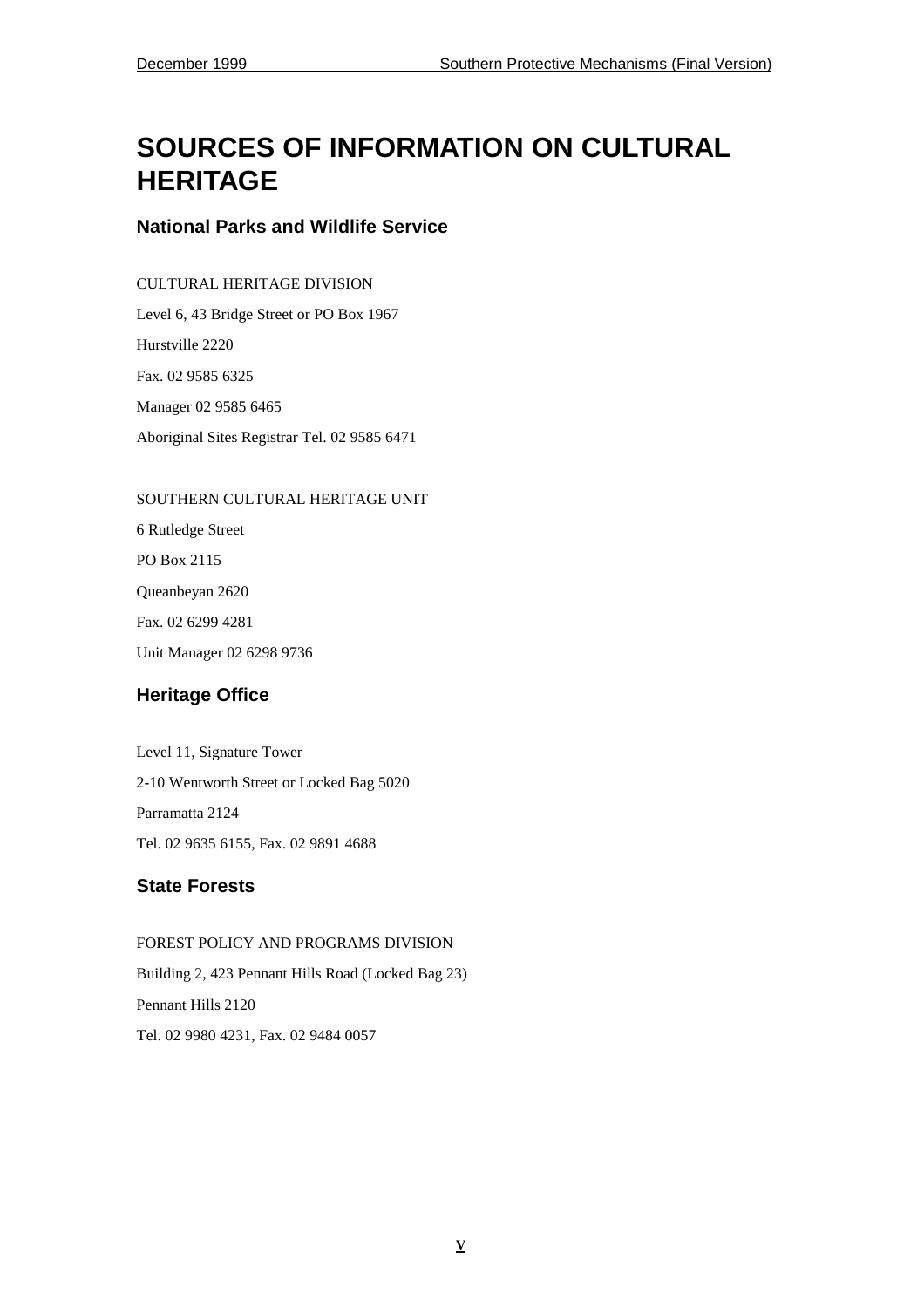#### **South Coast Region Aboriginal Management Committee**

Regional Project Officer: Eric Smith 5 Keiran Place Holt 2615 Tel. 0412 110 791

#### **Tablelands (Tumut) Region Aboriginal Management Committee**

Regional Project Officer: Mark Halloran PO Box 441 Tumut 2720 Tel. 0418 604 449 02 6947 4002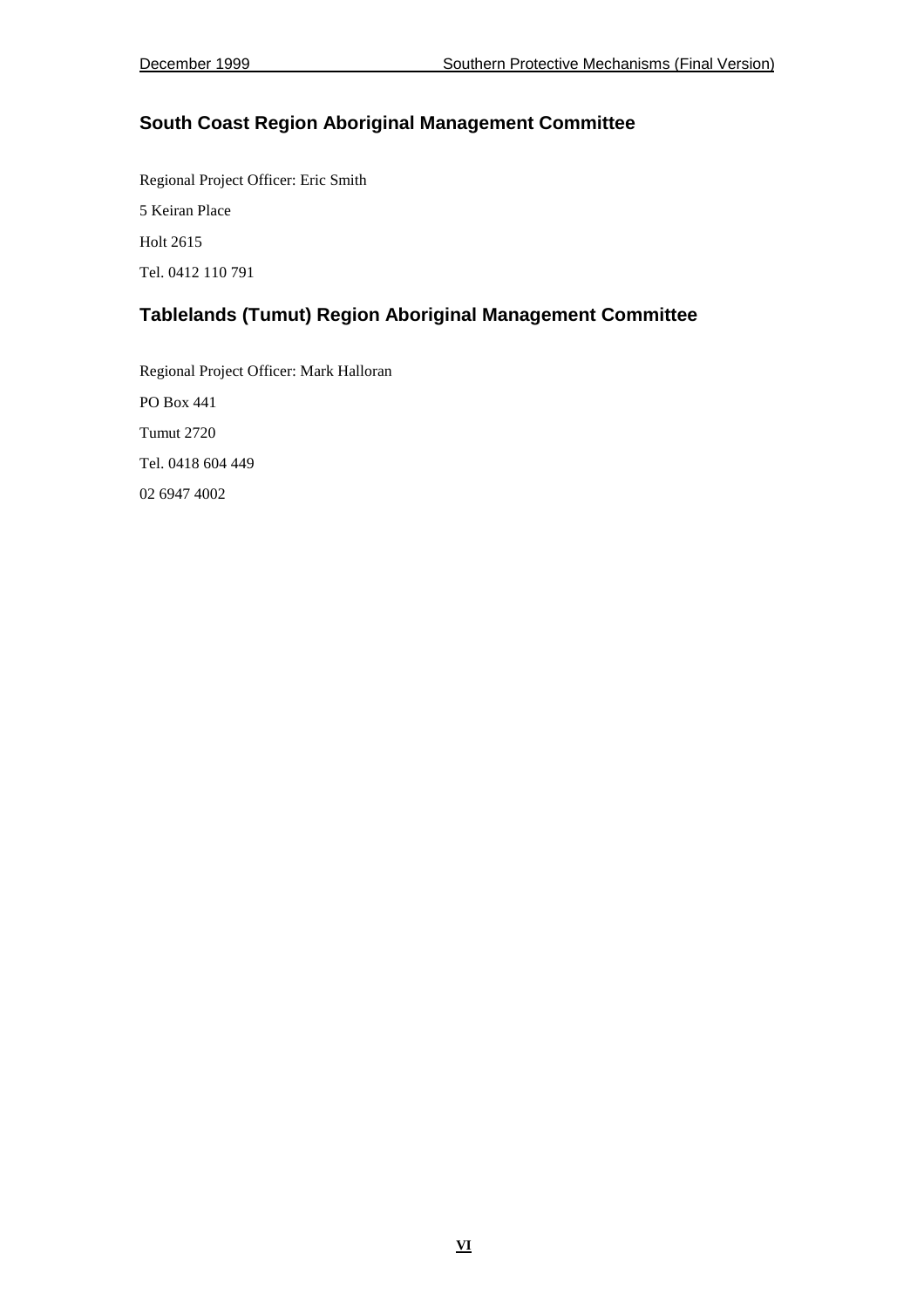# <span id="page-12-0"></span>**ACRONYMS**

- ALC Aboriginal Land Council
- AMC Aboriginal Management Committee
- ASR Aboriginal Site Register
- CHWG Cultural Heritage Working Group
- CRA Comprehensive Regional Assessment
- DAA Department of Aboriginal Affairs
- DLWC Department of Land and Water Conservation
- EMS Environmental Management System
- ESFM Ecologically Sustainable Forest Management
- GIS Geographic Information System
- IFOA Integrated Forestry Operations Approval
- ILUA Indigenous Land Use Agreement
- LALC Local Aboriginal Land Council
- MOU Memorandum of Understanding
- NFMS Native Forest Management System
- NPWS National Parks and Wildlife Service
- SFNSW State Forests
- RFA Regional Forest Agreement
- RVMP Regional Vegetation Management Plan
- SHI State Heritage Inventory
- TAFE Technical and Further Education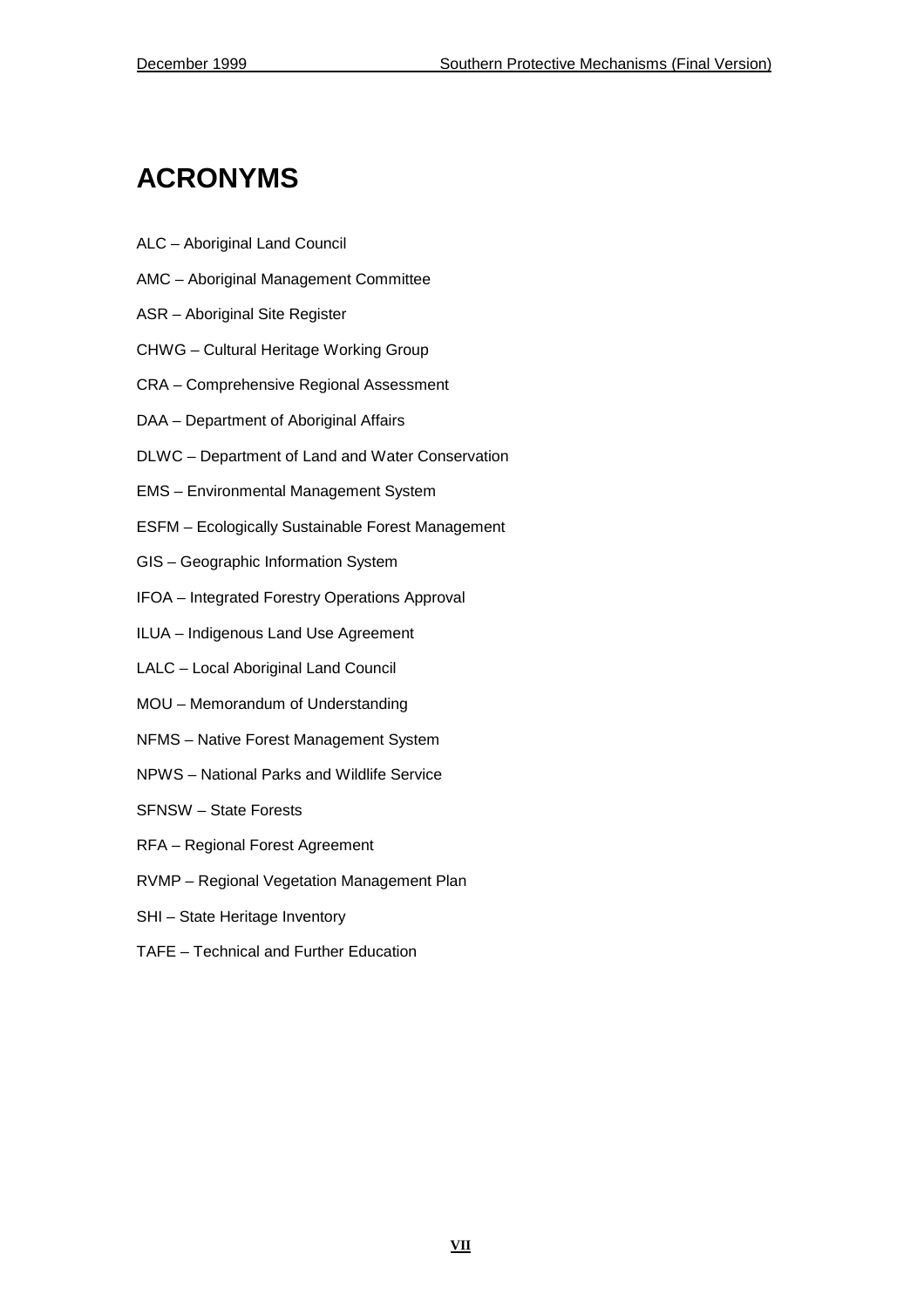# <span id="page-13-0"></span>**CULTURAL HERITAGE OF THE SOUTHERN REGION**

The Southern Region itself is a cultural landscape, in that it is an artefact of humanity which has been modified by people for thousands of years. Within this cultural landscape there are areas where human activity is more apparent than elsewhere and such areas contain places that represent a particular focus of past human activity or that represent a concentration of *in situ* cultural material (Pearson and Sullivan 1995:5). A place includes any structures, buildings or works upon or integral with the land, and any artefacts or other physical evidence associated with the land, or it may have no visible evidence of human activity, being the site of a past event of importance or the embodiment of a belief or story (ibid.:5).

The Southern Region includes a wide variety of the vestiges and products of human activity - buildings, works, relics or places of historic, cultural, social, scientific, archaeological, architectural or aesthetic significance.

The heritage value of these vestiges and products may exist in a number of different contexts (NSW/Commonwealth Governments 1999:15):

- in the tangible fabric of an archaeological or historic site;
- intangibly, through spiritual associations with particular places; or
- within a landscape which combines tangible and intangible values.

The Southern Region forests contain abundant evidence of Aboriginal use of these forests and their ongoing spiritual links to these forests. Aboriginal heritage of the Southern Region includes physical, documentary and oral evidence for features such as:

- rock shelters with archaeological deposits containing ashes from fires, stone artefacts and food remains. In outcrops of rock, overhangs may form cave type shelters. Ashes from fires, sediments and material fallen from the roof accumulate in the protection of the shelter. Fireplaces, discarded tools and food remains become part of the deposits;
- open campsites exhibiting stone artefacts on or below the surface of the ground;
- rock shelters containing paintings or drawings;
- quarry sites at which stone was extracted from rock outcrops for manufacturing as artefacts and also the associated places where at least the initial stages of manufacturing occurred;
- scarred trees from which a section of the bark or wood has been removed for making canoes, shields, containers or other weapons and utensils, or which have toeholds cut in them for hunting animals or gathering honey;
- axe grinding grooves;
- stone arrangements;
- carved trees exhibiting designs cut into the bark or heartwood of living trees. In the Southern Region they formed a part of initiation grounds or marked the location of burials;
- burials containing skeletal remains;
- ceremonial grounds where initiation ceremonies, tribal meetings and other important social functions were held;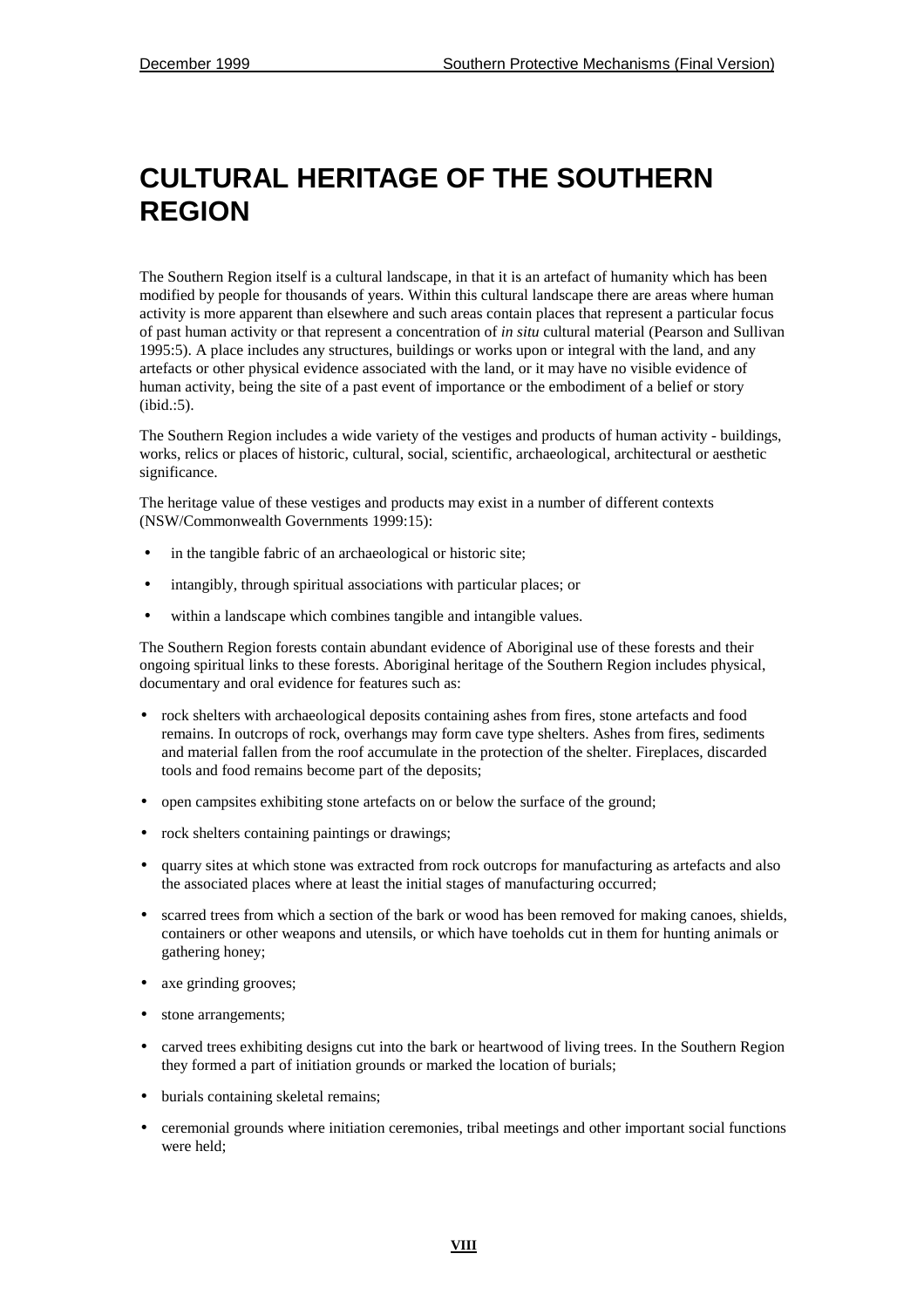- reserves and missions which were established by government institutions and which are historically important to Aboriginal people;
- historic cemeteries, often associated with reserves and missions; and
- features of the landscape such as mountains, rocks and waterholes which are regarded as sacred by Aborigines and form a continuing link between Aboriginal people and the land.

Non-Aboriginal heritage includes buildings, relics, works and places and may include physical, documentary and oral evidence for features such as:

- evidence of mining including refuse dumps, shafts, surface timber and iron features and associated townships and villages;
- remains of exploration routes and bridle trails (often following the routes of Aboriginal paths), cattle routes and transport routes such as cuttings, stopping points, trails and travellers' inns;
- isolated pastoral settlements and homesteads and associated outbuildings, stockyards and huts;
- cemeteries and single burials; and
- evidence of forestry and logging such as logging ramps, tramways, steam winches, camps, dumps and snig tracks, sawmills and stump remains;
- evidence of the application of forestry science such as forest arboreta;
- development of electric power and irrigation schemes such as the power stations, tunnels and dams of the Snowy Mountains Hydro-Electric Scheme;
- development of recreation or tourism facilities such as those associated with the snowfields or limestone caves;
- locations of recent protests against logging.

Many of these places and localities have contemporary community heritage value such as where people have direct experience of a place or where these places have a special association with a community. Such values may not be tied to particular physical evidence but may instead involve an association based on memory or past experience. Such places may also blend Aboriginal and non-Aboriginal heritage values.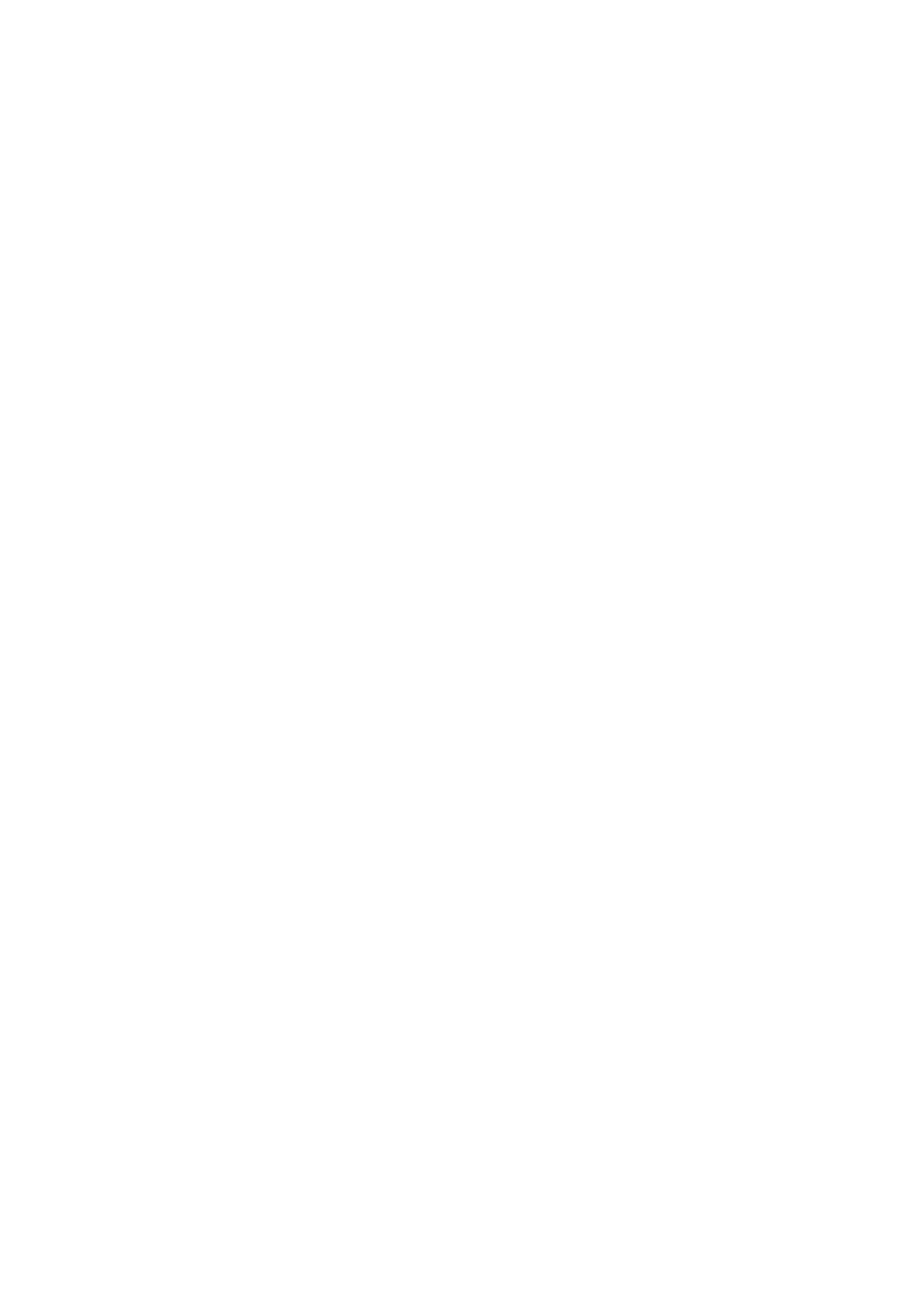# <span id="page-16-0"></span>**1. INTRODUCTION**

## **1.1 PROJECT BACKGROUND**

The project *'Protecting Cultural Heritage Values and Places in NSW Forests'* is to develop clear and agreed guidelines for the management of cultural heritage values in forests in eastern NSW . These guidelines are intended to complement measures identified in the development of Regional Forest Agreements (RFAs).

The project had three distinct components:

- audits of cultural heritage case studies in CRA Regions. The audits were intended to identify opportunities for improving the management of cultural heritage by regulatory and land management agencies;
- ! review of the existing administrative and legislative framework for cultural heritage, with particular reference to NSW forests in eastern NSW; and
- ! preparation of Protective Mechanisms for Cultural Heritage within the four Comprehensive Regional Assessment (CRA) Regions in eastern NSW: Upper Northeast (UNE), Lower Northeast (LNE), Eden and Southern. The Protective Mechanisms are intended to guide forest management agencies in the application of 'best practice' cultural heritage management.

This report is concerned with the Southern Region and is the final document to be prepared as part of this project.

# **1.2 SCOPE OF THE PROJECT**

The project was able to utilise data and analysis contained in reports prepared for the Southern Region as part of the CRA process as well as work completed during an earlier stage of the project (Grinbergs 1998). In addition, a variety of other documentation was identified and reviewed which addressed aspects of heritage legislation and administration and which suggested mechanisms for improving their application to forest areas in the Southern Region.

#### **1.2.1 Case Study Audits**

Three case studies (Bell Environmental Strategy 1999a) in the Southern Region were selected for audit. The requirement from the CHWG was to research several case studies covering Indigenous and non-Indigenous heritage on forest lands in the Southern RFA Region. The selection of case studies was based on background studies for the Southern CRA and on suggestions by the Southern Region Aboriginal Management Committees. Selection of case studies was also guided by the need to include case studies from the two Southern CRA Sub-Regions: South Coast and Tablelands (Tumut).

The case studies selected were:

• Bungonia State Recreation Area (SRA) – this area is managed by the National Parks and Wildlife Service (NPWS) and was identified during the Southern CRA as containing significant non-Indigenous cultural values. In addition, a Plan of Management for the SRA was completed in early 1998 and the audit provided an opportunity to assess how actions in relation to cultural heritage were being implemented;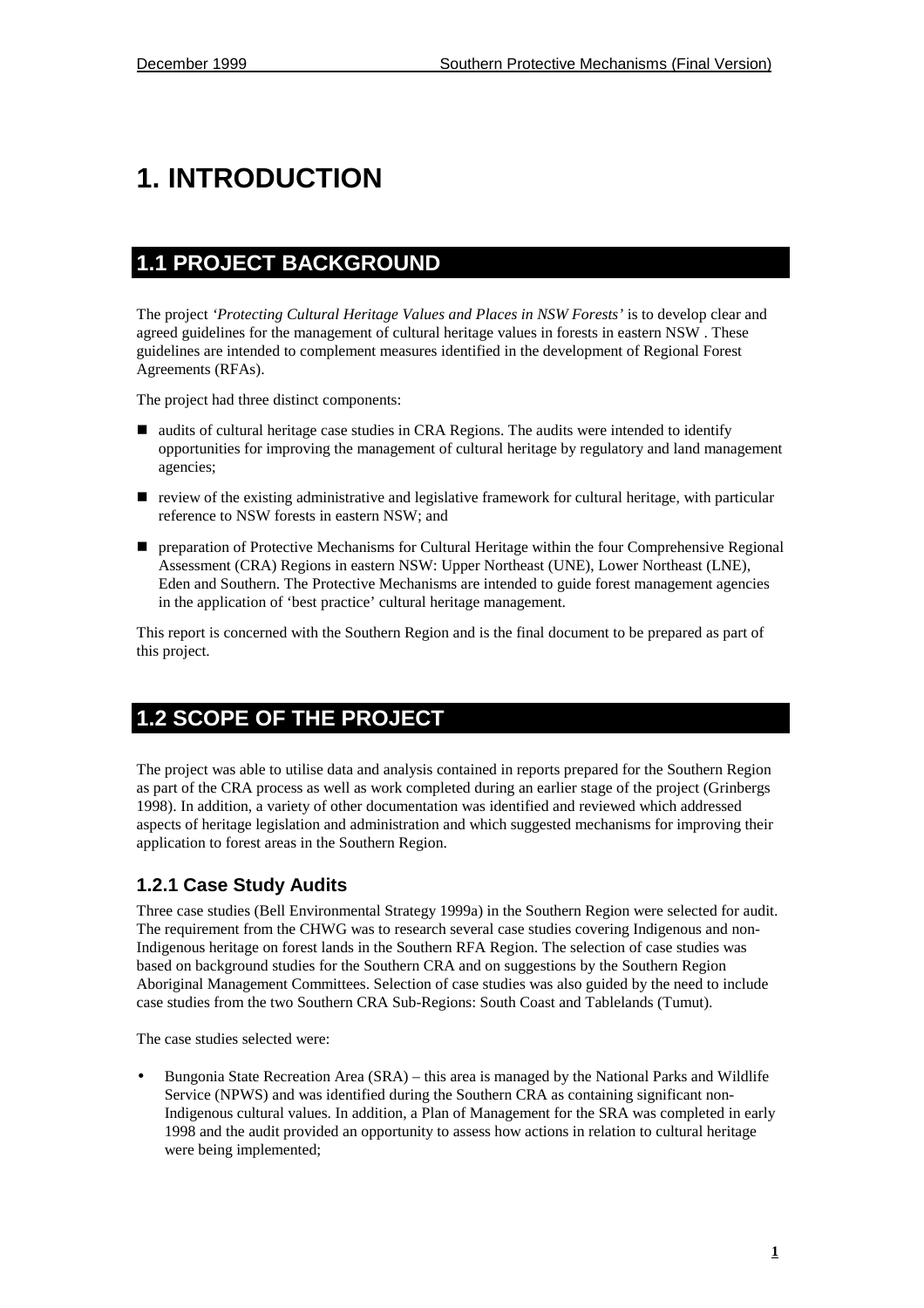- <span id="page-17-0"></span>• Crown land reserve near Killimicat – this area is managed by the Department of Land and Water Conservation (DLWC). The Pine Mountain Range which includes the reserve contains significant Aboriginal heritage values.
- Cultural heritage management South Coast/Riverina State Forest Regions hardwood forests managed by State Forests of NSW (SFNSW) contain a range of cultural heritage values, some of which were identified during the Southern CRA.

Each case study was reviewed against 'best practice' principles of cultural heritage management. Information on the case studies was gathered through document review, meetings with key personnel and site inspections.

The case studies identified a number of opportunities for the enhancement of cultural heritage management by the National Parks and Wildlife Service (NPWS), State Forests (SFNSW) and other agencies. The case studies have therefore provided useful analysis of applied cultural heritage management and the outcomes have been utilised in developing Protective Mechanisms.

#### **1.2.2 Review of Heritage Management Framework**

The aim of the review (Bell Environmental Strategy 1999b) was to identify the strengths and weaknesses of the current NSW system and any dysfunction in terms of its application to forest areas. Given that reviews of legislation and administrative arrangements had been undertaken in earlier stages of the Protective Mechanisms Project (Grinbergs 1998), the review focused on the application of these arrangements to forest areas, rather than reviewing the legislation itself.

Within the context of these requirements, the key objectives of the review were to:

- ! identify those heritage conservation principles and practices relevant to forest estate which are considered to represent 'best practice';
- ! identify and evaluate mechanisms currently in place to protect cultural heritage in forests; and
- ! identify deficiencies in current arrangements which are impeding the application of cultural heritage management 'best practice'.

#### **1.2.3 South Coast and Tablelands (Tumut) Aboriginal Management Committees**

The Committees was established in 1999 to represent and articulate the views of Aboriginal communities during negotiations with government leading up to the completion of the Southern Region RFA. Meetings were held with the Committees to provide a briefing on the project and to identify issues which should be addressed as part of the Protective Mechanisms Project. This report represents a start on this process of consultation but further work will be required by forest agencies in the Southern Region.

# **1.3 OBJECTIVES OF THE PROTECTIVE MECHANISMS**

The objectives of these Protective Mechanisms are to ensure the protection of cultural heritage values within the forest estate and to ensure that appropriate mechanisms are in place to protect these values through the:

- $\blacksquare$  integration of cultural heritage policies, programs and practices into the core management functions of forest management agencies including proposed environmental management systems (see Section 2.4 below);
- continual improvement of policies, programs and organisational performance;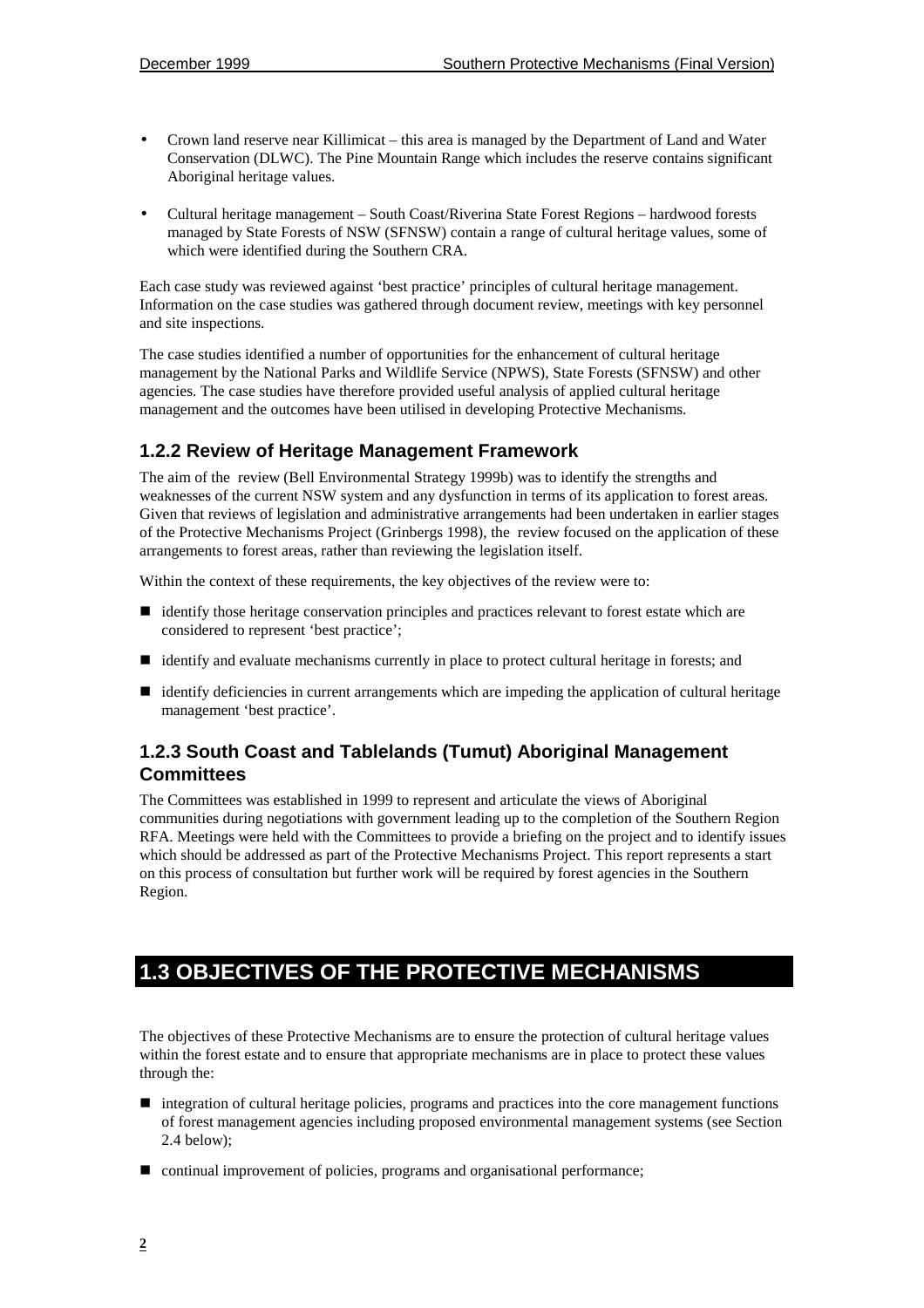- <span id="page-18-0"></span>■ allocation of an appropriate level of resources within an agreed framework for identifying priorities; and
- ! recognition of the interests of community groups with particular recognition to the rights of Aboriginal communities in decision making about Aboriginal heritage values.

### **1.4 INTENDED USERS OF THE PROTECTIVE MECHANISMS**

These Protective Mechanisms are intended for NPWS, Heritage Office and SFNSW corporate managers, field managers and other professional staff with responsibilities in the CRA Regions. They provide a framework within which these agencies can identify more specific actions to protect cultural heritage values.

They may also be of relevance to professionals in other land management agencies particularly the DLWC. Although the DLWC has significant forest management responsibilities, it has not been a major participant in the cultural heritage component of the CRA process.

It is also expected that the Protective Mechanisms will be useful to community groups, particularly Aboriginal communities, in monitoring the performance of forest agencies in protecting cultural heritage values.

### **1.5 DEFINITIONS**

The term 'cultural heritage' generally refers to the past and present cultural associations of people. Cultural heritage can be tangible in the form of physical manifestations such as buildings or artefacts or intangible in the form of spiritual or social associations, songs, stories and practices.

A cultural heritage item can be a site, area, landscape, building or other work, group of buildings or other works, together with associated contents and surroundings, that is significant for its historic, social, aesthetic or scientific value. A cultural landscape is an area with natural features and elements modified by human activity resulting in patterns of evidence layered in the landscape, which give a place its particular character, reflecting human relationship with and attachment to that landscape (Lennon and Mathews 1996: 4).

The value of an item or landscape can be determined by assessment against a set of significance criteria which reflect the values outlined above or by reference to its relationship to a contemporary community. The latter is particularly important in assessing Aboriginal heritage values. Values can also be expressed through the attributes or qualities of an item or landscape. In the forest environment these values can be expressed, for example, through the fabric of an archaeological or historic site, through spiritual associations with particular places, or within a landscape with a combination of intangible and tangible elements.

The term 'heritage management framework' has been adopted as a generic term to describe the statutes and administrative arrangements enacted by governments for the identification and management of cultural heritage.

A glossary of terms is listed in Appendix A.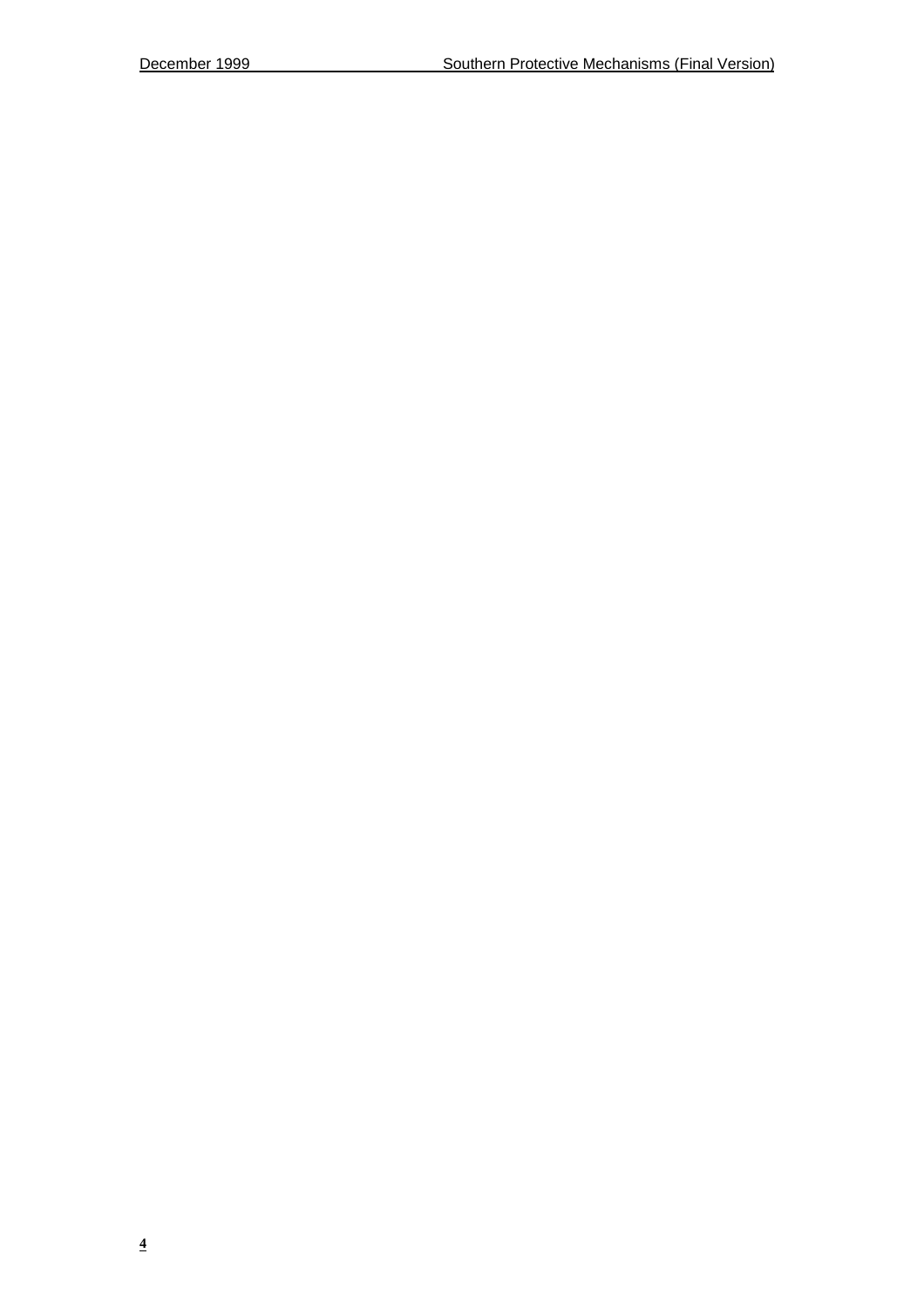# <span id="page-20-0"></span>**2. BACKGROUND**

## **2.1 NATIONAL FOREST POLICY**

The Intergovernmental Agreement on the Environment (IGAE) signed in 1992 formalised a cooperative Commonwealth-State approach to environmental issues. The subsequent National Forest Policy Statement 1992 (NFPS) clarified the Commonwealth-State division of powers and set out a strategy and policy initiatives for ecologically sustainable forest management.

In 1996 the Commonwealth and NSW Governments signed a Scoping Agreement. The Agreement confirmed the intention of the two governments to proceed to negotiation of Regional Forest Agreements (RFAs) and to establish processes and timetables for their completion.

The RFA process involves the following steps:

! provision of interim protection to forest areas which may be required for a Comprehensive, Adequate and Representative (CAR) forest reserve system;

! preparation of Comprehensive Regional Assessments (CRAs) of environment, heritage, economic and social values of forests;

! negotiation of Regional Forest Agreements (RFAs) between the Commonwealth and State Governments about the long term management and use of forests in a particular region.

The CAR forest reserve system is to safeguard biodiversity, old growth, and other natural and cultural values of forests. Forests outside the reserves would be available for wood production, subject to codes of practice that are to ensure sustainable use of the forests and to contribute to the conservation of these natural and cultural values (Environment Australia 1998).

There are four broad CRA assessment streams:

- $\blacksquare$  environment and heritage;
- $\blacksquare$  economic and social;
- ecologically sustainable forest management;
- Forest Resource and Management Systems (FRAMES).

Technical committees were established to manage the assessments. These committees review existing data, identify data gaps, develop and implement projects, monitor progress, and ensure appropriate standards of information gathering. Environment and heritage assessments are managed by the Environment and Heritage Technical Committee and included a range of projects relating to:

- **D** biodiversity;
- lold growth;
- wilderness;
- **n** endangered species;
- National Estate values;
- Aboriginal and non-Aboriginal heritage.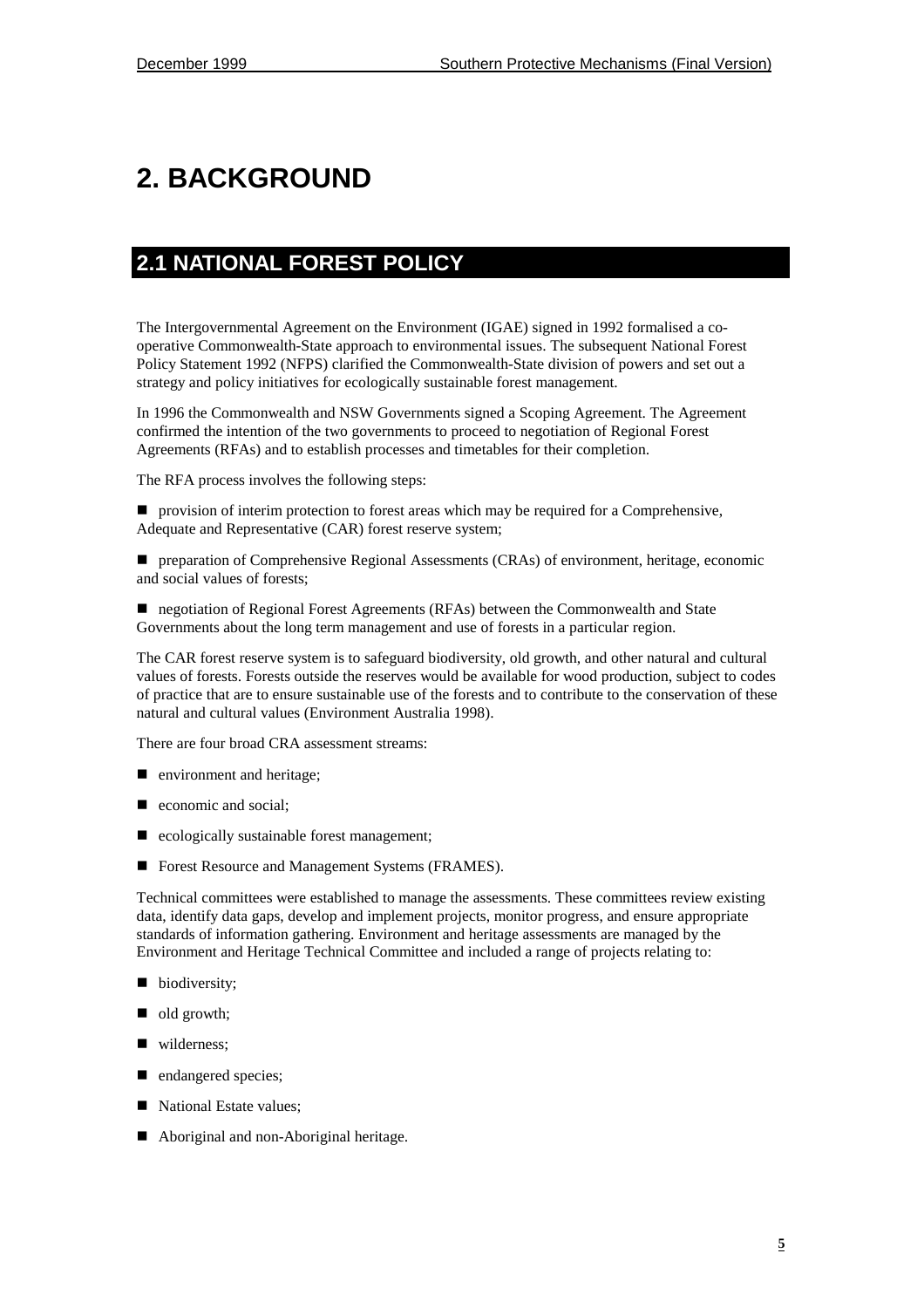# <span id="page-21-0"></span>**2.2 SOUTHERN RFA**

The Southern RFA is one of a series of agreements between the Commonwealth and NSW Governments on the future use and management of the native forests of NSW.

The Southern RFA is to last 20 years, subject to five-yearly reviews. The RFA is expected to be finalised by the end of December, 1999.

### **2.3 SOUTHERN REGION**

The Southern Region comprises an area of about 6 million hectares from the edge of the Sydney Basin to the Victorian border and west almost to Albury (NSW/Commonwealth Governments 1999:9). It excludes the Eden Region which is subject to a separate RFA.

The location of the Southern Region is shown in Map 1. It comprises three Sub-Regions: South Coast, Tablelands (Tumut) and Northern. The Southern RFA will address only the South Coast and Tablelands Sub-Regions which collectively comprise 4,513,000 hectares. Forest management for the Northern Region will be finalised subsequent to the Southern RFA (ibid.:9).

About 45% of the Southern Region is public land, of which about 80% is forested. The remaining 55% is private land of which about 30% is forested.

Public land usage comprises national parks (1,032,500 hectares), State forest (643,200 hectares) and Crown land reserves managed by DLWC (361,500 hectares).

## **2.4 NSW FOREST AGREEMENTS**

The *Forestry and National Parks Estate Act, 1998* provides for the adoption of a new integrated regulatory regime for forest management and conservation in NSW. Forest agreements may be made in respect of regions of the State, where a regional forest assessment has been carried out by or on behalf of the Resource and Assessment Council (RACAC). The Act also makes provision for the transfer of certain State forests and other Crown land to national park estate or Aboriginal ownership as well as a system of integrated approvals for future forestry operations.

In addition to the RFAs being negotiated between the Commonwealth and NSW Governments, it is expected that the NSW Government will finalise a Forest Agreement for the Southern Region following completion of the Southern RFA (NSW/Commonwealth Governments 1999:9). This NSW Forest Agreement will be between the relevant NSW portfolio Ministers: Urban Affairs and Planning, Forestry, Environment and Fisheries.

#### **2.4.1 Environmental Management Systems**

NSW Forest Agreements require the development of an Environmental Management System (EMS) for forest management. Both the National Parks and Wildlife Service (NPWS) and State Forests (SFNSW) will prepare a separate EMS, tailored to respective agency responsibilities, but seek to maximise consistency of outcomes where environmental aspects common to both Parties are addressed in an EMS.

NPWS is to develop an EMS which:

- $\Box$  contains an environmental policy for all organisational operations and responsibilities;
- provides for planning and assessment processes for NPWS activities;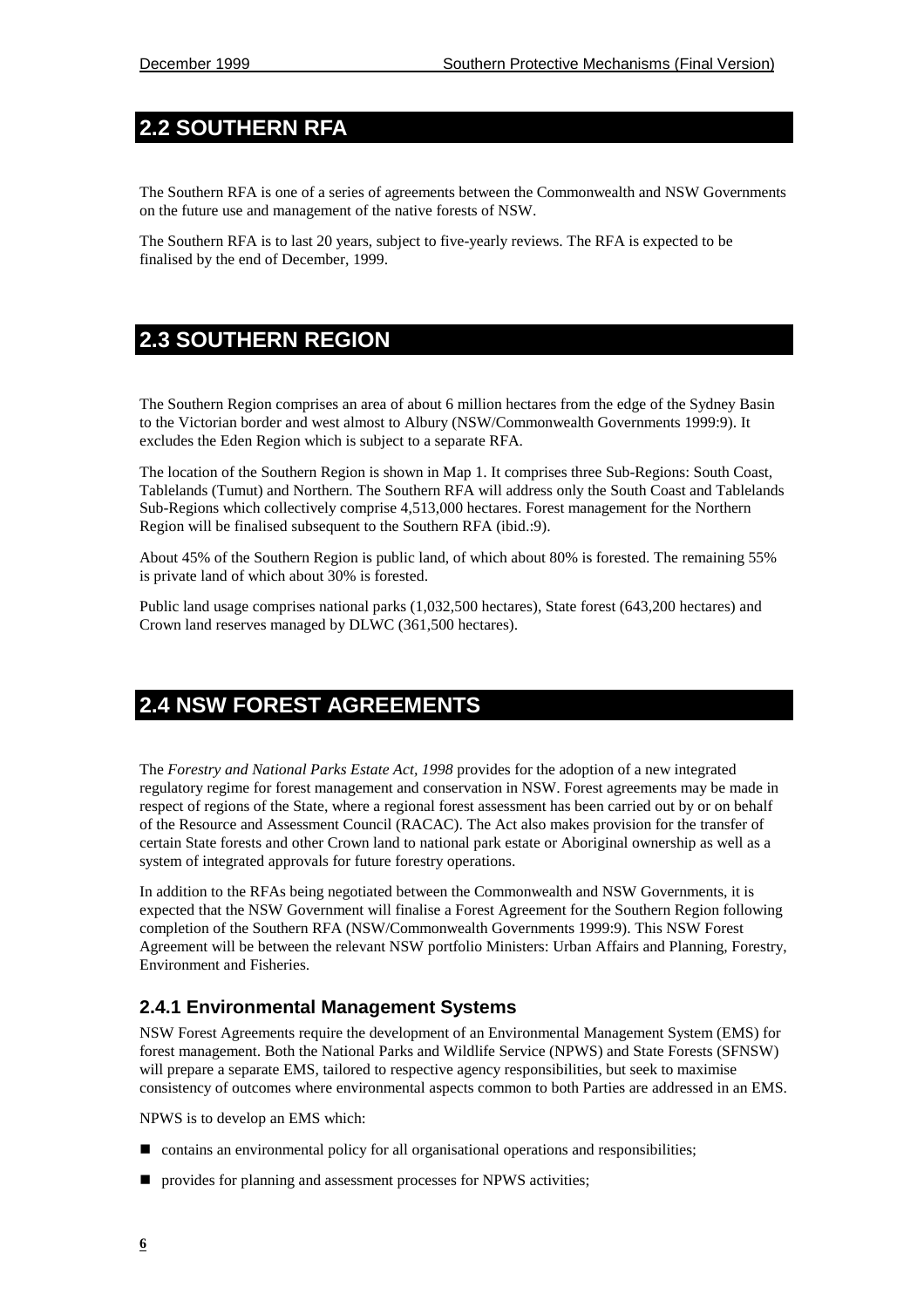- $\blacksquare$  sets environmental objectives and targets, and implementation measures to achieve them;
- ! includes management guidelines for Ecologically Sustainable Forest Management; and
- includes processes for monitoring, evaluation of performance and adaptive management.

SFNSW will develop a Native Forest Management System (NFMS) as an EMS, with the objective of achieving system certification comparable to ISO14001:1996 *Environmental management systems - Specification with guidance for use.* The NFMS is to be a comprehensive planning, assessment, implementation, monitoring, auditing and reporting system detailing how SFNSW is to implement ecologically sustainable forest management on its estate. It is to:

- $\Box$  outline policy, planning and operational guidelines;
- ! outline clear roles and responsibilities for SFNSW staff and contractors; and
- establish strategies, tools and information systems.

#### **2.4.2 Integrated Forestry Operations Approval (IFOA)**

Regulatory regimes for environmental planning and assessment, for the protection of the environment and for threatened species will be integrated under an IFOA.

An IFOA sets out the terms and conditions under which logging may occur in a State forest or on Crown timber lands which are subject to a Forest Agreement (see above). An IFOA may be for up to twenty years, but must be reviewed every five years. An IFOA is granted by the same Ministers as for Forest Agreements. It is only effective where there is a Forest Agreement in place. It is expected that an IFOA for the Southern Region will be prepared following completion of the NSW Forest Agreement.

Based on experience with other Forest Agreements, it is expected that the Southern IFOA will include clauses relating to the management of cultural heritage.

#### **2.4.3 Regional Ecologically Sustainable Forest Management (ESFM) Plans**

SFNSW is to implement its commitments and obligations under the NSW Forest Agreement through the preparation of Regional ESFM Plans. The Regional ESFM Plans will have the status of a management plan under the *Forestry Act, 1916* requiring formal public exhibition. Regional ESFM Plans are intended to enable cultural heritage planning at a regional level and to outline the process for systematic assessment of cultural heritage values. Progress in meeting the targets of Regional ESFM Plans is to be reported annually.

#### **2.4.4 Forest Management Zoning**

The Regional ESFM Plans will include mapped Forest Management Zones classifying each area of State forest into one of seven zones (SFNSW 1999a). These zones clearly separate those areas of State forest managed as conservation reserves from those areas managed for timber production. Land dedicated or set apart as a flora reserve under the *Forestry Act, 1916* will be managed by SFNSW as a formal reserve with similar conservation status as national parks and nature reserves.

Each zone may also be classified for its special values which recognise particular natural or cultural features or specific forest uses. These special values include Indigenous and Historical (Non-Indigenous) Cultural Values which may be broad areas or site specific (ibid.:23).

#### **2.4.5 Harvesting Plans**

Individual harvesting operations by SFNSW will be conducted in accordance with site specific harvesting plans. Where new roads or significant upgrading or maintenance of existing roads are required, a roading plan will also be prepared. The harvest plan will apply the conditions of the IFOA, including the relevant licences, to the planning area. These plans must be consistent with any relevant IFOA.

#### **2.4.6 Codes of Practice and Field Guides**

Codes of Practice provide an operational interpretation and guidelines for management for SFNSW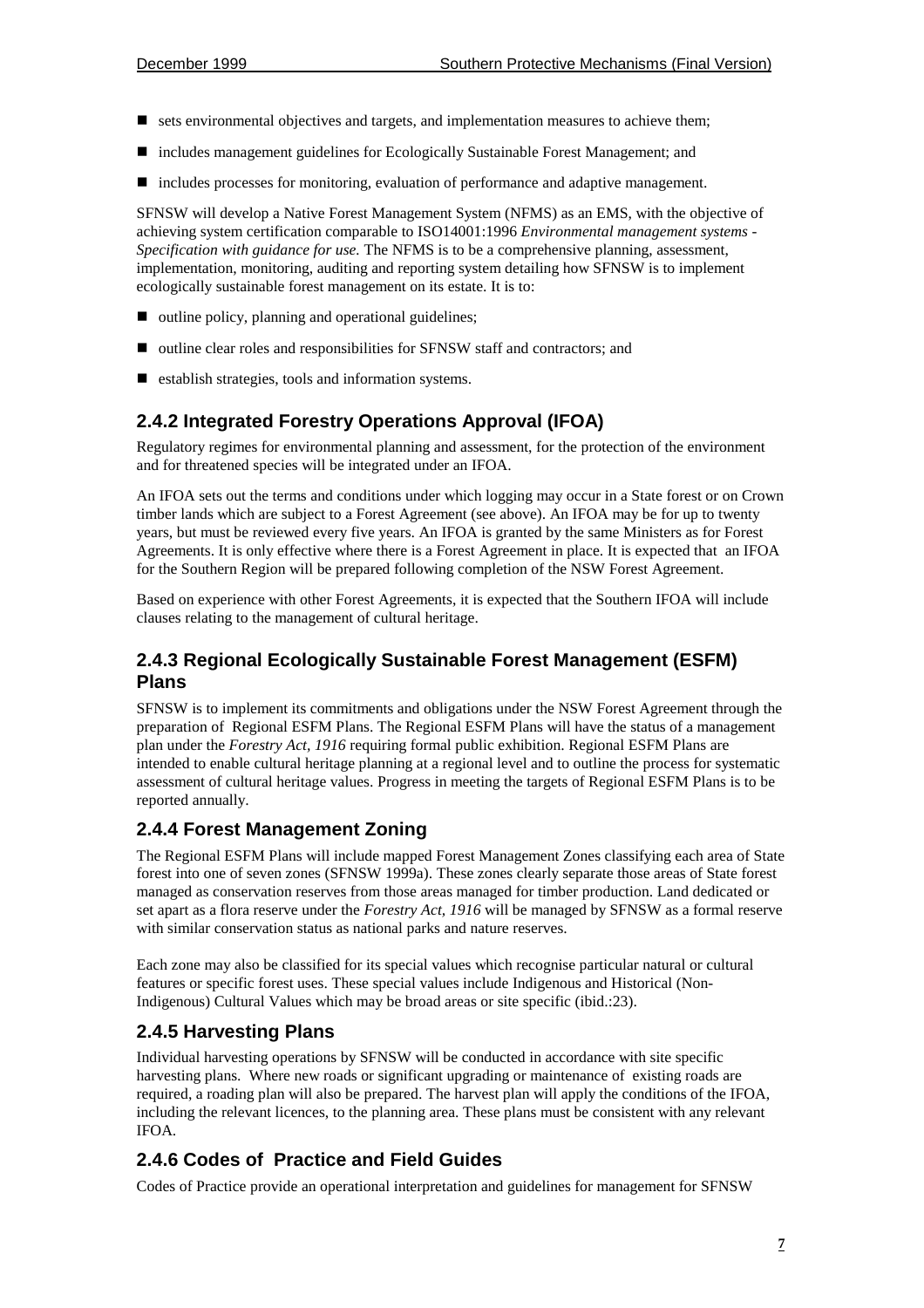<span id="page-23-0"></span>staff and contractors at a Statewide level. These codes are to be regularly reviewed to ensure that the best available information is used and their provisions are effective in achieving ESFM outcomes.

### **2.5 Indigenous Land Use Agreements**

Indigenous Land Use Agreements (ILUAs) are a mechanism for the integration of Aboriginal interests in the management of public lands where the co-existence of native title remains a possibility and the NSW Government is seeking to negotiate ILUAs with local traditional owners with respect to forestry and national park estate (Farrier et al. 1999:137-138).

A Framework ILUA has been made between the NSW and NSW Aboriginal Land Council which recognises Aboriginal interests in the management of public lands, including national park estate and provides a framework for the development of comprehensive land and water rights agreements throughout NSW (NSWALC 1999).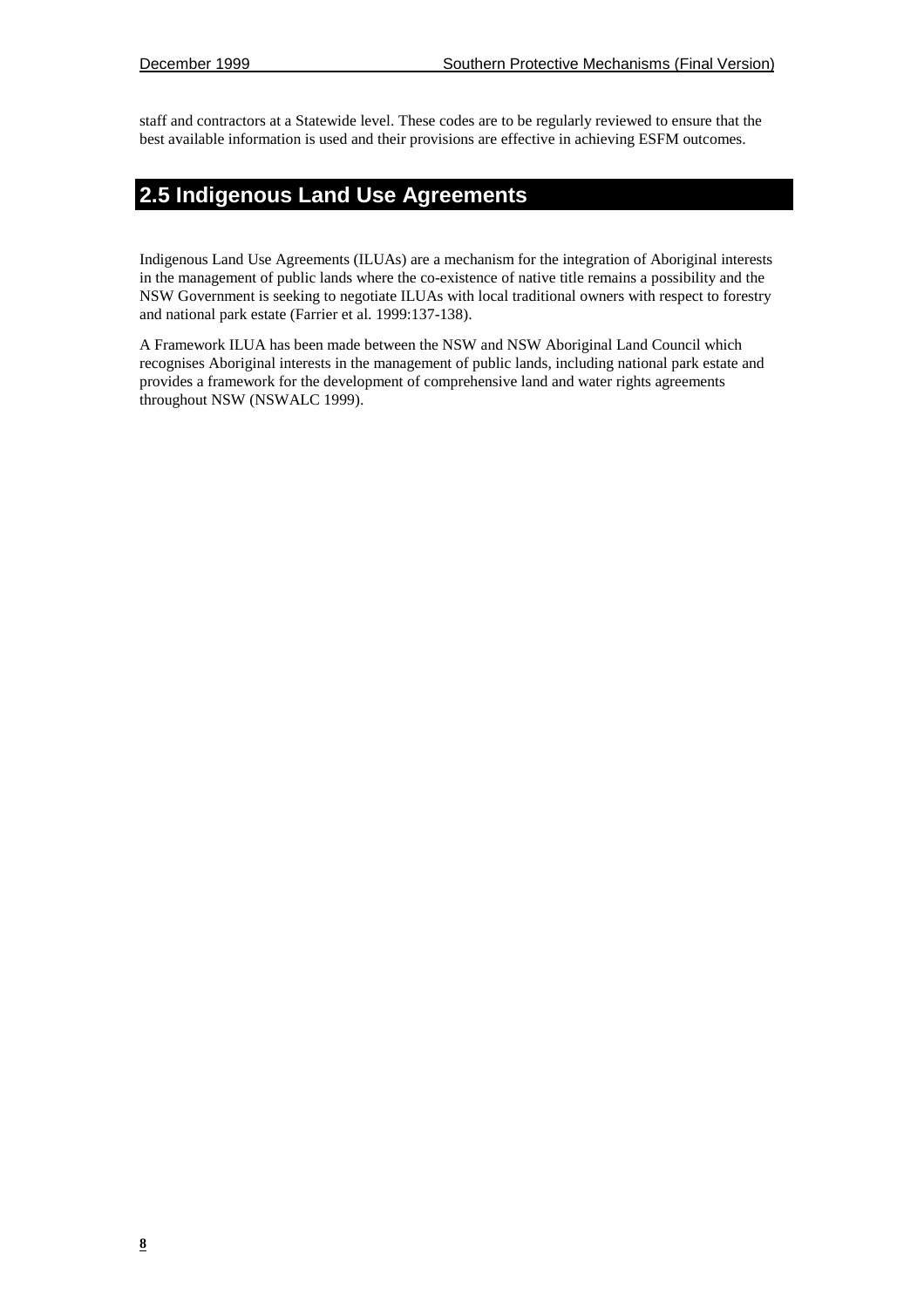<span id="page-24-0"></span>

Map 1. Southern Region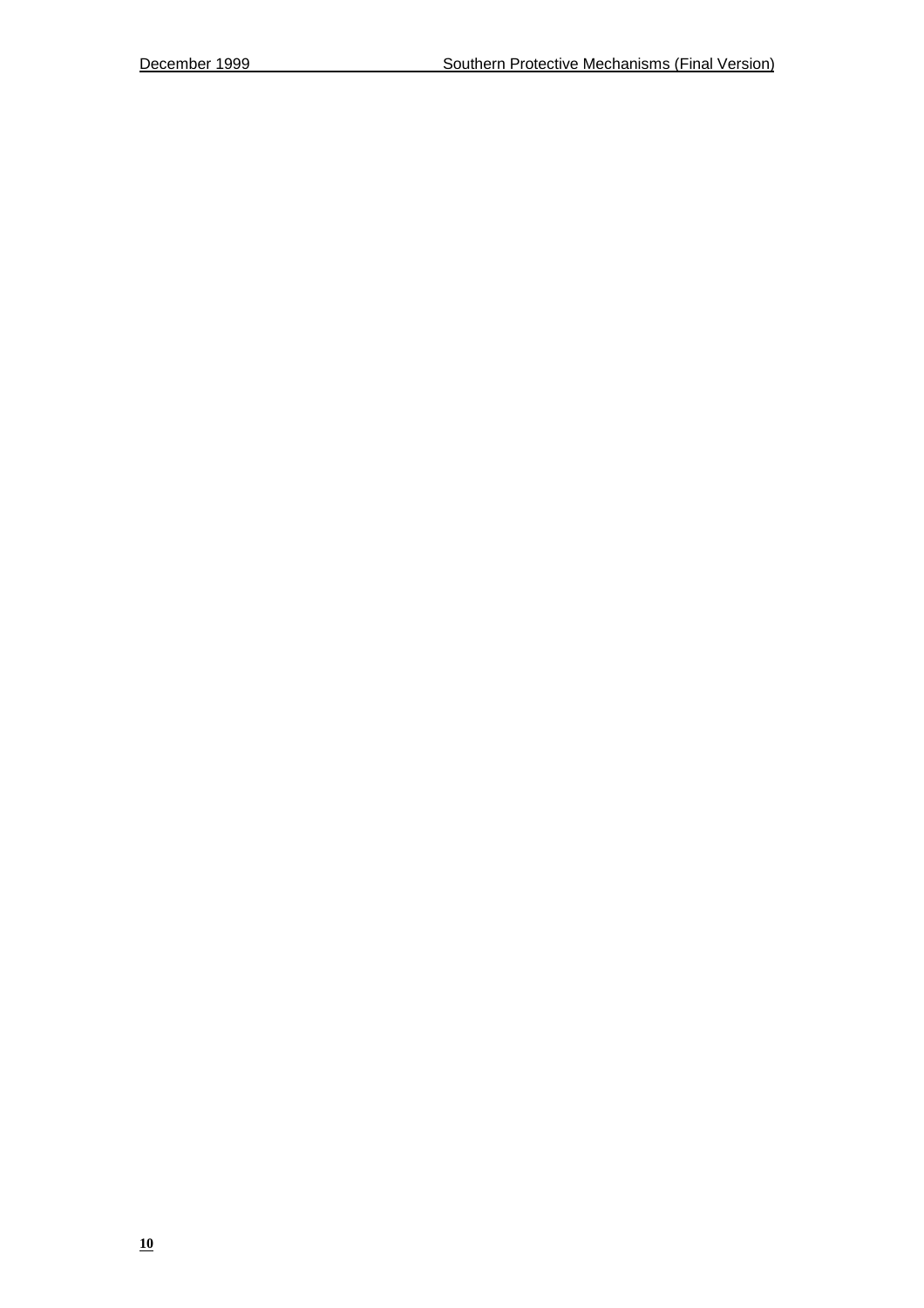# <span id="page-26-0"></span>**3. CULTURAL HERITAGE MANAGEMENT PRINCIPLES**

This section is intended to provide guidance for agencies and other stakeholders. It outlines the basic steps to be taken in planning for and implementing programs for the protection of heritage values.

### **3.1 'BEST PRACTICE' CULTURAL HERITAGE MANAGEMENT**

*The Charter For The Conservation Of Places Of Cultural Significance (The Burra Charter)* was adopted by Australia ICOMOS in 1979 and is the principal instrument for heritage conservation management in Australia. It is widely used by conservation agencies and practitioners and is an obligatory standard for conservation agencies receiving Federal funding in Australia (Pearson and Sullivan 1995: 44). *The Burra Charter* has been revised regularly since 1979 and the latest revision was adopted in 1988. An illustrated edition was published in 1992 (Marquis-Kyle and Walker 1992).

*The Burra Charter* provides a set of definitions as well as establishing conservation principles and processes for preservation, restoration, reconstruction, adaptation and conservation practice. The fundamental aim of conservation is to retain the cultural significance of a place and must include provision for its security, its maintenance and its future. *The Burra Charter* is supplemented by guidelines which address cultural significance, the development and implementation of conservation policy, and procedures for undertaking studies and preparing reports.

*The Burra Charter* was originally intended for non-Aboriginal sites and places and its emphasis on the physical aspects of a site or place can be unduly restrictive in its application to Aboriginal heritage values. This has resulted in the development of *Guidelines For The Protection, Management And Use Of Aboriginal And Torres Strait Islander Cultural Heritage Places* by the Department of Arts and Communications (1997) and which is intended as a parallel set of guidelines to complement *The Burra Charter*.

The latter document is not inconsistent with *The Burra Charter* but provides additional guidance in relation to the rights of Aboriginal people, the control of information and documentation and the significance of Aboriginal sites and places in the context of living cultural practices (Dept. of Arts and Communications 1997:10-11).

The *Australian Natural Heritage Charter* was adopted in 1996 by the Australian Committee for IUCN and is intended to achieve a uniform approach to the conservation of places of natural significance that can be applied to public and privately owned places, to terrestrial, marine or freshwater areas, and to protected and unprotected areas. The Charter closely follows the general structure and logic of *The Burra Charter* and can be used in conjunction with the latter for places which have both natural and cultural values.

The methodology set out in *The Conservation Plan: a guide to the preparation of conservation plans for places of European cultural significance* (Kerr 1996) is based on The Burra Charter and establishes the basic steps in the process of preparing conservation plans for places of European cultural significance. Preparation of a conservation plan is a two-stage process: stage 1 concerning the understanding of the cultural significance of the place and stage 2 concerning the development of a conservation policy and the strategies for its implementation.

At a State level, both the NSW Heritage Office and the NPWS have prepared guidelines for the management of cultural heritage.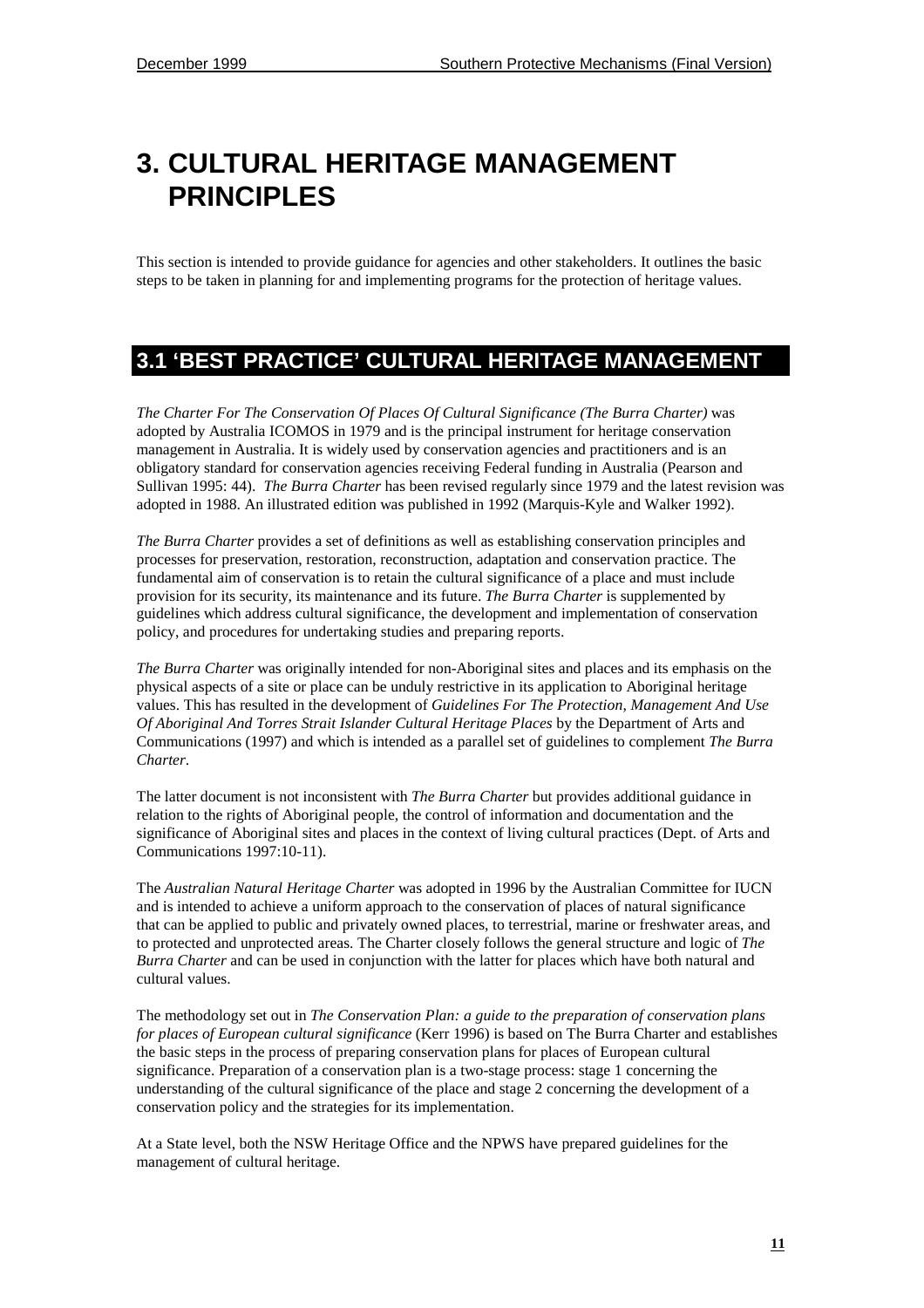<span id="page-27-0"></span>The NPWS *Aboriginal Cultural Heritage Standards & Guidelines Kit* (1997) is intended for heritage practitioners and development proponents. It contains four parts:

- *Guidelines for Aboriginal Consultants*
- *Standards Manual for Archaeological Practice in Aboriginal Heritage Management*
- *Guidelines for Archaeological Survey Reporting*
- *Guidelines for Aboriginal Heritage Impact Assessment in the Exploration & Mining Industries*

The NPWS *Guide to Building Conservation Works* (1998) describes major aspects of conservation of a range of vernacular buildings typical of those found on NPWS estate and throughout NSW.

The *NSW Heritage Manual* (1996) consists of guidelines and best practice notes on the processes of heritage identification, assessment and management within NSW. The Manual covers the management of landscapes, places, buildings, structures, relics, places or works as defined under the *Heritage Act,* 1977 and is intended for local councils, State government agencies, heritage practitioners and property owners and managers. The guidelines and practice notes are useful in preparing:

- a heritage study;
- a conservation policy or conservation management plan;
- a nomination to protect a heritage item; and
- documents to support an application to build or develop.

More recently, the Commonwealth Government has released a discussion paper, *A National Strategy for Australia's Heritage Places* (1999)*,* which includes draft national standards for identifying, listing and managing heritage places by Commonwealth, State and local governments. The draft standards are intended to achieve a comprehensive and complementary heritage system, and consistency in the identification, listing, protection and management of cultural heritage places.

The standards are presented in two parts: standards for legislation and standards for government policy and administration processes. They are being developed further by the Commonwealth, States and Territories following public comment on the discussion paper.

### **3.2 IDENTIFYING AND UNDERSTANDING KEY INTERESTS IN DECISION MAKING**

Sustainable forest management must include a process for including the interests of all stakeholders in decision making. This particularly applies to decision making in relation to the management of cultural heritage.

The background studies for the Southern Region (see Section 4 below) identified a wide range of stakeholder groups and initiated a process for identifying their interests in the Southern Region. This process needs to be continued and a framework for ongoing participation by external stakeholders developed. It also obligates agencies to commitments in terms of resources, time and expertise.

#### **3.2.1 Aboriginal Heritage**

During the RFA process, the South Coast and Tablelands (Tumut) AMCs were established to facilitate and articulate the views of Aboriginal communities. Forest agencies will need to maintain and build on the dialogue established during this process.

Options papers prepared on behalf of Aboriginal Management Committees established as part of the CRA process in other regions (see for example NSWALC/RACD 1998), indicate that forest management agencies and regulators need to review their policies on stakeholder consultation to ensure appropriate recognition of the rights of Aboriginal communities to be involved in decision making on forest management and in recognising the rights of communities to access forest estate for cultural activities.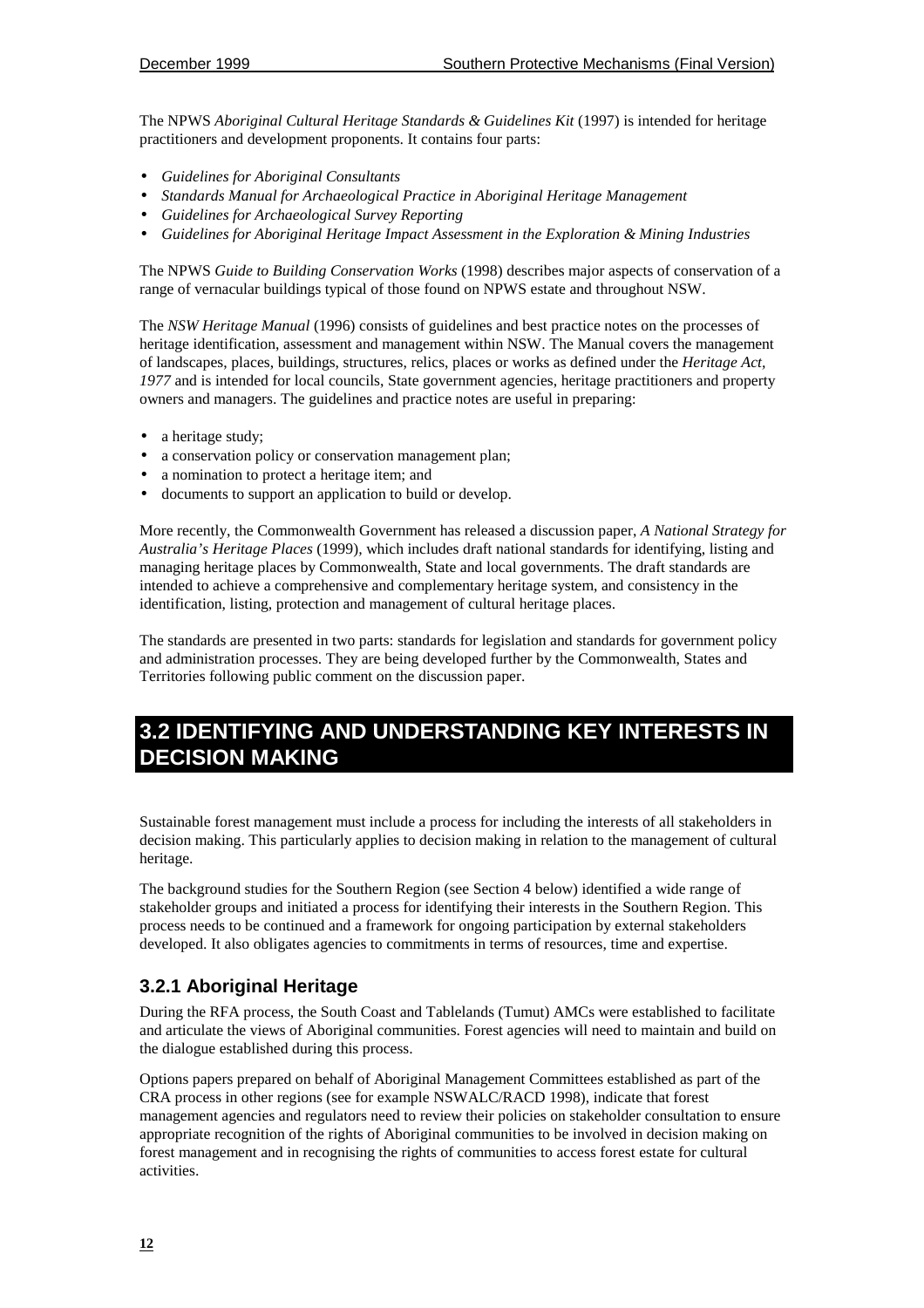<span id="page-28-0"></span>This encompasses several key issues:

- $\blacksquare$  recognition of traditional ownership. This may require forest managers to consult more widely than simply representatives of Aboriginal land councils or corporations;
- confirmation of stakeholder participation through MOUs or protocols for cooperative decision making on issues relating to the protection of heritage values;
- ! adequate time for assessments to enable communities to identify their views or opinions on project proposals;
- continuing access to forest areas for cultural activities; and
- ! increased employment opportunities for Aboriginal people.

Accordingly, forest management agencies will need to accept the challenges presented by these issues and develop strategies for managing:

- ! proposals for transferring national park areas to Aboriginal ownership under the *National Parks and Wildlife Amendment (Aboriginal Ownership) Act, 1996*;
- ! potential native title rights and interests which may exist within the public forest estate;
- ! agreements with Aboriginal communities concerning co-management of other national park or forest estate;
- access requirements for Aboriginal communities in relation to ceremonies, food gathering and other cultural purposes;
- ! enhanced role for Aboriginal communities in the management of sites particularly in relation to environmental impact assessment surveys, site registers, archaeological permits and 'Consent to Destroy' applications and site protection measures;
- EEO targets for permanent employment of Aboriginal heritage officers and enhanced opportunities for Aboriginal people to move into management functions in these agencies; and
- agency support for community based cultural heritage training.

#### **3.2.2 Non-Aboriginal Heritage**

Community workshops undertaken as part of the RFA process have provided a basis for continuing cooperation between forest agencies and individuals and organisations in identifying heritage items. However, the workshops indicated further work needs to be undertaken on identifying knowledgeable individuals who could assist with future research projects. These include SFNSW and NPWS past and present employees.

Agencies will need to develop (and share) contact lists of individuals, historical societies, museums and other sources of expertise and information.

### **3.3 DOCUMENTING CULTURAL HERITAGE: FINDING AND RECORDING ITEMS, SITES AND OTHER CULTURAL EVIDENCE**

The location, identification and documentation of items, sites and other evidence are an essential foundation for ongoing management (Pearson and Sullivan 1995:82). However, the uncertainty of the nature, dimension and extent of the heritage resource in the forest environment presents particular challenges for forest managers.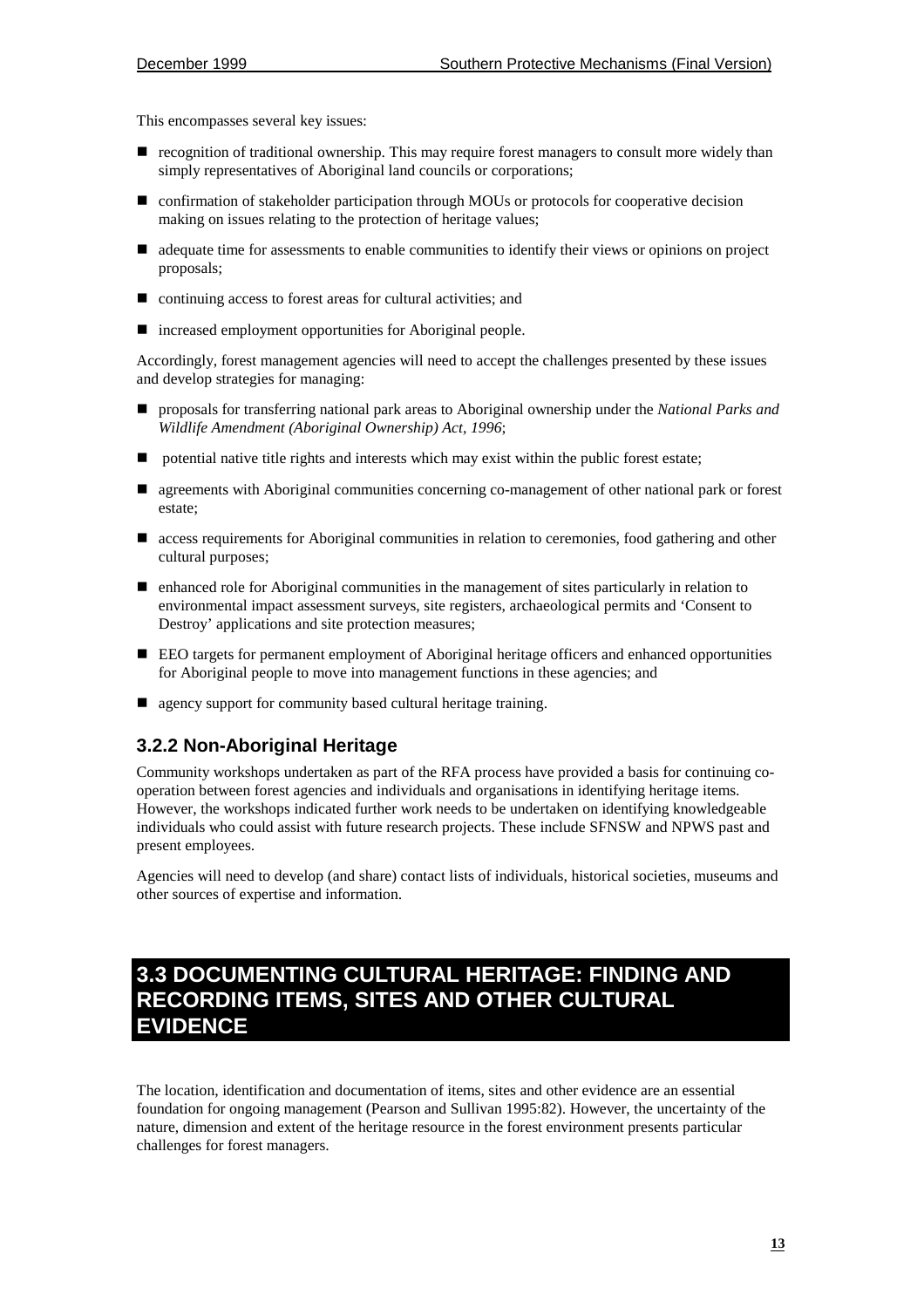Current understanding of the location, scale and variability of cultural heritage in the CRA Regions is poor and is generally driven by the needs of environmental impact assessments. Although assessments of aesthetic, landscape and community heritage values were undertaken as part of the CRA process, much existing information and data focuses on sites or 'relics'. Pearson and Rosen (1997: 40-43) have identified deficiencies in agency understanding of non-Aboriginal heritage values and have made a number of recommendations for filling gaps and resolving inadequacies in the data.

Lomax (1997) has identified problems with past application of archaeological methodologies that have led to protection of only a small and highly skewed and disproportionate sample of the archaeological record that is likely to be occurring in forests. Ahoy and Murphy (1996) have drawn attention to the poor understanding of the social dimension of Aboriginal heritage values in the northeast forests, and although similar comments probably apply to the Southern Region, initiatives such as the NPWS Southern Cultural Mapping project are enhancing understanding of these values.

#### **3.3.1 Heritage Registers**

The Aboriginal Sites Register (ASR) is managed by the NPWS and comprises:

- $\blacksquare$  an electronic database of summary information, locations, registration numbers etc;
- hard copy site cards and photos of varying detail and complexity;
- $\blacksquare$  a report catalogue of all known reports relating to Aboriginal site investigations in NSW; and
- ! various other resources such as the photographic slide library.

SFNSW currently has a licence from NPWS for the use of ASR electronic data for forest management activities. Ongoing use of this data by SFNSW should include consultation with Regional AMCs (or alternatively LALCs or elders groups) to ensure their views concerning use of Register data are identified and that the data is also available for the use of these communities. Data access should coincide with ongoing dialogue with Aboriginal communities concerning the management of sites and places. SFNSW should also ensure that electronic data is used as a starting point in the research required to investigate sites and that hard copy site cards and reports are accessed to fully understand the nature, location and significance of recorded sites.

The audit case studies for northern NSW (Bell Environmental Strategy 1999c) identified problems with duplication of records and a lack of cross referencing between ASR entries and supporting documentation such as conservation management plans. They also revealed deficiencies in the crossreferencing of site data and operational documents such as harvesting plans. This suggests that data control procedures can be improved. For example, it would appear that site entries in the ASR have been duplicated as new recordings are made and new site numbers created. This indicates a problem in document management, which may in turn be a result of inadequate resourcing of the ASR.

The audit case studies for the Southern Region (Bell Environmental Strategy 1999a) indicated that current use of ASR data by SFNSW on the South Coast needs to be reviewed to ensure that new site discoveries or updates of existing ASR records are forwarded to the NPWS in accordance with the provisions of the *National Parks and Wildlife Act, 1974*.

The *Statewide Cultural Heritage Data Audit, Integration and Analysis (Non-Indigenous)* (Pearson and Rosen 1997:38), recommended that all agencies involved in forest area management adopt the State Heritage Inventory (SHI) as the single database for the entry of non-Aboriginal place recording and assessment data. It was also recommended that all participating agencies adopt common standards for the recording, assessment and entry of place-related data in the NSW SHI database and that agencies transfer data from existing place records into the SHI database (ibid.: 39). Integration of data on cultural heritage values would also help to facilitate the speedier incorporation of cultural heritage values into agency strategies and management plans (O'Connor 1998:9).

Forest agencies will need to resource and maintain the s.170 Heritage Registers they are required to establish in accordance with the *Heritage Act, 1977.* In implementing this requirement, agencies are to adopt the NSW State Heritage Inventory (SHI) as the single database for the entry of non-Aboriginal heritage recording and assessment data. This will require agencies to implement programs of data transfer from existing records into the State Heritage Inventory. Items of State heritage significance should be added to the State Heritage Register (SHR).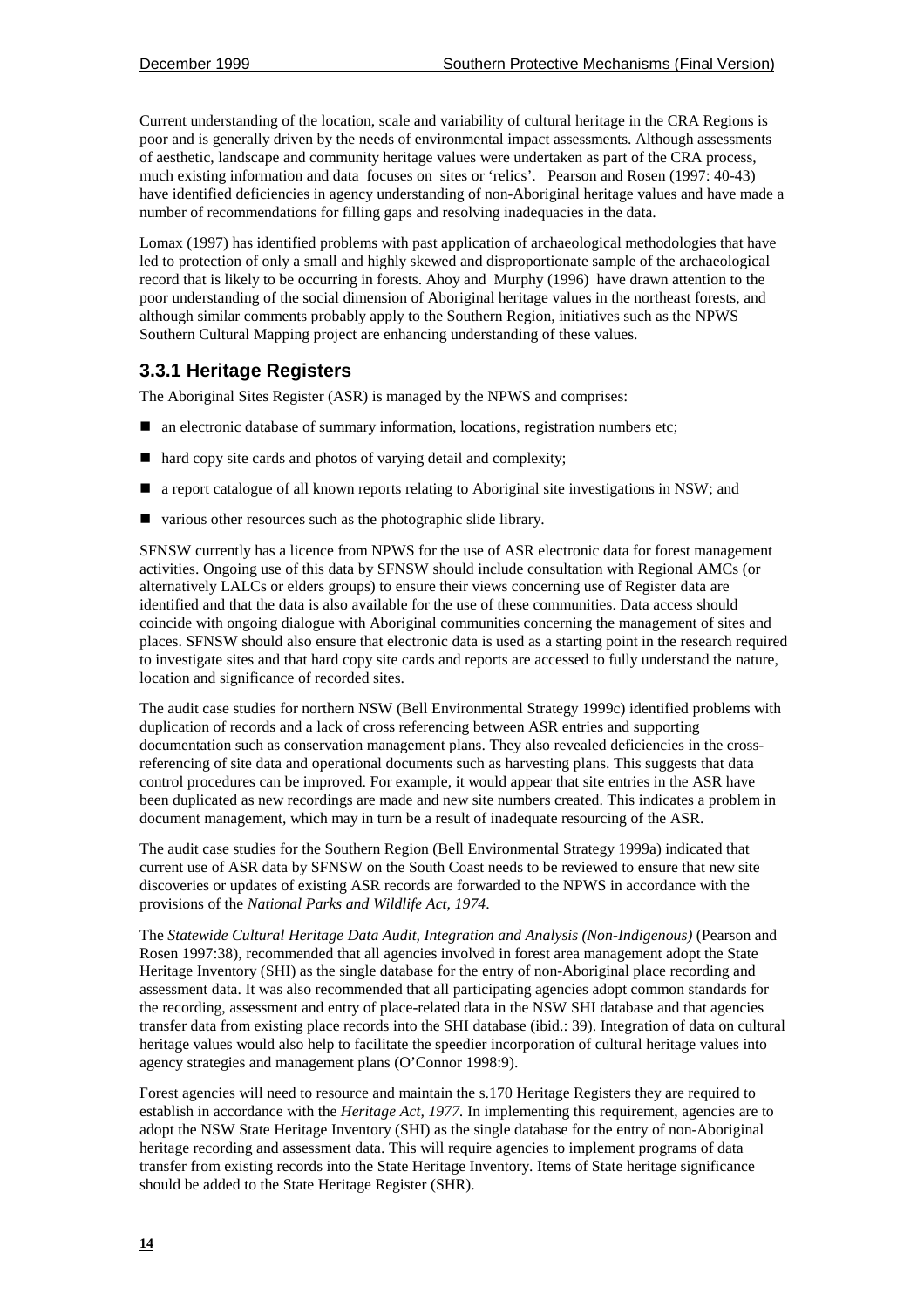<span id="page-30-0"></span>As recommended in the Southern Region case studies report (Bell Environmental Strategy 1999a), it will also require field management staff in forest agencies to receive training in the use of the SHI and s.170 Registers.

### **3.4 ASSESSING THE SIGNIFICANCE OF ITEMS, SITES AND OTHER EVIDENCE**

Managing cultural values requires an understanding of the nature of the significance of the site or item so that appropriate management can occur to conserve those values (Pearson and Sullivan 1995:126).

The value of a site or item is usually determined by assessment against a set of significance criteria which reflect historic, social, aesthetic, scientific, architectural or technological value (Lennon 1998:40). Assessment criteria used in the NSW Heritage Manual and for assessing the National Estate significance of a site or item are contained in Appendix B.

#### **3.4.1 Non-Aboriginal Heritage**

The method for identifying cultural values in the CRA process has involved the preparation of an overview statement to provide a framework for key historic themes and spatial contexts. Data were collected, reviewed and any major data gaps identified. The cultural attributes for each value were then developed, sites and items classified by type and those relevant to each attribute identified. Thresholds were established according to a regional understanding of the nature of each value and the sites or items were then assessed against thresholds so that those sites or items above the thresholds could be included in databases and digitally mapped using a GIS.

#### **3.4.2 Aboriginal Heritage**

Aboriginal interests in forests were identified through community workshops and meetings facilitated by the NSWALC. Outcomes of this consultation process included the identification of:

- sites or areas with cultural significance;
- $\blacksquare$  sites or areas requiring community access for cultural activities (access to bush foods and medicines, teaching places); and
- areas of interest for potential community economic development.

Identified areas of interest were also mapped as a GIS layer.

#### **3.4.3 Identification of Preferred Management and Conservation Regimes**

Preferred management and conservation regimes should be based on the indicative assessment of significance. Sites or items of local, regional or state significance should be identified in heritage registers (see Section 3.3.1 above) and forest agency management plans, with clear guidelines as to how heritage values should be conserved and the level of management intervention permissible.

The identification and assessment of heritage values should be routinely integrated with strategic and operational planning (see also Section 5 below).

### **3.5 PLANNING FOR THE MANAGEMENT OF HERITAGE VALUES**

This involves the identification of feasible management options and the adoption of the most appropriate actions for protecting heritage values. The cultural heritage manager has a clear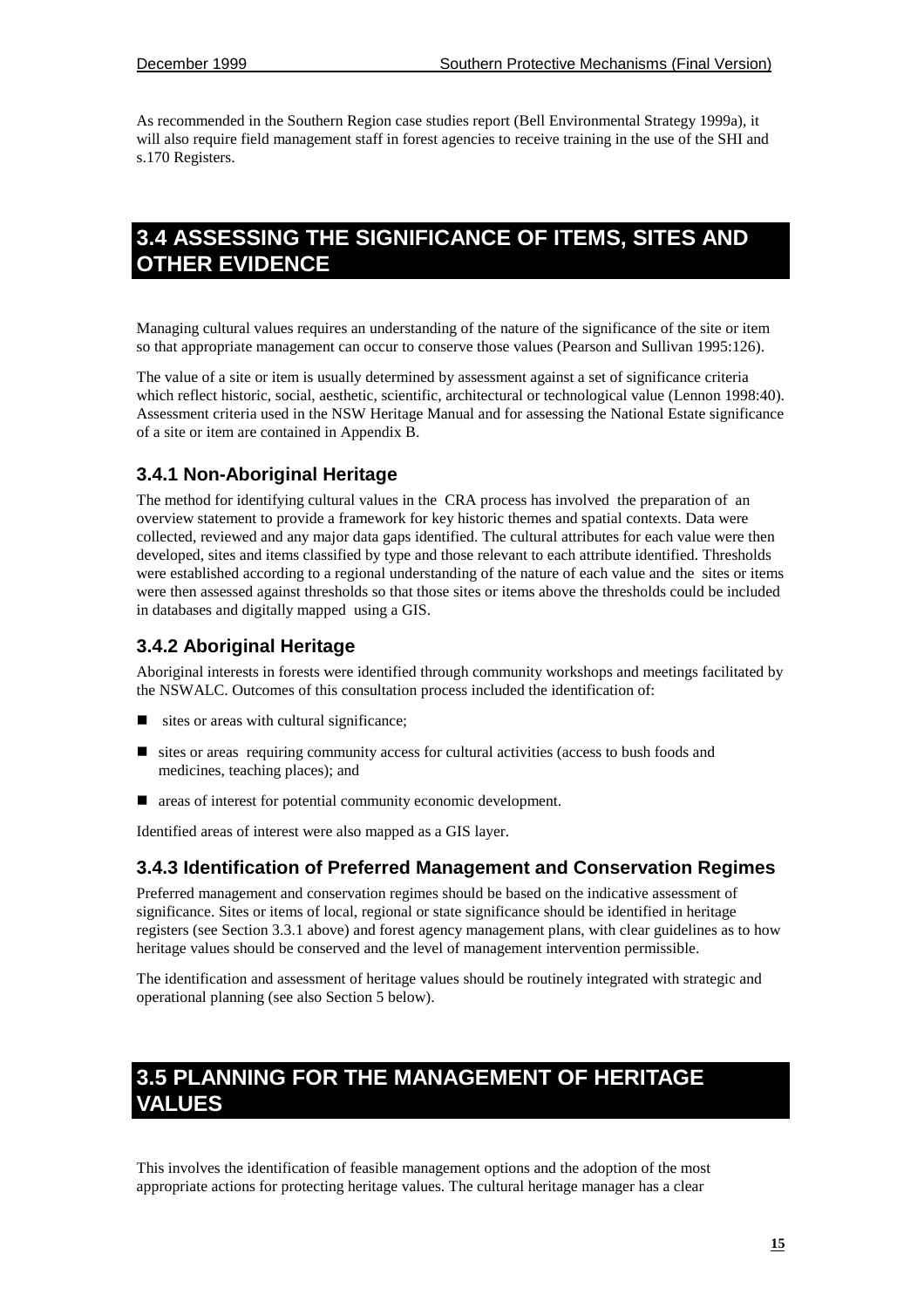<span id="page-31-0"></span>responsibility to assess significance prior to making management decisions. The manager also has a responsibility to consider other constraints and concerns such as budget constraints, other land use options technical problems or legislative or societal issues (Pearson and Sullivan 1995:189). Central to planning is the design of a conservation or management policy that addresses both heritage significance and potential management constraints.

The three key elements of management planning are preparing the policy, developing strategies to implement the policy and implementation and review.

#### **3.5.1 Management or Conservation Policy**

Planning must begin with a policy for the particular item or site. Policy is developed from the assessment of significance, an understanding of the main issues affecting its management and understanding of the needs and views of key stakeholders. The policy should aim to retain the significance of the item or site and should build upon agreements between key interest groups (DAC n.d.:32).

#### **3.5.2 Developing Strategies to Implement Policy Objectives**

Strategies set out what should be done to achieve objectives and must:

- $\blacksquare$  be consistent with the identified significance of the item or site and the policy;
- $\blacksquare$  identify priorities for action;
- ! outline the decision-making process, legislative context, policies and structures for implementing the policy; and
- identify resources needed to achieve the policy (ibid:34).

#### **3.5.3 Implementation and Review**

This will involve determining how and when progress towards meeting the policy will be monitored and evaluated. It is important to check regularly how the plan is progressing and to assess whether the strategies need to be altered to achieve the original policy (ibid:36-37). This process of review will also require the development of performance indicators (see also Section 5.4 below).

The Southern Audit Case Studies (Bell Environmental Strategy 1999a) identified a failure to implement high priority actions in one NPWS plan of management. It was not clear if this was an isolated occurrence or indicative of a more systemic failure. However, timely review of plan implementation and corrective action is necessary to ensure plans retain credibility, both to the organisation concerned and to the wider community.

# **3.6 PRINCIPLES FOR PROTECTING CULTURAL HERITAGE VALUES IN THE SOUTHERN REGION**

Protection of cultural heritage in the Southern Region will be underpinned by the following principles.

#### **3.6.1 Cultural Heritage Management as a Key Agency Responsibility**

Forest management agencies will consider the protection of cultural heritage values as a key responsibility and shall ensure that decision making in relation to cultural heritage is informed and ethical, follows a coherent and logical path, and is based on best practice as articulated in:

- *The Burra Charter* (Australia ICOMOS);
- *The Conservation Plan* (Kerr 1996);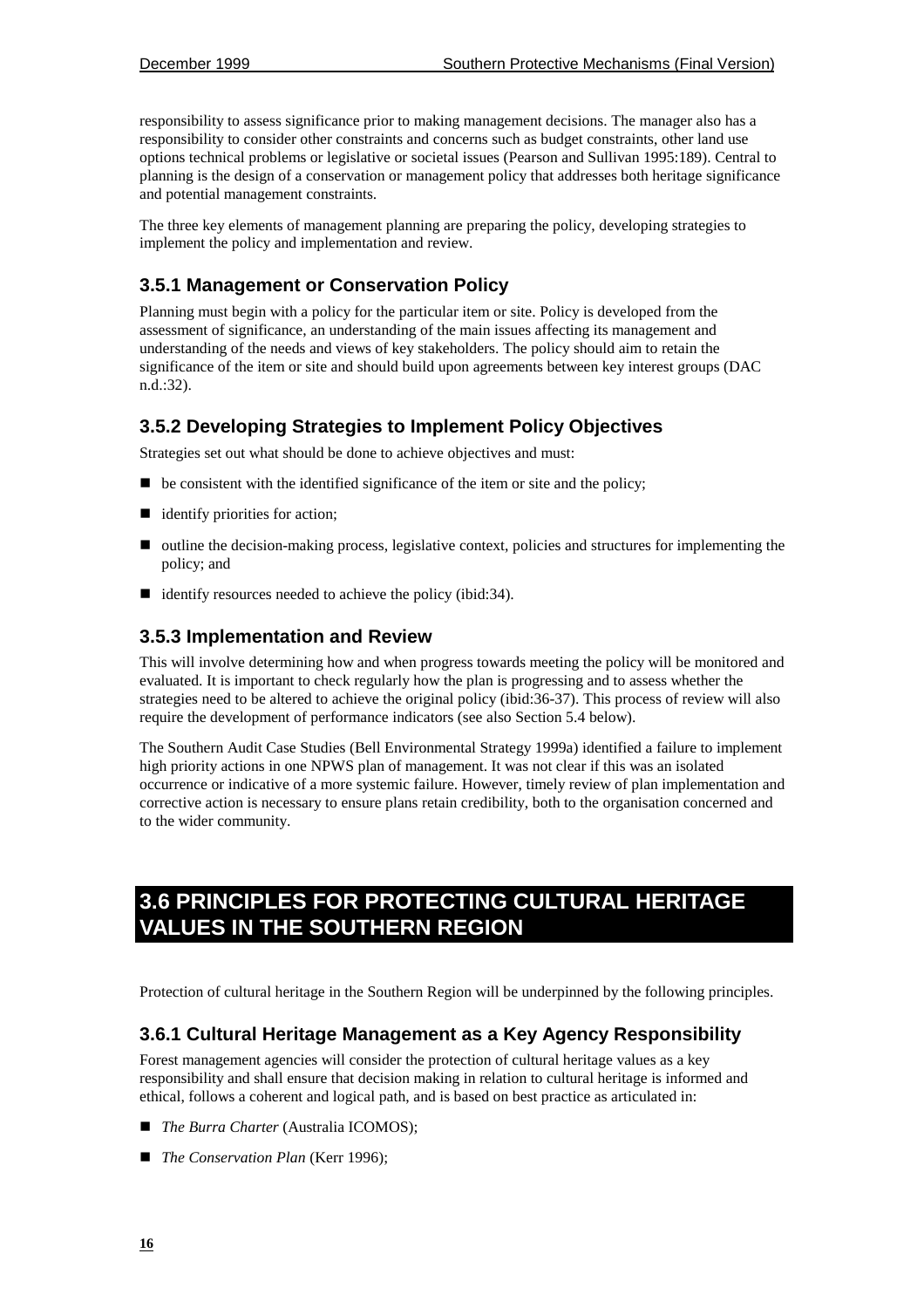- *Guidelines For The Protection, Management And Use Of Aboriginal And Torres Strait Islander Cultural Heritage Places* (Dept. of Arts and Communication);
- ! *Aboriginal Cultural Heritage Standards & Guidelines Kit* (NSW NPWS);
- *NSW Heritage Manual* (Heritage Office); and
- *The Australian Natural Heritage Charter* (Australian Committee for IUCN).

#### **3.6.2 Legislative Compliance**

Forest management agencies will manage cultural heritage in accordance with the requirements of cultural heritage legislation with particular reference to the *National Parks and Wildlife Act, 1974, the Heritage Act, 1977*, *Environmental Planning and Assessment Act, 1979* and the *Forestry and National Park Estate Act, 1998.* Although the *Heritage Act* was subject to significant amendment in 1998, the 'relics' provisions in the *National Parks and Wildlife Act* are essentially unchanged since the 1970s. Although a number of reviews of these provisions have been undertaken since the 1980s, formal amendments have yet to be adopted. This is an issue which can be considered to be 'unfinished business' between the NSW Government, Aboriginal communities and other stakeholders.

#### **3.6.3 Rights of Aboriginal Communities**

Decision making in relation to Aboriginal heritage will involve Aboriginal communities and their knowledge, values and concerns will be considered during all phases of forest management. Unless they are disbanded, the Southern Region Aboriginal Management Committees should be recognised as one of the key contact groups for the Southern Region.

#### **3.6.4 Identification and Assessment of Heritage Values**

Identification and assessment of heritage values will be in accordance with agreed criteria and will be based on research and studies by those with appropriate knowledge or experience, the views of stakeholders and community groups and other relevant information.

#### **3.6.5 Sharing of Knowledge**

Forest management agencies will contribute to the sharing of knowledge about cultural heritage with rightful stakeholders and will develop programs to enhance public understanding of the cultural heritage values of the forest estate. In particular there is an obligation on the part of those agencies to share knowledge with Aboriginal communities and knowledge sharing may also extend to other groups and bona fide researchers, subject to agreed conditions of confidentiality and intellectual property. Knowledge of non-Aboriginal heritage values should be shared with other stakeholders including community groups and individuals who have contributed information to the agencies.

#### **3.6.6 Skills Development**

Forest management agencies will enhance the skills of and motivate employees and contractors to conduct their activities in accordance with cultural heritage protective mechanisms. Agencies will also participate in programs to enhance the skills of Aboriginal and other communities in cultural heritage management and will promote cross-cultural awareness programs to enhance relations with Aboriginal communities.

#### **3.6.7 Stakeholder Dialogue**

Forest management agencies will foster openness and dialogue with other stakeholders and will respond promptly to concerns about activities and operations within the forest estate. Agencies will also implement mechanisms to enable stakeholders to participate in policy and planning initiatives and in assessing project and activity proposals.

#### **3.6.8 Performance Indicators**

Forest management agencies will adopt performance indicators in order to better understand major trends and threatening processes and to measure the success of agency management plans, practices and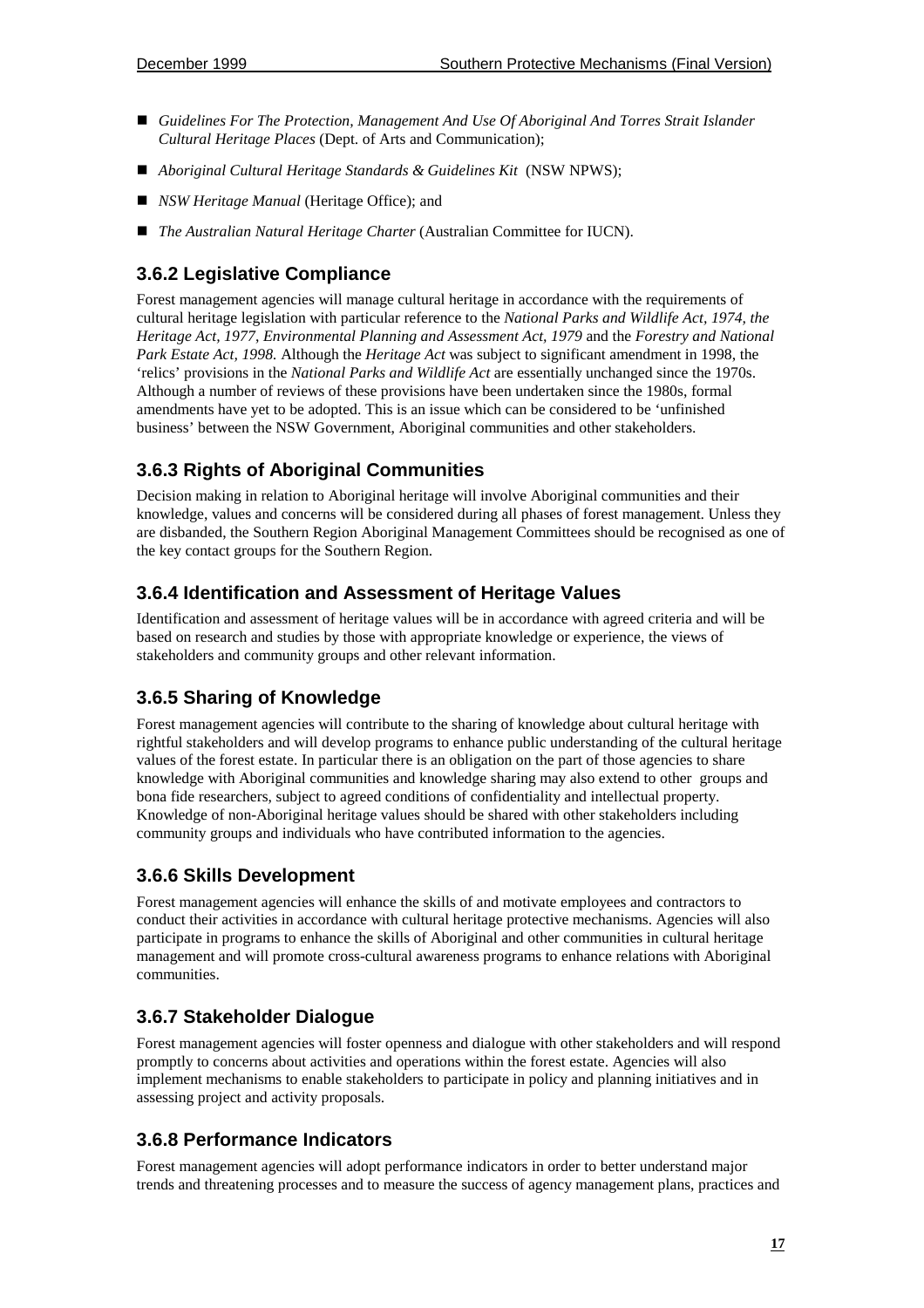programs. Performance reviews will include regular audits and assessments of compliance with agency commitments, regulatory requirements and management guidelines. Performance indicators will be published and the outcomes of performance reviews made available through annual reports, state of the environment reporting and other means.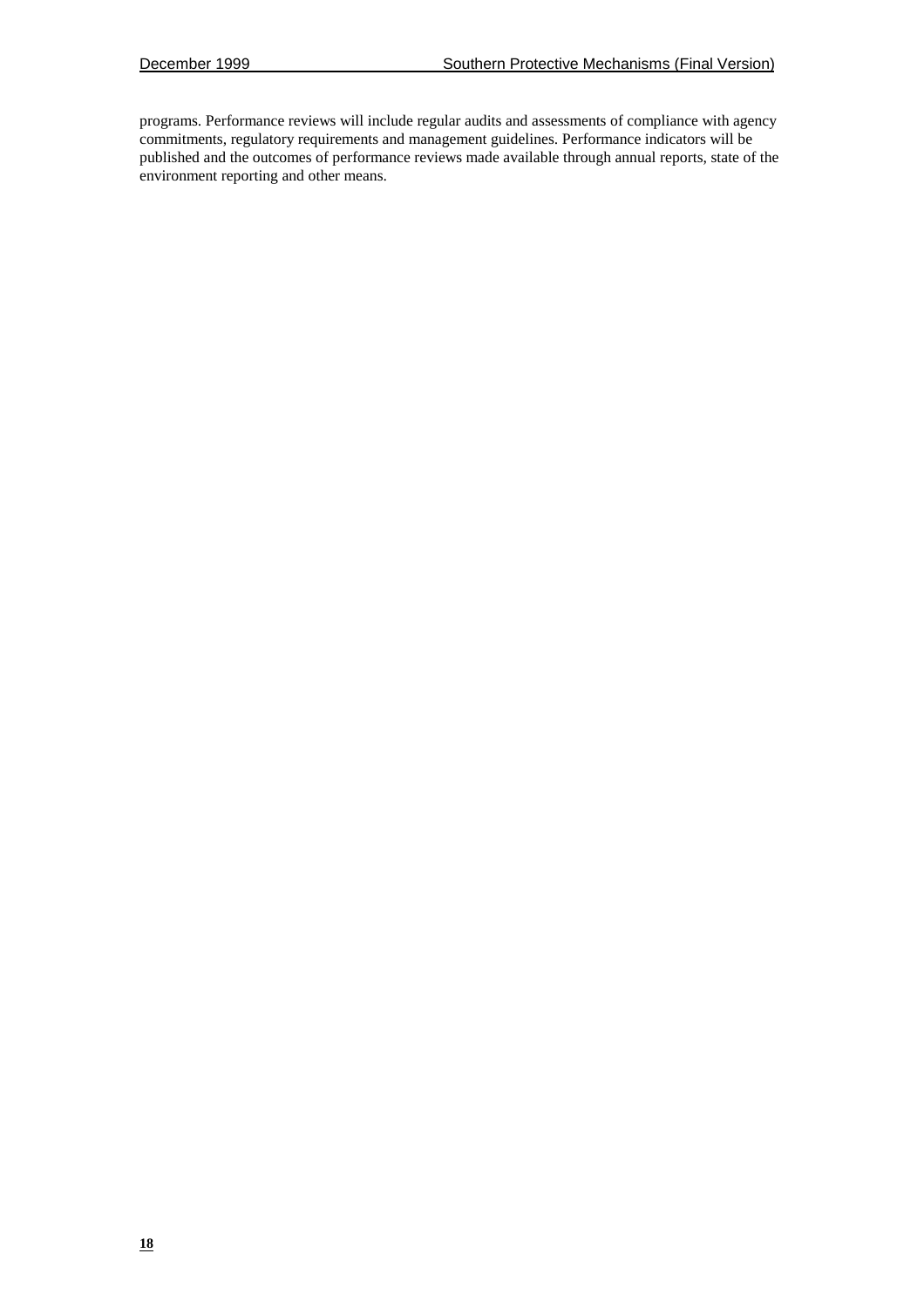# <span id="page-34-0"></span>**4. IDENTIFICATION AND ASSESSMENT OF CULTURAL HERITAGE VALUES FOR THE SOUTHERN REGION**

The cultural heritage assessments for the Southern Region are based on the Commonwealth/State Scoping Agreement. It requires both Governments to address heritage issues consistent with Commonwealth and State legislation, particularly the *Australian Heritage Commission Act, 1975,* the *National Parks and Wildlife Act, 1974* and the *Heritage Act, 1977.*

The assessment of cultural heritage values for the Southern Region was undertaken under the guidance of the Cultural Heritage Working Group (CHWG). The CHWG is one of several working groups which report to the Environment and Heritage Technical Committee (see Section 2). The CHWG is made up of Commonwealth and State Government officials and non-Government organisations:

- **E** Environment Australia
- NSW National Parks and Wildlife Service (NPWS)
- **II** NSW Heritage Office

l

- State Forests of NSW (SFNSW)
- NSW Dept. of Aboriginal Affairs (DAA)
- NSW Resource and Assessment Conservation Division (RACD)
- **INSW Aboriginal Land Council (NSWALC)**
- Nature Conservation Council (NCC)
- Forests Products Association (FPA)<sup>\*</sup>
- National Association of Forest Industries (NAFI)<sup>∗</sup>
- Construction, Forestry, Mining and Energy Union (CFMEU)<sup>\*</sup>

The CHWG is co-chaired by Environment Australia, the NSW National Parks and Wildlife Service and RACD.

The CHWG adopted a cross-agency approach to the identification and assessment of heritage values and the assessment of cultural heritage values was undertaken within separate Aboriginal and non-Aboriginal strands under the guidance of the CHWG.

In addition to these assessments, a number of ESFM Workshops were held in June 1998 involving government, academic and community stakeholders. These Workshops included discussion of Aboriginal and non-Aboriginal heritage values and identified actions and priorities to be followed up in specific studies or by inter-agency forums such as the CHWG. Although formal reports on the Workshops are not yet available, summaries of outcomes have been completed (RACD nd).

<sup>∗</sup> The FPA, NAFI and CFMEU received copies of Protective Mechanisms reports as corresponding members.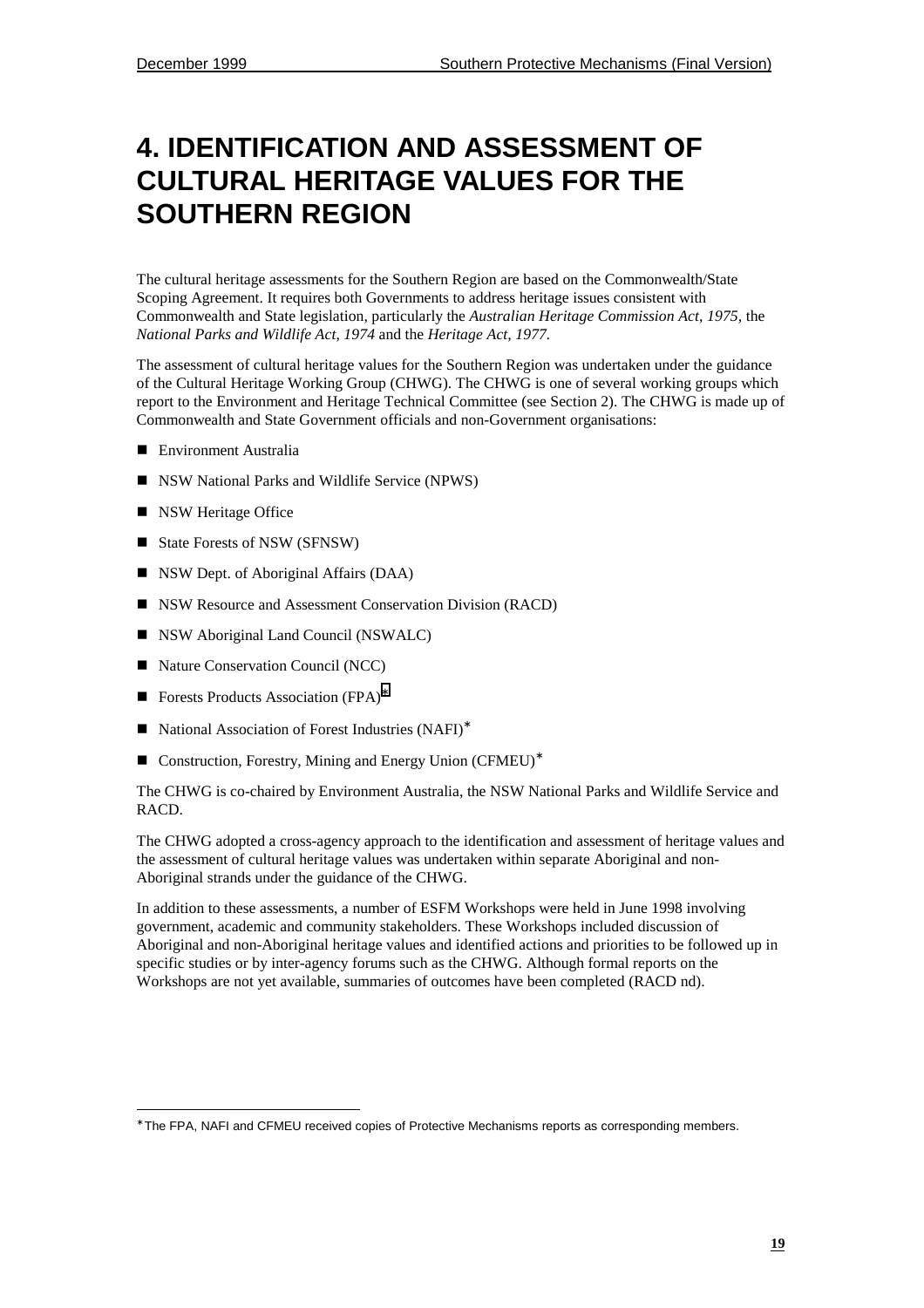### <span id="page-35-0"></span>**4.1 ASSESSMENTS OF CULTURAL HERITAGE VALUES FOR THE SOUTHERN REGION**

The EHTC commissioned a series of assessments to identify, assess and document cultural heritage values. These assessments are summarised below. It should be noted that the assessment process was not comprehensive and considerable gaps in the identification and understanding of forests heritage values remain.

#### **4.1.1 Thematic Forest History and Heritage Assessment (Non-Indigenous) Southern CRA Region (Bickford et al 1999)**

This study documents the forest history of the Southern Region and includes:

- ! identification of specific historic heritage themes of relevance to the Southern Region;
- $\blacksquare$  identification of areas/themes requiring further research;
- ! identification of themes/areas to be further investigated within the community; and
- ! identification of areas which may yield specific historic heritage items which could be targeted in the field validation and recording stage.

The study provided a broad historical framework for the identification and assessment of cultural heritage values. The themes identified in this history can be grouped broadly into two categories:

- history of the principal forest agencies in the Region: NPWS and SFNSW; and
- ! other historical themes such as Aboriginal/European contact, pastoralism, mining and early timbergetting.

A further outcome of the study is that it provides a context for future assessment of places and items suitable for listing in the SHI or Register of the National Estate. The study also included field assessment of a number of historic places. Twenty-four places were recorded for listing in the SHI and recommendations made for their future management.

#### **4.1.2 Assessment of Places of Aesthetic Significance within Forested Areas of the NSW CRA Regions Stage 2 Southern Region (Hibbard 1999)**

This assessment was undertaken to contribute information about forest places of aesthetic value. A range of data sources, including expert and community based data, were utilised for the assessment of the Southern Region. Documentation of the aesthetic significance of a place proceeded using two sets of State and Commonwealth data fields derived from the *Heritage Act, 1977* and the *Australian Heritage Commission Act, 1975.*

Places of aesthetic value to the community were identified through forest agency staff workshops conducted by Hibbard and community heritage workshops conducted by Context Pty Ltd (see Section 4.1.3 below). These places were then assessed for aesthetic significance using thresholding data.

As a result of this process, 33 selected places were inspected and documented for aesthetic significance, in a form suitable for inclusion in the Register of the National Estate and SHI. Brief recommendations regarding the sensitivity of places as well as associated conservation principles were included in this documentation.

#### **4.1.3 Community Heritage Values Identification and Assessment Project for the Southern Region (Context Pty Ltd 1999)**

The Community Values Project comprises three volumes:

- Volume 1. Workshop Overview Report:
- Volume 2. Social Values Assessment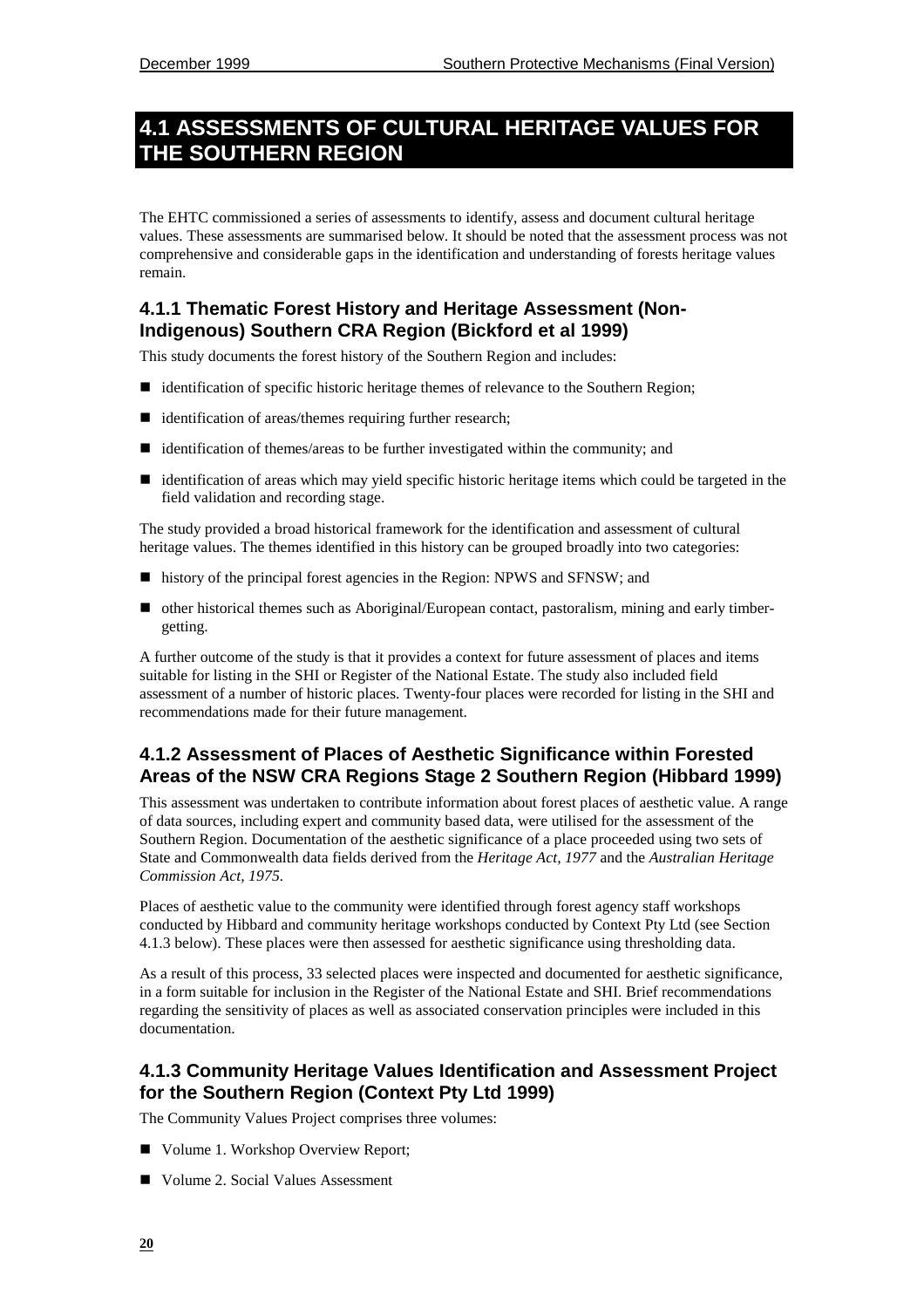■ Volume 3. Place Assessments

The project identified forest-related places of potential community heritage value. This involved consulting with those who have had direct experience of these places, and for whom these places may have special associations. Community-based processes were developed to enable the collection and validation of information on places and their values. Community workshops were the primary source of data on places of potential national estate value and an important source for national estate aesthetic values.

Over 500 places were identified during the workshops. From this list, 31 places were assessed above the threshold for listing in the Register of the National Estate. A number of other places could not be fully assessed and are a high priority for full assessment of their social value.

## **4.1.4 Southern Aboriginal Cultural Mapping Project**

This project is being undertaken by the NPWS and is intended to record places and landscapes of significance to Aboriginal people in the Southern Region. Material provided by informants is subject to confidentiality provisions and can only be released to third parties with the consent of the person who provided the information (Nick Gellie pers. comm.). Much of this material contains information which relates to mens' or womens' 'business' and would not be appropriate for use by forest management agencies unless it was in a diluted form which omitted information of a secret/sacred nature. In any case, the consent of the informant would be required for the release of any information.

### **4.1.5 Other Relevant CRA Studies**

In addition to Regional assessments, a statewide project examining the protection and management of Aboriginal and non-Aboriginal heritage was undertaken. This included an Overview of Archaeological Resources on Forests (Lomax 1997) and a Cultural Heritage Data Audit, Integration and Analysis (Non-Indigenous) (Pearson and Rosen 1997).

The *Overview of Archaeological Resources* was undertaken to provide a context for technical discussions regarding management options for archaeological values (primarily Aboriginal sites and places) in the CRA Regions. The document provides an outline of forest archaeological values and research and provides a context for assessing the significance of these values. The spatial aspect of the resource is emphasised in understanding these values and their management. Approaches used to 'model' forest archaeological values are critiqued and recommendations made for a strategic program of management and research.

The *Cultural Heritage Data Audit* comprised four elements or tasks. Task 1 was the preparation of an annotated bibliography of sources relating to the history and non-Aboriginal cultural heritage of the CRA Regions. Task 2 was the identification of existing heritage databases and relevant reports and the integration of this data. Task 3 was the interrogation of the electronic data base established in Task 2 for the purpose of identifying broad patterns in the spatial distribution of recorded site and place types and to provide baseline data on the nature and extent of place and site data. Task 4 addressed recommendations for future data integration and management to assist agencies in the cooperative management of forest heritage and to develop a strategic program for addressing gaps or inadequacies in cultural heritage data and management.

## **4.1.6 Draft Alpine Region Strategy (1998)**

The draft strategy has been prepared by the Alpine Region Strategy Steering Committee in order to develop actions to ensure healthy and viable communities, a sustainable natural environment and resource base as well as a strong and diverse regional economy. The Strategy places a key emphasis on partnerships between communities and governments.

The draft strategy includes a number of actions and priorities in relation to cultural heritage including:

- partnerships with Aboriginal communities in heritage protection programs;
- awareness raising in relation to Aboriginal links to 'country';
- ! identification of significant cultural heritage features in the alpine region; and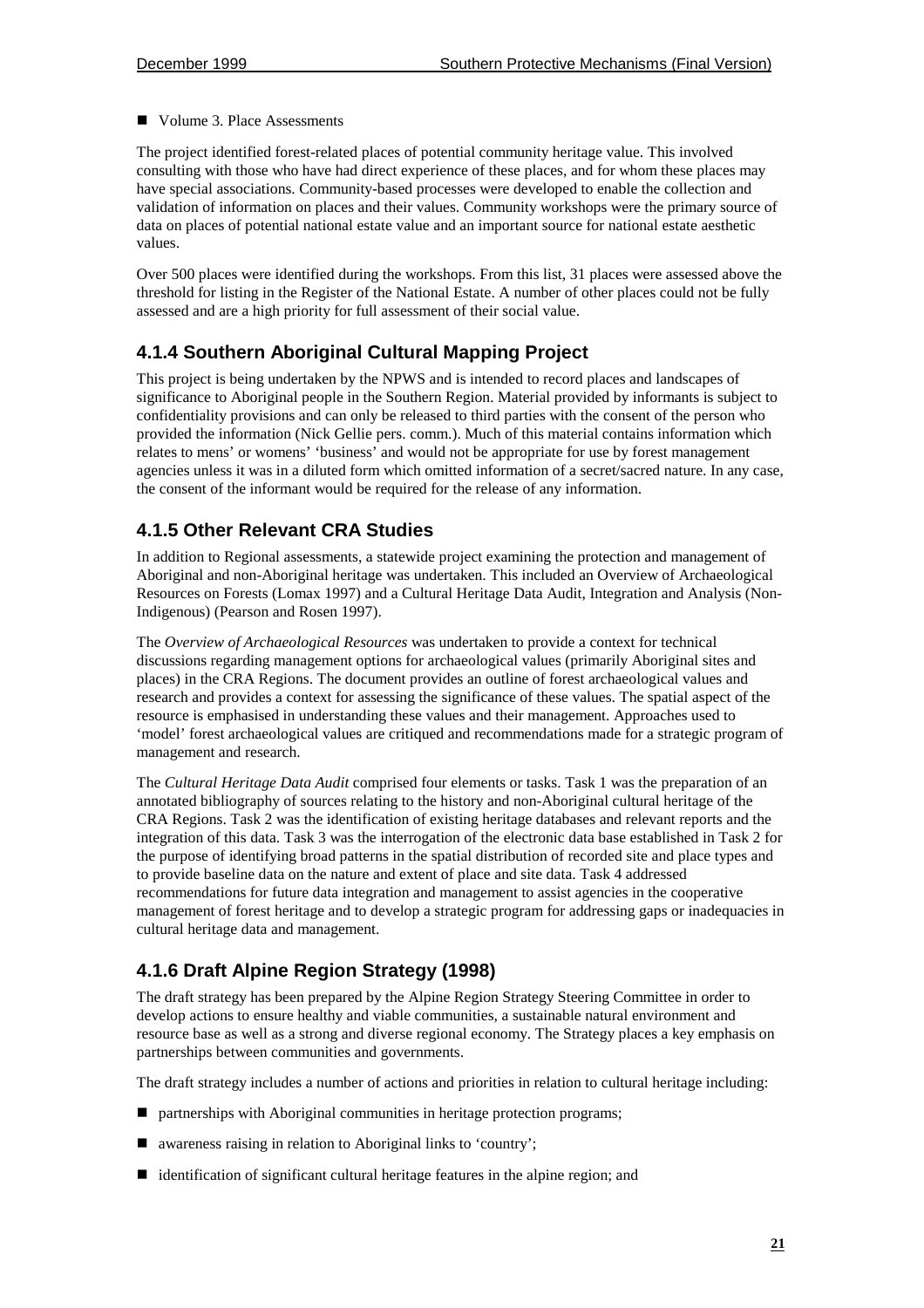! guidelines for protecting and promoting the cultural heritage values of the region.

## **4.2 INTEGRATION AND OPTIONS DEVELOPMENT**

Information from the cultural heritage assessments was organised into two major categories:

- ! areas of high significance or spatial extent, the appropriate management of which is likely to have a major impact on logging through the creation of buffer zones or excision from logging;
- ! areas which are of significance but which could be managed by prescription or informal reserves, regardless of tenure, the management of which is unlikely to have a major impact on logging.

These areas were incorporated into the GIS layers for the Southern Region and included in the ESFM outcomes for the Region. Non-Aboriginal cultural heritage values have also been published in map form on the RFA website (www.rfa.gov.au).

## **4.3 RECOMMENDATIONS OF BACKGROUND STUDIES**

Each of the background studies made recommendations for managing cultural heritage values in the forest estate. Together with statewide recommendations from Lomax (1997) and Pearson and Rosen (1997), these recommendations were collated and are listed in Appendix C.

Where CHWG responses to these recommendations are applicable to the objectives of the Protective Mechanisms Project, these have been incorporated into the protective mechanisms outlined in Section 5 below. However, a number of responses require longer-term policy implementation by the relevant agencies. These have been identified in Appendix C.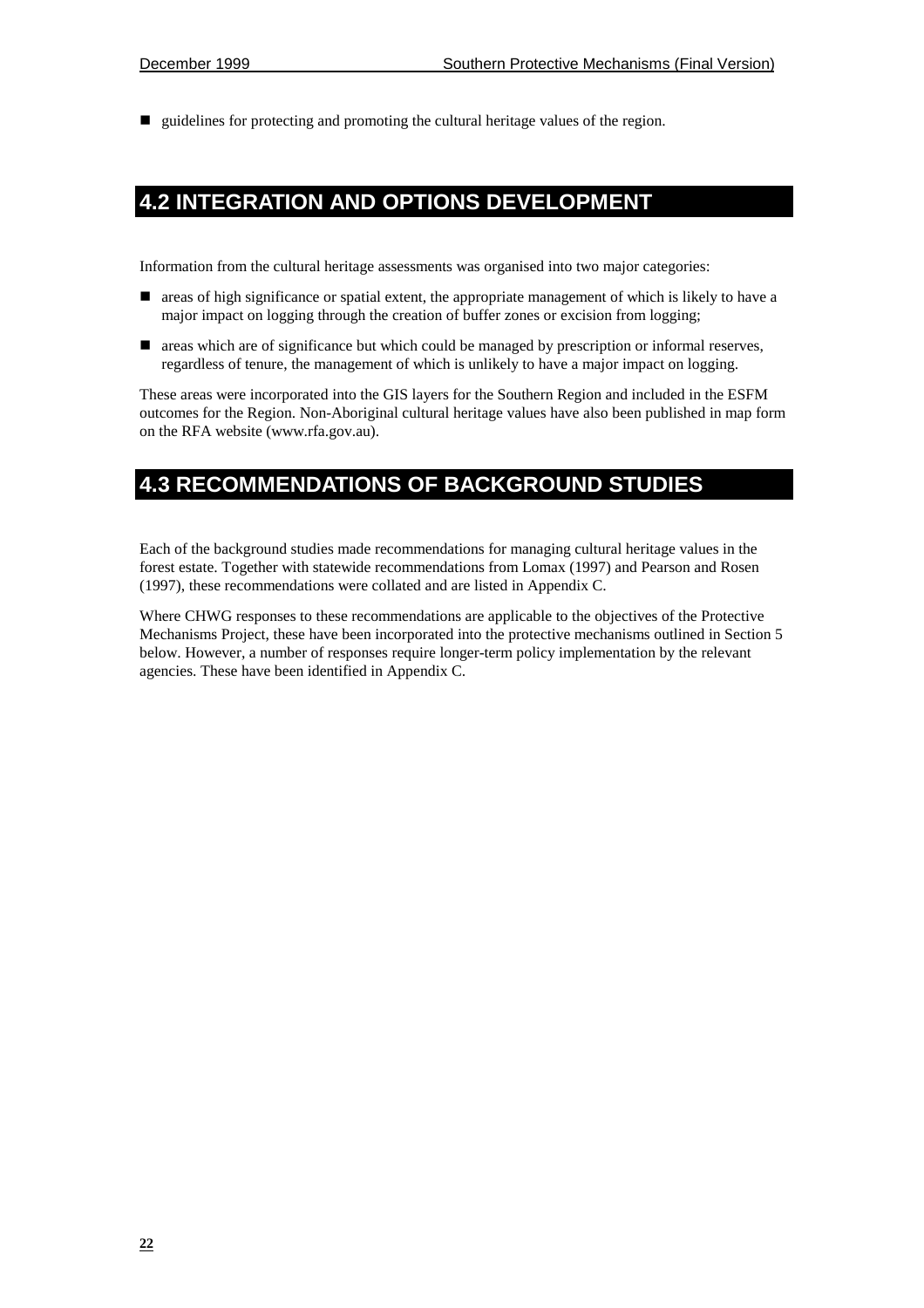# **5. PROTECTIVE MECHANISMS FOR CULTURAL HERITAGE**

This section outlines a set of protective mechanisms to be adopted by each agency. Where agency specific accountabilities are necessary, these are identified. As the NSW Forest Agreements require the NPWS and SFNSW to each prepare Environmental Management Systems (EMS) to assist in the implementation of forest conservation and management, these Protective Mechanisms are set out in an EMS format to allow for their easier integration into agency EMSs.

# **5.1 DEVELOPING A WHOLE OF GOVERNMENT APPROACH**

Cultural heritage at the State-level lacks a comprehensive 'whole of government' strategy which establishes goals and priorities and identifies compatible threshold requirements in assessing the significance of places and items and in implementing reserve and off-reserve protection. Although this document is confined to issues relating to the Southern Region, the protective mechanisms identified below need to have a context provided by a broader strategy agreed to by all government agencies and based on 'best practice' standards (see Section 3 above). The NSW Biodiversity Strategy (NPWS 1999a) is a recent example of a 'whole of government' approach to coordinating and integrating government and community initiatives.

# **5.2 PLANNING**

## **5.2.1 Forest Practices**

Agencies should identify those activities, operations, products or services that they control or exert influence over and the potential impact of these on heritage values. Each agency should ensure that the potential threats to heritage values from the practices are considered in developing objectives for the protection of these values and that cultural heritage management is integrated into the routine planning and operations of these agencies.

**Protective Mechanism – Forest Practices.**

**Table 1 identifies a hierarchy of forest practices from regional planning to small-scale development impacts. Protective mechanisms for these practices are nominated.**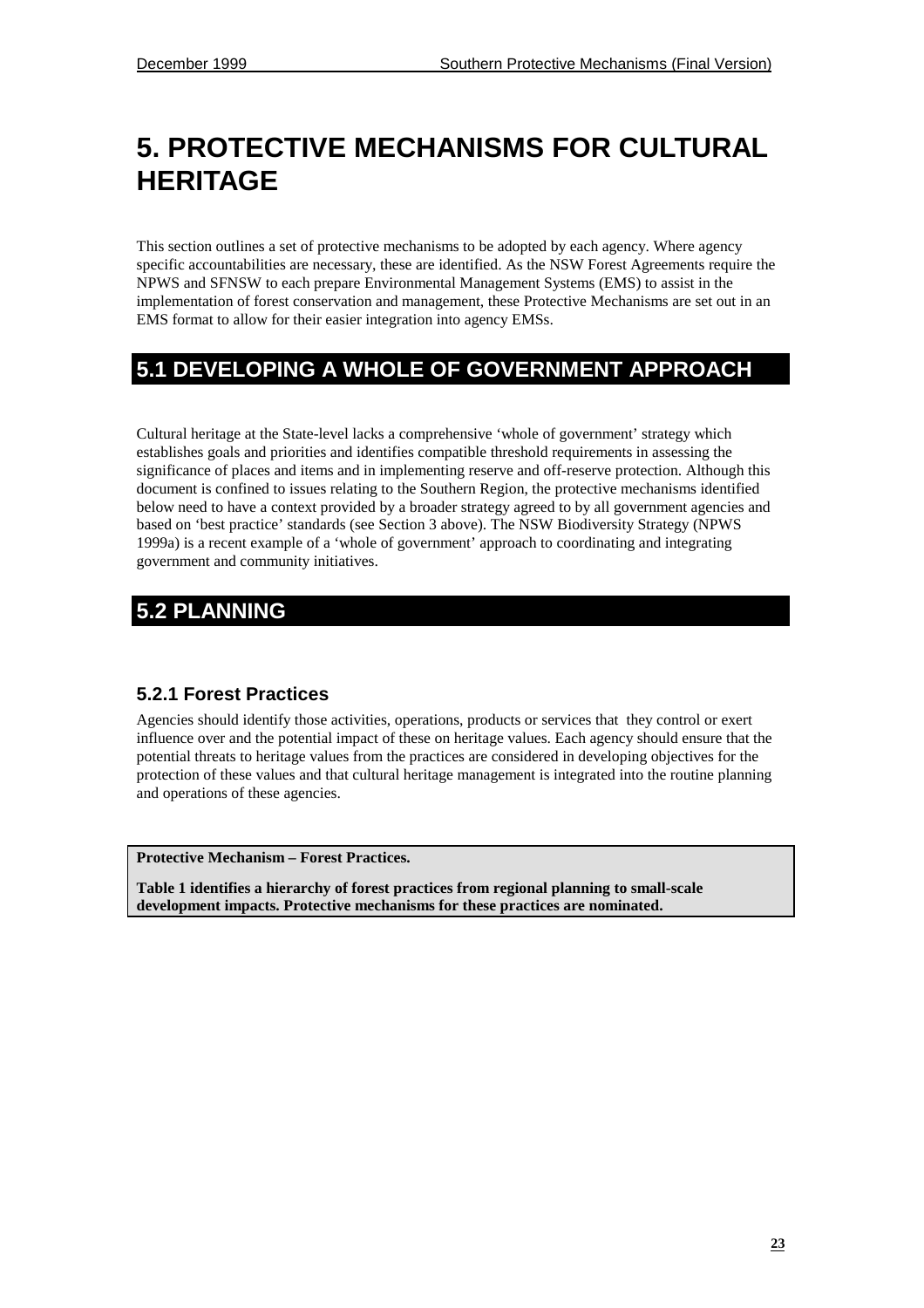| <b>Forest Practice</b>                        | <b>Description</b>                                                                                                                                               | <b>Cultural Heritage Protective</b><br><b>Mechanisms</b>                                                                                                                                                                                                                                                                                                                                                                                                                                                                       |
|-----------------------------------------------|------------------------------------------------------------------------------------------------------------------------------------------------------------------|--------------------------------------------------------------------------------------------------------------------------------------------------------------------------------------------------------------------------------------------------------------------------------------------------------------------------------------------------------------------------------------------------------------------------------------------------------------------------------------------------------------------------------|
| 1. Regional Planning                          | Preparation and implementation of<br>long-term planning strategies at an<br>inter-agency level.                                                                  | Development of an overarching<br>heritage protection strategy based on<br>transagency endorsement and<br>integrated into agency business<br>planning and operations. Such a<br>strategy should be based on 'best<br>practice' standards, should identify<br>processes for integration of cultural<br>heritage management into the routine<br>activities of agencies, should include<br>the development and maintenance of<br>information resources and establish a<br>process for communication with<br>external stakeholders. |
| 2. Regional ESFM Planning                     | The preparation and implementation of<br>strategic forest management plans. This<br>is centred on the activities of SFNSW.                                       | Assessment of potential impact through<br>reference to predictive modelling,<br>heritage registers external stakeholders<br>as well as targeted field survey.<br>Development of management<br>guidelines for planning area and further<br>investigations. Identification of<br>regulatory approvals required.                                                                                                                                                                                                                  |
| 3. Road Corridor Location                     | The regional and catchment scale<br>planning of road access requirements<br>and the on-ground selection of the road<br>location.                                 | Assessment of potential impact through<br>reference to predictive modelling,<br>heritage registers and external<br>stakeholders as well as sample surveys<br>guided by modelling. Development of<br>management guidelines for the<br>planning area including the preparation<br>of conservation management plans for<br>landscapes and places of significance.<br>Identification of regulatory approvals<br>required and arrangements for cross-<br>tenure management cooperation.                                             |
| 4. Road design and construction               | This often requires choices between<br>approaches, methods and type of<br>machinery and the implementation of<br>the job according to plan.                      | Requirements for mitigation and<br>approvals. Implementation of<br>monitoring program, as required.                                                                                                                                                                                                                                                                                                                                                                                                                            |
| 5. Stream crossing design and<br>construction | The selection of crossing points and<br>design of stream crossing structures and<br>the use of conservation practices to<br>minimise disturbance of streambanks. | As per item 4.                                                                                                                                                                                                                                                                                                                                                                                                                                                                                                                 |
| 6. Road and crossing maintenance              | Preventative and remedial work to<br>maintain the capability of the road<br>surface and associated drainage<br>systems.                                          | Periodic audit of maintenance<br>procedures.                                                                                                                                                                                                                                                                                                                                                                                                                                                                                   |
| 7. Firetrail construction and<br>maintenance  | Construction and maintenance of<br>unformed trails.                                                                                                              | Assessment of potential impact and<br>modification of plans, if required. May<br>require monitoring during construction.                                                                                                                                                                                                                                                                                                                                                                                                       |
| 8. Wildfire suppression                       | Practices associated with wildfire<br>control.                                                                                                                   | Assess opportunities and needs for<br>post-fire survey and/or assessment of<br>impact on known sites or items<br>following the fire.                                                                                                                                                                                                                                                                                                                                                                                           |
| 9. Fuel reduction burning                     | Covers all managed use of fire                                                                                                                                   | Assessment of potential impact and<br>inclusion of cultural heritage protective<br>mechanisms for sites or items in fire<br>management plans. Assess need for<br>post-fire survey.                                                                                                                                                                                                                                                                                                                                             |

#### **TABLE 1. FOREST PRACTICES PROTECTIVE MECHANISMS**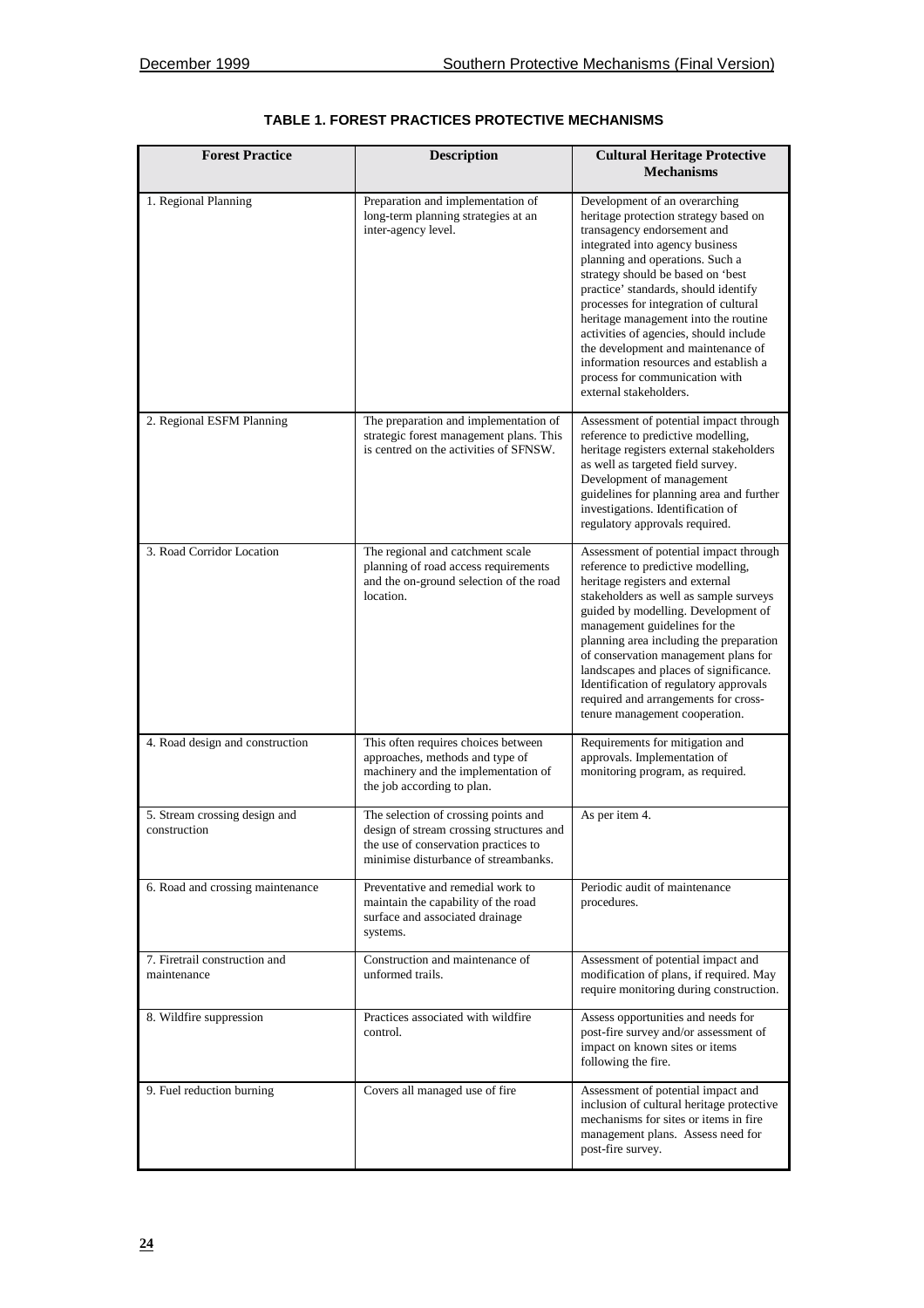| <b>Forest Practice</b>                                   | <b>Description</b>                                                                                                                                                                                                       | <b>Cultural Heritage Protective</b><br><b>Mechanisms</b>                                                                                                                                                                                                                                                               |  |
|----------------------------------------------------------|--------------------------------------------------------------------------------------------------------------------------------------------------------------------------------------------------------------------------|------------------------------------------------------------------------------------------------------------------------------------------------------------------------------------------------------------------------------------------------------------------------------------------------------------------------|--|
| 10. Harvest area selection                               | The selection of areas for harvesting. It<br>involves the selection of proposed<br>boundaries and the assessment of likely<br>impacts of operations within and<br>adjacent to these boundaries.                          | Assessment of potential impact and<br>modifications to boundaries and<br>harvest intensity, following<br>comprehensive field survey.<br>Development of monitoring and audit<br>program.                                                                                                                                |  |
| 11. Access road and landing location<br>and construction | Field and office procedures used to<br>determine the location of temporary<br>access routes and loading facilities and<br>the construction of these facilities.                                                          | Assess need for monitoring.                                                                                                                                                                                                                                                                                            |  |
| 12. Harvesting at low, medium and<br>high intensity      | The silvicultural practices designed to<br>allow for different levels of timber<br>production ranging from thinning,<br>single tree selection to group selection<br>in native forests or clearfelling in<br>plantations. | Assess need for monitoring. May<br>require audit following completion of<br>harvesting.                                                                                                                                                                                                                                |  |
| 13. Plantation site selection and<br>establishment       | Practices associated with assessing<br>areas for plantation suitability and site<br>preparation.                                                                                                                         | As per items 2 and 10.                                                                                                                                                                                                                                                                                                 |  |
| 14. Location of campsites and tracks                     | Assessment processes and criteria to<br>establish the siting of recreational<br>facilities and trails.                                                                                                                   | Development of overall recreation<br>management plans which include<br>guidelines for cultural heritage<br>management. Individual facility<br>proposals may require assessment of<br>impact, including field survey.                                                                                                   |  |
| 15. Recreation facilities construction                   | Procedures used during construction<br>such as site earthworks and<br>construction methods and standards.                                                                                                                | As per item 14.                                                                                                                                                                                                                                                                                                        |  |
| 16. Site and trail maintenance                           | Procedures used to assess the<br>requirements for and to undertake the<br>necessary work.                                                                                                                                | May require periodic audit.                                                                                                                                                                                                                                                                                            |  |
| 17. Tourism promotion                                    | Process used to promote increased<br>recreational usage of forest estate.                                                                                                                                                | Address heritage values in tourism<br>strategy and interpretation materials,<br>including reference to external<br>stakeholders. Assessment of potential<br>impact on heritage values and<br>identification of mitigation strategies.<br>Consider opportunities for Aboriginal<br>employment and business development. |  |
| 18.4WD and trail bike usage                              | Procedures and prescriptions used to<br>regulate these forms of road and track<br>usage within the forest to minimise<br>adverse impacts.                                                                                | Address heritage values in control<br>measures. May require site or item<br>specific measures to prevent 4WD/trail-<br>bike access. 4WD access for Aboriginal<br>communities for customary activities<br>may need to be considered as a separate<br>issue.                                                             |  |
| 19. Camping and bushwalking                              | Procedures and prescriptions used to<br>regulate these forms of recreation usage<br>and minimise adverse impacts.                                                                                                        | As per item 18. Access needs for<br>Aboriginal communities should be<br>identified and negotiated between the<br>community concerned and the<br>agencies.                                                                                                                                                              |  |

*Table 1 Continued*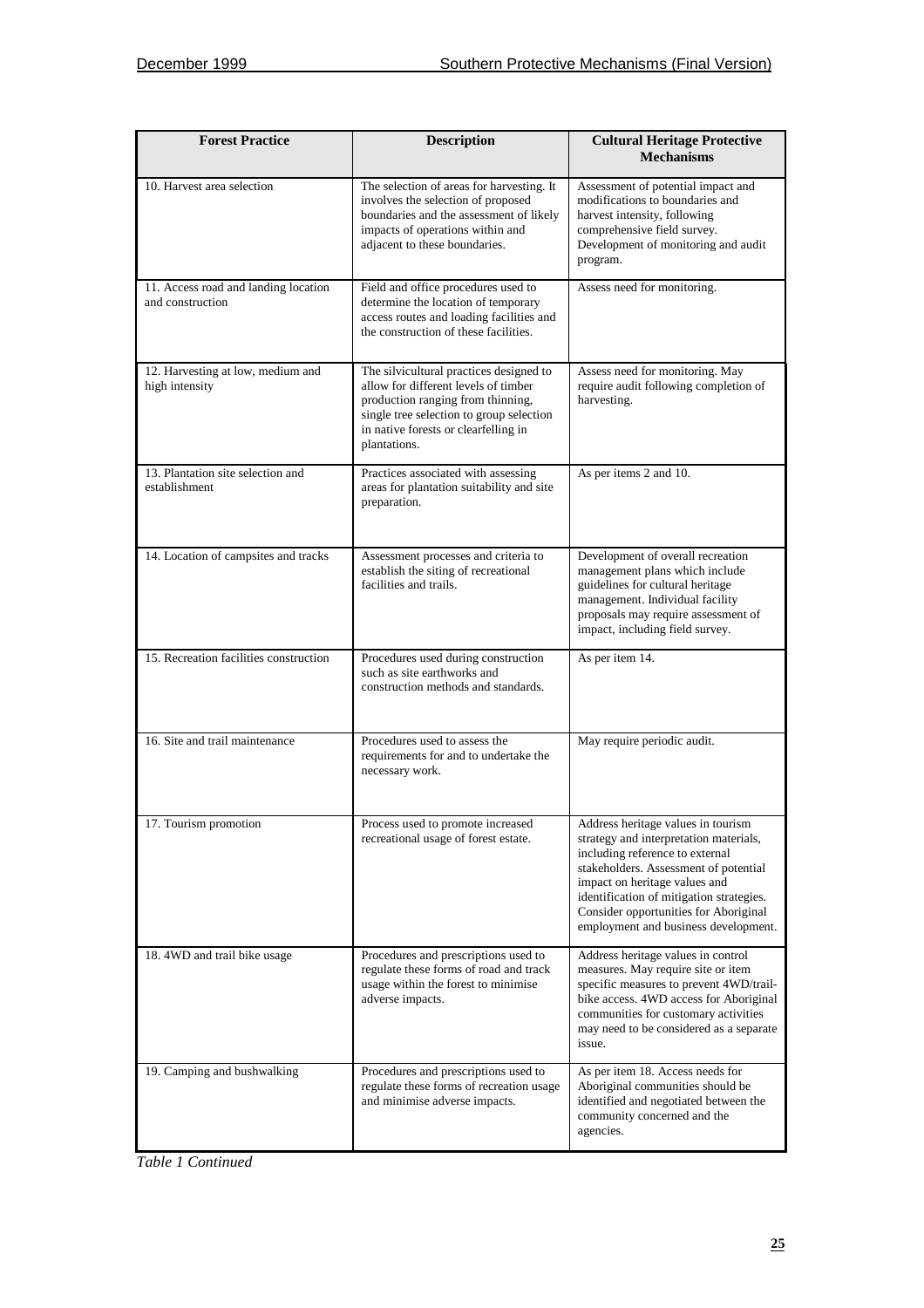| <b>Forest Practice</b>     | <b>Description</b>                                      | <b>Cultural Heritage Protective</b><br><b>Mechanisms</b>                                                                                                                                                                                                                                                                                            |
|----------------------------|---------------------------------------------------------|-----------------------------------------------------------------------------------------------------------------------------------------------------------------------------------------------------------------------------------------------------------------------------------------------------------------------------------------------------|
| 20. Grazing                | Procedures and controls to minimise<br>adverse effects. | Proposed new leases should be assessed<br>for potential impact on heritage values<br>and, where necessary, these values<br>should be assessed prior to issuing new<br>leases or occupation permits.                                                                                                                                                 |
| 21. Exploration and mining | Procedures and controls to minimise<br>adverse impact.  | Manage Aboriginal heritage values in<br>accordance with NPWS Guidelines for<br>Aboriginal Heritage Impact Assessment<br>in the Exploration and Mining<br>Industries (1997). Assessment of<br>historic heritage values in accordance<br>with legislation and regional protective<br>measures and forthcoming guidelines<br>from the Heritage Office. |

*Table 1 Continued*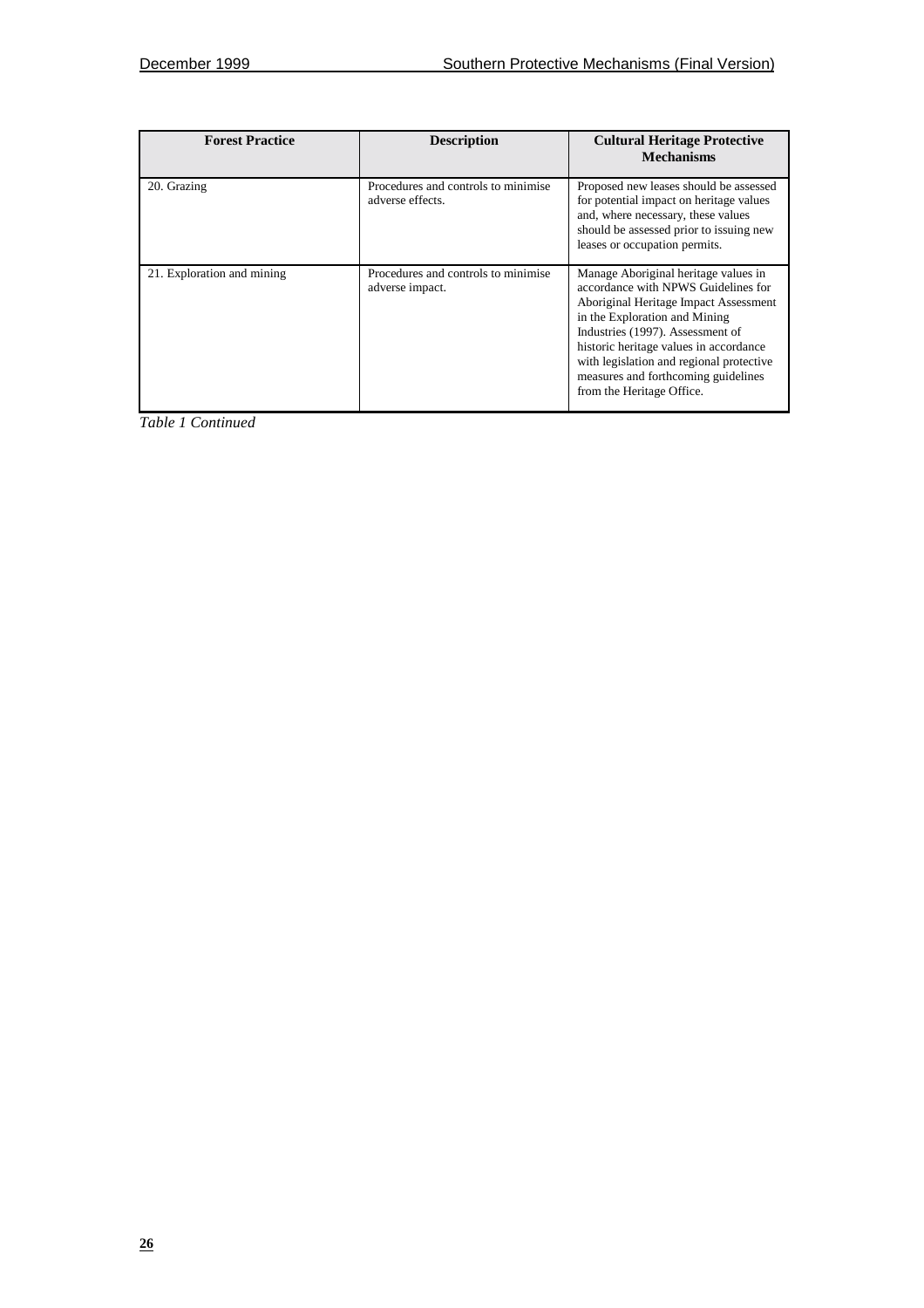## **5.2.1 Regional ESFM Planning**

The preparation of ESFM Plans will require the development of a cultural heritage 'template' including agreed consultative methods with stakeholders, the utilisation of consistent and compatible criteria for assessing significance and requirements for data and documentation management.

#### **Protective Mechanism – Regional ESFM Planning**

**NPWS, the Heritage Office and SFNSW should determine requirements for identifying, assessing and managing cultural heritage values as part of ESFM Plans. ESFM plans should identify requirements for heritage impact assessments and should assess the utility of existing correlation and GIS modelling in identifying significant landscape elements.**

## **5.2.2 Reserve Design**

Current methodologies for the integration of cultural heritage values into reserve design appear to be inadequately defined and resourced, and the protection of cultural heritage values is directed primarily through the use of forest management zoning and management prescriptions. The capacity of the Comprehensive, Adequate and Representative (CAR) Reserve System to conserve cultural heritage values needs to be assessed.

#### **Protective Mechanism – Reserve Design**

**NPWS and the Heritage Office should co-manage a review of CAR reserve criteria and commission a pilot project in the Southern Region to test reserve criteria using environmental and cultural data gathered during the CRA process. This should also test the capacity of the existing reserve system (in NPWS and other tenures) to adequately protect cultural heritage values and to adequately represent the known diversity of cultural heritage values.**

### **5.2.3 Regulatory Requirements**

Agencies should establish and maintain a procedure to identify and access regulatory requirements that are applicable to the heritage aspects of its activities, products or services. For SFNSW, this will also apply to the conditions of Integrated Forestry Operations Approvals (IFOAs). Changes to heritage regulations should be monitored and information on changes distributed to field offices. This should be managed by the Head Office of each agency and information circulars issued in controlled document form. Each field office should have a designated position responsible for receiving information circulars and advising field officers.

The implementation of cultural heritage regulatory regimes to forestry operations is potentially complex and problematic. Delineation and confirmation of obligations and requirements need to be identified at an early stage by the relevant agencies. Given the regulatory framework provided under NSW Forest Agreements and Integrated Forestry Operations Approvals, there is an opportunity to reach agreement on regulatory requirements beyond the individual forest or compartment. In particular, the preparation of regional ESFM plans by SFNSW should address regulatory requirements for cultural heritage.

#### **Protective Mechanisms – Regulatory Requirements.**

- ! **All field manuals and guidelines should be reviewed every two years to ensure that they are current in relation to legislative requirements.**
- ! **Recent changes to the** *Heritage Act, 1977* **should be incorporated into documentation and training courses.**
- ! **Permits and consents issued under the** *National Parks and Wildlife Act, 1974* **or** *Heritage Act, 1977* **should be issued to the principal organisation or individual concerned and specify the responsibilities of the permit or consent holder in relation to other parties such as contractors.**

#### *Continued next page*

! **NPWS, Heritage Office and SFNSW should develop model provisions for inclusion in SFNSW harvesting plans. These model provisions should set out legislative requirements for cultural heritage under the** *National Parks and Wildlife Act* **and** *Heritage Act.*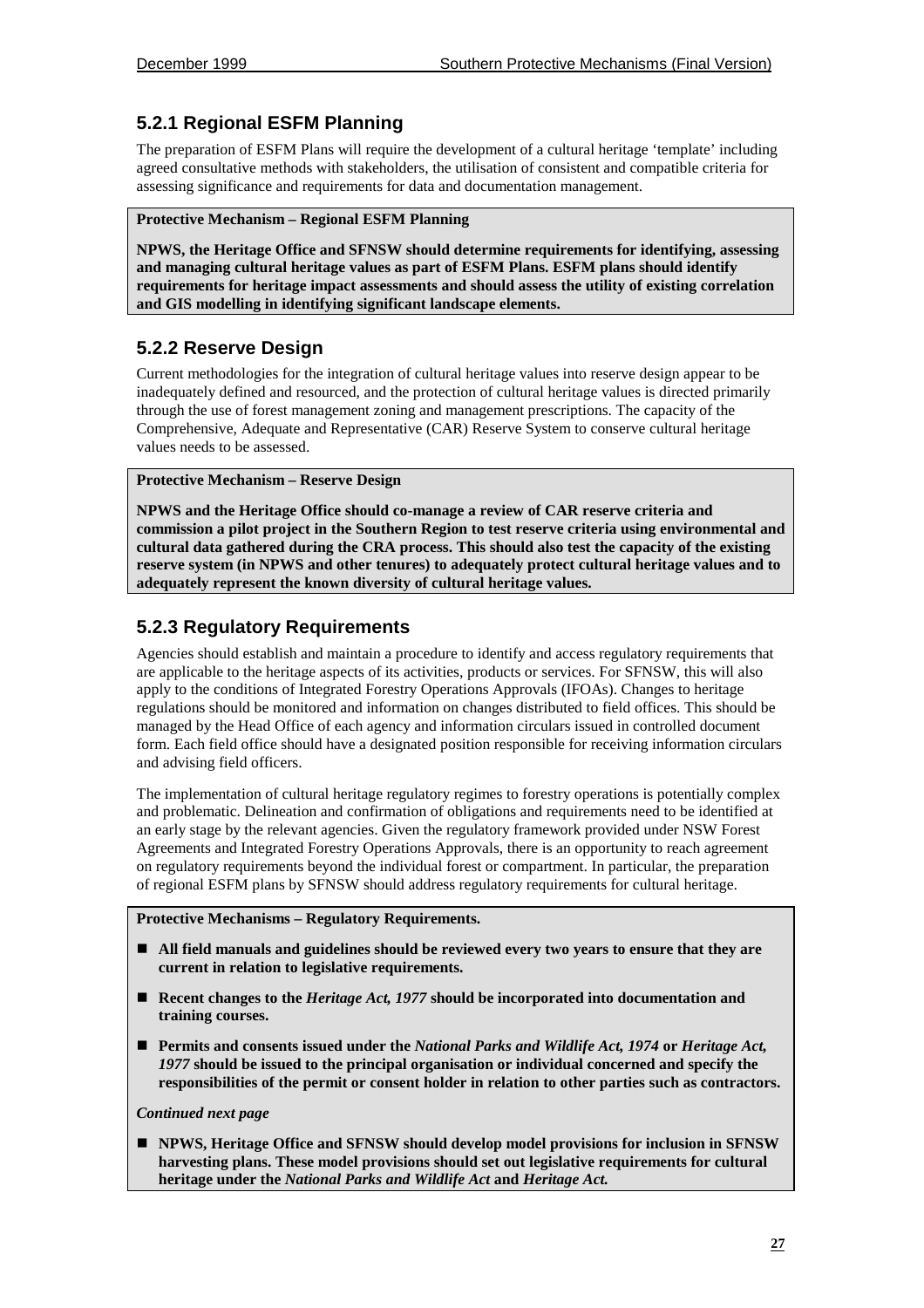- ! **Licence agreements between NPWS and forest agencies concerning the use of ASR records should identify obligations under s.91 of the** *National Parks and Wildlife Act.*
- ! **NPWS, Heritage Office and SFNSW should jointly prepare cultural heritage guidelines as an attachment to the proposed Southern Region IFOA.**

## **5.2.4 Fire Management Plans**

Fire management plans prepared under the *Rural Fires Act, 1997* or other legislation should identify potential impacts on cultural heritage items including sites or places recorded in the ASR or s.170 Registers. These plans should also identify steps to be taken to avoid sites or places and to undertake post-fire surveys of affected areas.

#### **Protective Mechanisms – Fire Management**

- " **Cultural heritage management requirements should be included in agency fire management plans and incident procedures and should relate to:**
- ◊ **access and fire control line construction**
- ◊ **use of earth moving equipment**
- ◊ **post-fire assessment and restoration and rehabilitation**
- ◊ **prescribed burning**
- ◊ **liaison with adjoining landholders and stakeholders.**
- " **Agency field managers should consult with Aboriginal communities and agency cultural heritage officers during the preparation of fire management plans and incident procedures.**
- " **Post-fire rehabilitation plans should identify requirements to protect and conserve cultural heritage values.**

## **5.2.5 Objectives and Targets**

Agencies should establish and maintain documented targets and objectives for the protection of cultural heritage values at each relevant function and organisational level and which are integrated into routine business planning and operations. Objectives should give consideration to the spatial aspects of heritage values and the protection of significant elements, including landscape representativeness and significant places and items (Lomax 1997:27). When establishing and reviewing objectives and targets, agencies shall consider the NSW Forest Agreements, IFOAs, supplementary documentation, the views of stakeholders and an assessment of stakeholders' level of satisfaction with agency performance. These targets and objectives should be consistent with agency policy on cultural heritage.

#### **Protective Mechanism – Objectives and Targets**

**Organisational Divisions, Regions and Districts within the Southern Region should identify targets for cultural heritage protection in business plans and regional ESFM plans. Plans of Management for parks and other reserves should include similar provisions. 'State of the Parks' reporting should also include an assessment of performance in achieving NPWS and state-wide targets for the protection of cultural heritage values, including performance in the implementation of plans of management.**

## **5.2.6 Heritage Management Programs**

Agencies should establish and maintain programs for achieving objectives and targets including the designation of responsibility at each relevant function and level of the agency and the means and time frame by which objectives and targets are to be achieved. These programs should be integrated into agency business planning and operations. They should also include co-operative arrangements with other agencies and communities where cultural heritage values overlap land tenures and should include tasks such as information sharing and joint management plans.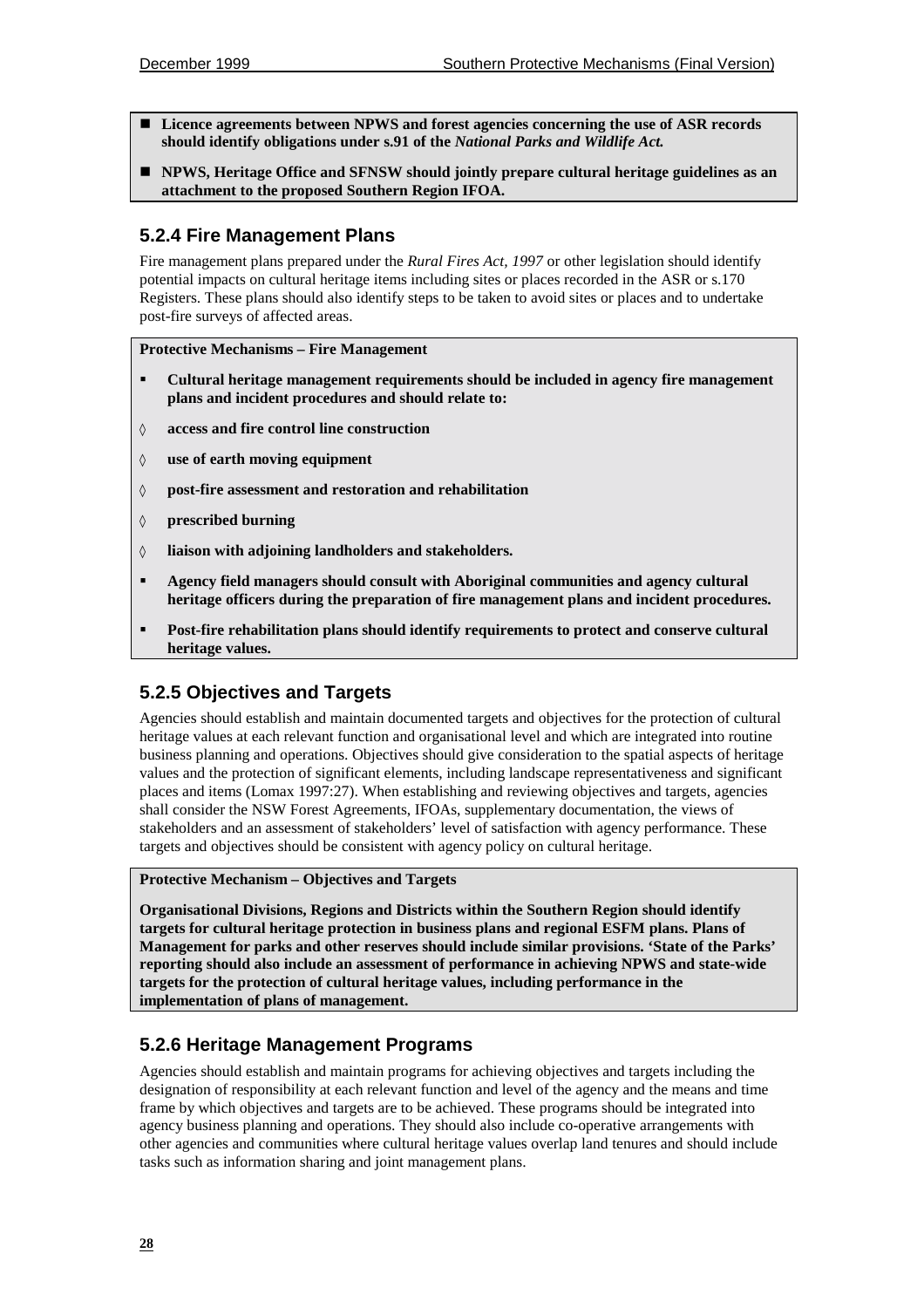The Regional AMCs and Aboriginal staff in forest agencies should have a key role in co-ordinating programs between the agencies and local Aboriginal communities.

**Protective Mechanisms – Heritage Management Programs**

- ! **For NPWS, heritage management within the Southern Region needs to be identified as part of the Service's strategic management cycle and developed and implemented at the Regional and District level. This will include the adequate consideration of cultural heritage values during the preparation of plans of management for land reserved or dedicated under the** *National Parks and Wildlife Act, 1974.* **Landscapes and items of significant heritage value should be subject to conservation management plans prepared in accordance with agency guidelines (see NPWS 1999b).**
- ! **For SFNSW, assessment of heritage values needs to be undertaken as part of the preparation of regional ESFM plans. These should also identify requirements for further assessment at the Harvesting Plan stage or for lands under consideration for purchase as plantations.**
- ! **Plans of management for Crown reserves should assess cultural heritage values in accordance with State and Commonwealth assessment criteria and involve timely consultation with stakeholders such as Aboriginal communities.**
- ! **All forest agencies should access the place recordings completed during the Southern Region assessments for community heritage values, aesthetic significance and thematic forest history, should review any management recommendations included with these place recordings and should incorporate recommendations into ongoing management programs. Where appropriate, ongoing management should be subject to the completion of a conservation management plan for the place.**
- ! **Commonwealth and State agencies should also work with Aboriginal communities in identifying opportunities for communities in the management of cultural heritage values through the Commonwealth's Indigenous Protected Areas program.**

## **5.2.7 Identifying and Assessing Cultural Heritage Values**

Current requirements for identifying and assessing cultural heritage values need to be reassessed to ensure that human and financial resources are focused on the protection of significant elements and the incorporation of representative landscape elements in reserves. This should be based on strategies and management prescriptions identified in Regional ESFM Plans and other planning documents.

NPWS, SFNSW and DLWC should support systematic area or regional studies intended to identify and record places and items indicative of forest industry, forest and park management, mining, pastoral and agricultural land uses and European settlements. Programs are also required to finalise place assessments which could not be completed during the Community Heritage Values Project (Context Pty Ltd 1999).

These agencies also need to jointly work with Aboriginal communities in better understanding the significance of forest estate for these communities particularly in relation to the spiritual significance of forest places and access requirements for traditional and ceremonial purposes. One of the priorities identified during meetings with the Regional AMCs is for the training and employment of communitybased Aboriginal heritage officers.

**Protective Mechanisms – Identifying and Assessing Cultural Heritage Values**

- ! **Implementing a joint NPWS and SFNSW program for regional studies utilizing the priorities identified by Pearson and Rosen (1997).**
- ! **Implementing joint agency partnership programs with Aboriginal communities in the Southern Region to enhance understanding of the Aboriginal significance of forests and the ongoing needs of these communities in terms of access and use of these forests. A priority task**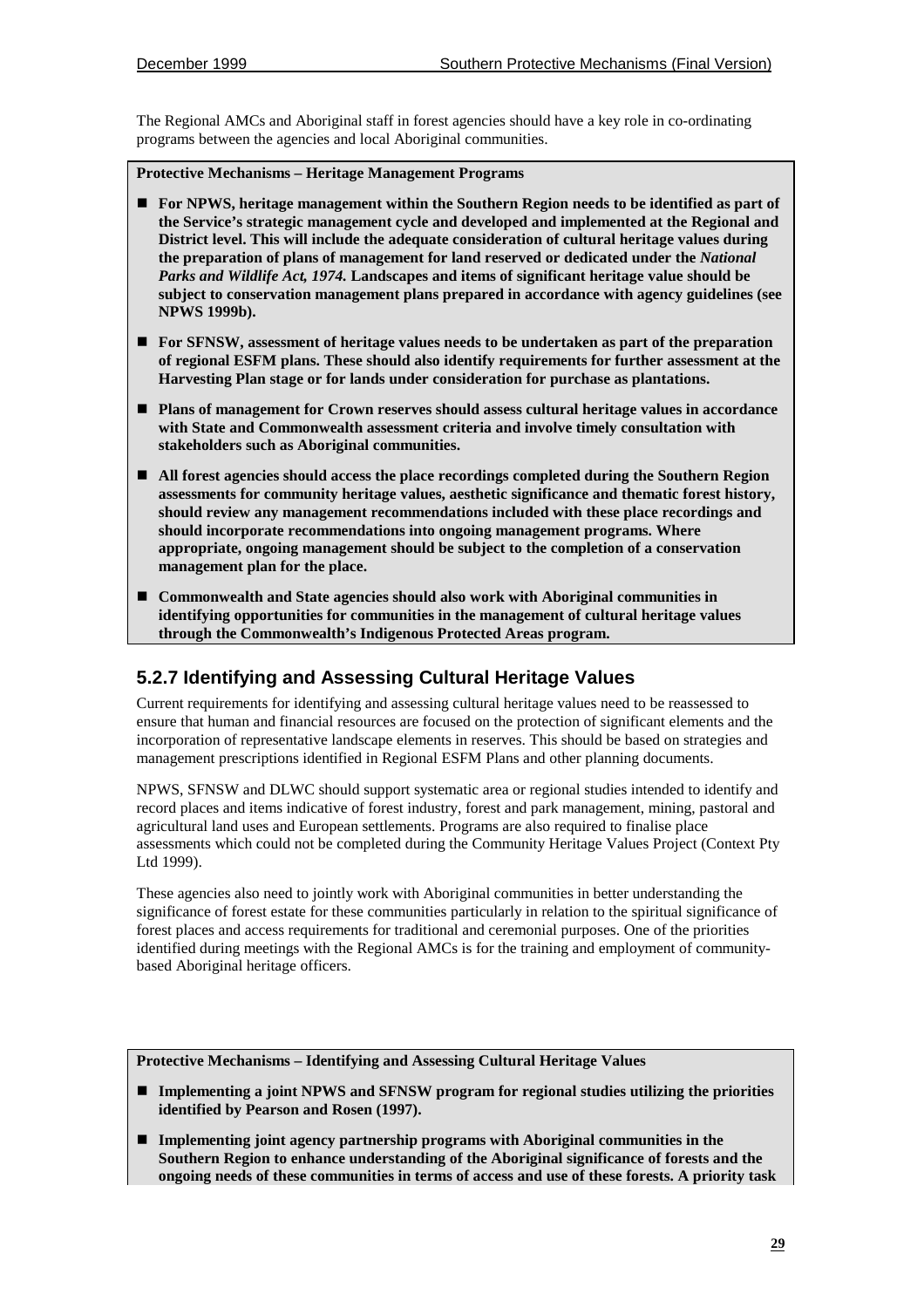**should be the assessment of the Aboriginal significance of places identified during the Southern Region community heritage values workshops. These partnerships should include initiatives aimed at enhancing community-based expertise in the protection of Aboriginal heritage values.**

! **NPWS and SFNSW to complete social value assessments for those places which could not be fully assessed during the Southern Region Community Heritage Values Project.**

## **5.2.8 Identifying Key Community Stakeholders**

Forest agencies need to build relationships with Aboriginal and non-Aboriginal stakeholders with interests in cultural heritage. The community heritage workshops have provided initial information on potential non-Aboriginal groups and individuals that could assist forest agencies in identifying and assessing non-Aboriginal heritage values. The Regional Aboriginal Management Committees are important contact groups, though some Aboriginal stakeholders may not be formally aligned with these Committees.

Identifying and earning the trust of community stakeholders is not something that can be rushed and may take years.

**Protective Mechanism – Community Stakeholders**

- ! **Forest agencies should identify and record key community stakeholder contacts, should share information on stakeholders and should have systems in place to ensure that such information becomes part of corporate knowledge.**
- ! **Regional planning should adopt a cross-agency approach to community consultation.**

## **5.3 IMPLEMENTATION AND OPERATION**

## **5.3.1 Structure and Responsibility**

The roles, responsibilities and authorities of employees at each relevant function and level within each agency should be defined, documented and communicated. Resources for cultural heritage management are to be identified and assigned. These will include human resources, skills development, technology and financial resources.

**Protective Mechanisms – Structure and Responsibility**

- ! **Position descriptions for field managers should include cultural heritage accountabilities.**
- ! **Organisational structures and responsibilities should be communicated to external stakeholders.**
- ! **Personnel with cultural heritage management qualifications and skills should be actively targeted for employment in field management positions via recruitment programs to ensure that agencies build up an appropriate skills base.**

## **5.3.2 Training, Awareness and Competence**

Forest agencies should identify the training needs of their employees and relevant external stakeholders such as Aboriginal communities. All employees whose work may create a potential impact on cultural heritage are to receive appropriate training.

Each agency is to establish and maintain procedures to ensure employees understand:

- the importance of compliance with heritage policies and procedures;
- ! impacts, actual or potential, of their work activities and the benefits of protecting heritage values;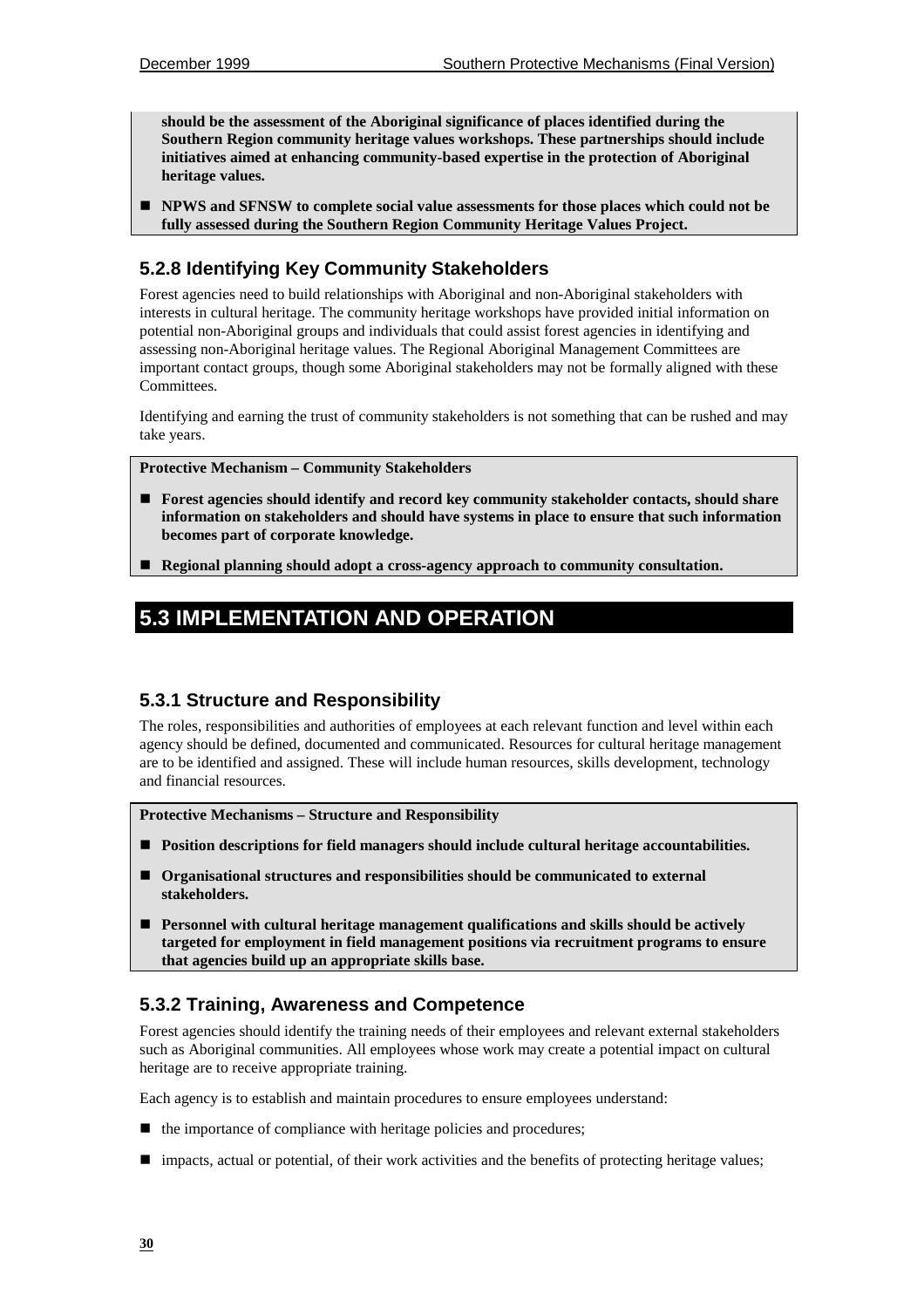- $\blacksquare$  their roles and responsibilities with the requirements for protecting heritage values;
- the potential consequences of departing from specified operating procedures;
- ! Aboriginal interests and aspirations in relation to cultural heritage; and
- the need to undertake 'refresher' training every few years.

Agencies should also develop and maintain their own heritage expertise through the employment of cultural heritage specialists.

Training and awareness programs also need to be made available to community stakeholders such as Aboriginal organisations. Resourcing for this is uncertain but initially could involve round-table discussions between the NPWS, NSWALC, Department of Aboriginal Affairs and NSW TAFE.

#### **Protective Mechanisms - Cultural Heritage Training**

- ! **The NPWS, SFNSW and DLWC should develop a structured training program on cultural heritage management for their staff. Ideally this program should follow a standard curriculum and should address both 'best practice' principles and standards and their application to field and management contexts. The program should be designed so that successful completion of course modules is a criterion in assessing an employee's eligibility for promotion in certain position classifications.**
- ! **The aim of the program would be to provide a structured range of course modules which would enable employees to understand 'best practice principles and standards in cultural heritage management and to develop familiarity with the issues and approaches in applying these principles and standards to their workplace.**
- ! **In the first instance, both agencies should undertake a needs analysis of employees.**
- A suggested program structure is:

**Course 1 - Introduction to cultural heritage management (a course module is currently in use by NPWS)**

**Course 2 - Advanced skills in cultural heritage management including skills in project managing the preparation of conservation management plans.**

**Course 3 - Research skills in cultural heritage such as archival research, oral history and field investigation.**

- ! **Contractor induction training should include an introduction to cultural heritage values and management**
- ! **Forest agencies should support at least one annual heritage training workshop for community stakeholders in the Southern Region.**
- ! **NPWS, NSWALC, DAA and TAFE should identify opportunities for community-based cultural heritage training for Aboriginal people.**

#### **5.3.3 Communication**

Each agency is to establish and maintain procedures for:

- $\blacksquare$  internal communication between the various levels and functions of the agency; and
- ! receiving, documenting and responding to communication from external stakeholders.

#### **Protective Mechanisms - Communication**

! **The NPWS, SFNSW and DLWC should establish memoranda of understanding (MOUs) with key stakeholders groups. For Aboriginal heritage, the principal stakeholder groups will be the Regional AMCs, or if they disband, LALCs, elders groups or traditional owners. MOUs**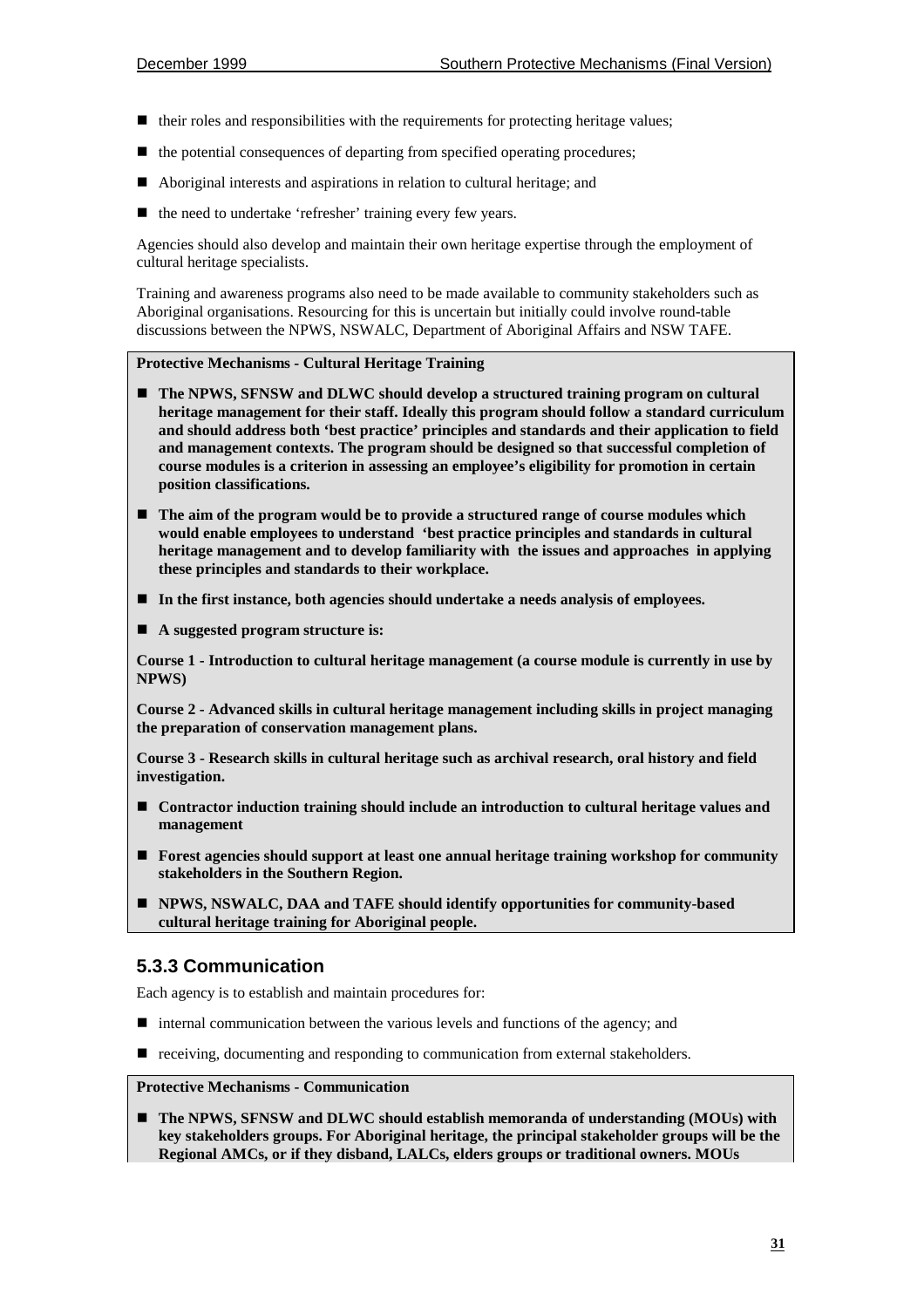**should identify key contacts, the timing of consultative arrangements and the mutual obligations of the parties.**

- ! **Agencies should consider holding an annual forum on cultural heritage issues in the Southern Region involving government, industry and non-government organisations including Aboriginal and non-Aboriginal community groups.**
- ! **Cultural heritage management should be included in annual reports including annual ESFM reports by SFNSW. The** *Heritage Act, 1977* **requires government instrumentalities to report annually on compliance with the Act and NPWS and SFNSW should develop reporting criteria (see also Section 5.4 below).**
- ! **MOUs or similar arrangements for the management of heritage items or sites which cross tenure boundaries (including Crown and freehold land) should identify procedures for communication between the relevant landholders.**
- ! **Agencies responsible for non-forestry or national park uses such as communication towers or electricity transmission line easements should enter into MOUs or similar arrangements with the NPWS, SFNSW or DLWC to identify requirements for the protection of cultural heritage values during the operation of these facilities.**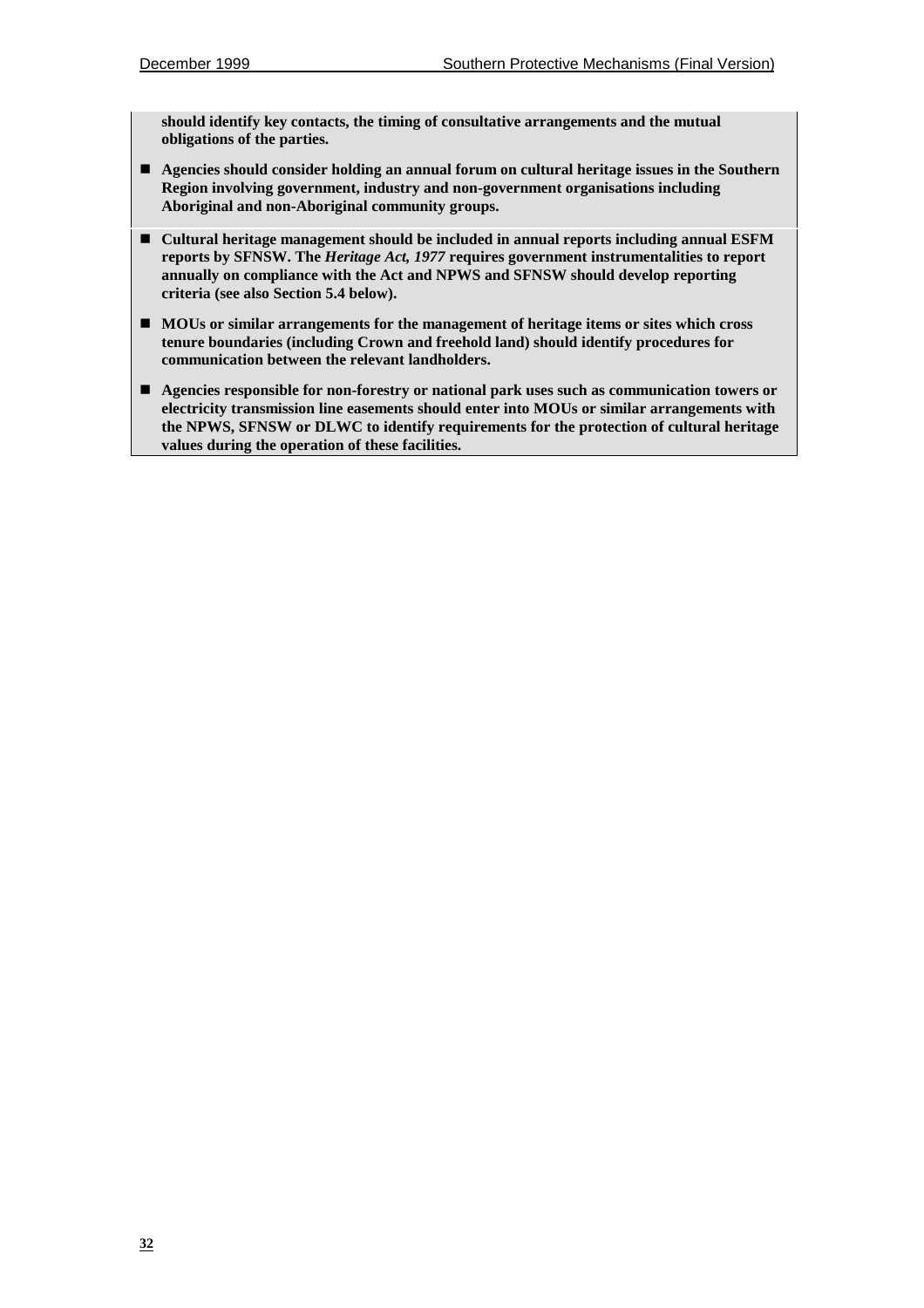### **5.3.4 Cultural Heritage Documentation and Information Management**

Each agency shall establish and maintain information, in paper or electronic form, to:

- ! describe the core elements of cultural heritage policies and procedures including guidelines on the preparation of conservation management plans and other planning documents and the process for assessing the significance of heritage landscapes, places and items;
- $\blacksquare$  provide direction to related documentation; and
- $\blacksquare$  establish procedures for the sharing of information on cultural heritage values with other stakeholders

#### **Protective Mechanisms –Documentation and Information Management**

- **1. Heritage Registers**
- $\blacksquare$  **NPWS** and SFNSW reach agreement over SFNSW access to and use of the ASR for those **lands in Southern Region State Forest estate. The agreement should only be concluded following consultation with the Southern AMCs and other Aboriginal stakeholders, and be subject to strict conditions concerning access by SFNSW employees and the use of Register data by SFNSW.**
- " **Agreements between NPWS and SFNSW for the use of ASR data should identify requirements for the exchange of information relating to new site recordings or updated recordings of known sites.**
- " **The NPWS should audit the ASR to assess the assess the extent of duplication of site entries and ensure that duplicated site entries are amalgamated.**
- **NPWS** and the Regional AMCs (or alternative groups if it disbands) reach agreement over **the establishment and resourcing of community-based Aboriginal site registers.**
- " **NPWS and Heritage Office should co-ordinate the development of 'whole of government' protocols for intellectual property rights particularly in relation to community interests in heritage registers.**
- " **NPWS, SFNSW and DLWC adopt the SHI as the standard database for non-Aboriginal heritage and standardise their s.170 Registers in accordance with guidelines in the NSW Heritage Manual and recent amendments to the** *Heritage Act***,** *1977.*
- " **NPWS, SFNSW and DLWC to reach agreement on mutual access to their s.170 Registers for bona fide research and management purposes.**
- **■** SFNSW to transfer all data, including all site records, into the SHI database. This database **should be accessible to regional planning staff.**
- " **Heritage Office to provide adequate support in adapting the SHI database to the needs of forest management agencies.**
- " **Agencies to ensure that selected employees with operational responsibilities in the Southern Region are trained in the use of heritage registers, subject to the provisions of any interagency agreements on data exchange, and that recording of heritage items or sites becomes a routine aspect of the duties of field-based staff.**

*Continued next page*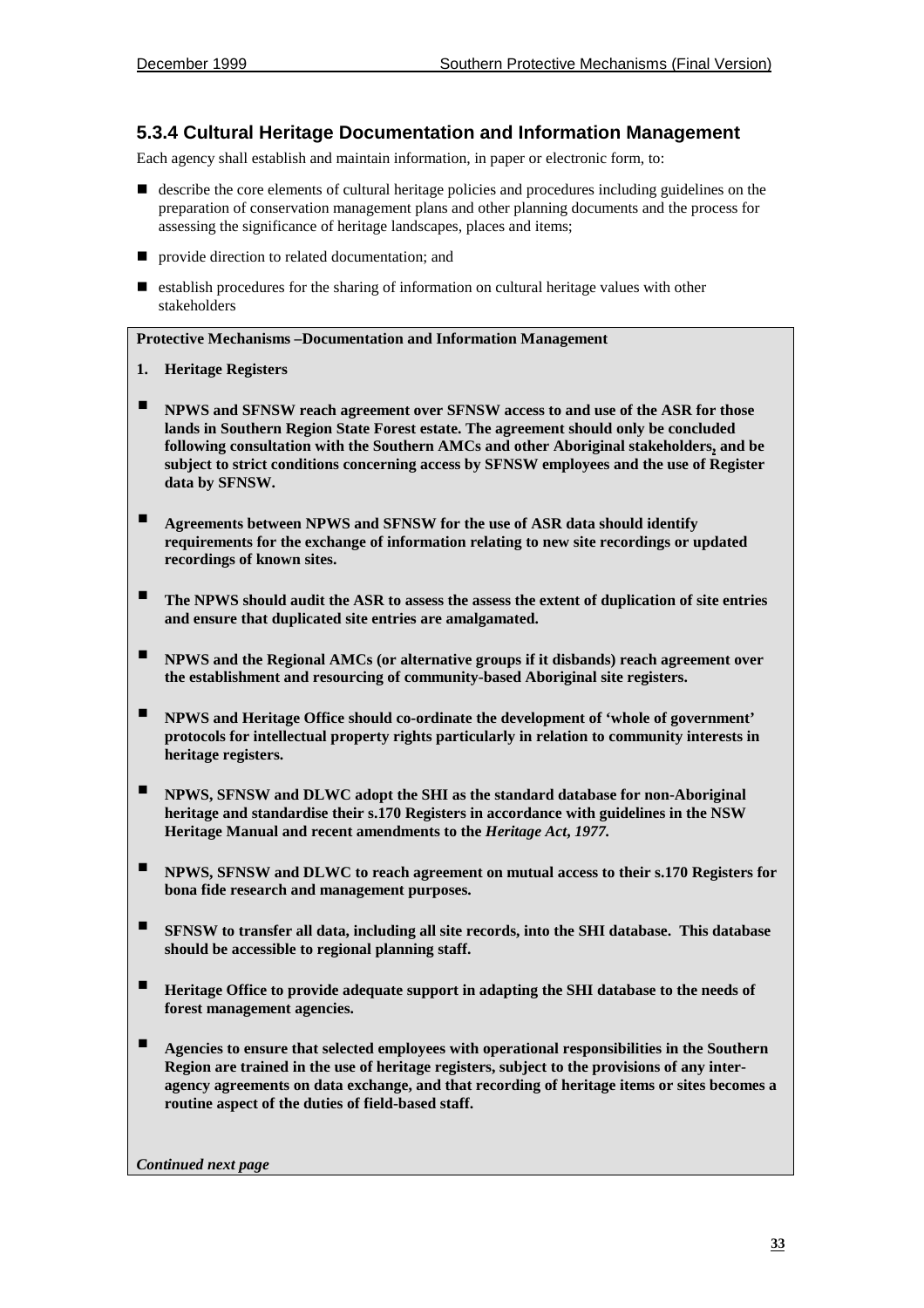#### **2. Heritage Guidelines**

- **EXECUTE:** SFNSW should develop a procedures document for the protection of non-Aboriginal values in **forests**
- " **DLWC should amend its draft Crown Land Assessment Manual to reference the NSW Heritage Manual and Aboriginal Cultural Heritage Standards and Guidelines Kit.**
- " **Agencies should each adopt and document heritage management policies and guidelines to assist staff in protecting cultural heritage values and to ensure that these policies and guidelines are publicly available.**
- **3. Southern Cultural Heritage Mapping Project.**
- ! **NPWS should consider how information collected during the project can be used to inform land management by other forest agencies without compromising undertakings given to informants concerning third party access to this data. One option would be to develop an inventory containing information in a diluted form which withholds information concerning precise location details.**

## **5.3.5 Document Control**

Each agency is to establish and maintain procedures for controlling all documents to ensure that:

- they can be located;
- $\blacksquare$  they are periodically reviewed, revised and approved;
- $\blacksquare$  the current versions of relevant documents are available at all relevant locations;
- obsolete documents are removed from all points of issue and use;
- ! any obsolete documents retained for archival purposes are appropriately identified.

#### **Protective Mechanisms – Document Control**

- " **Agencies should review existing documents to incorporate amendments to the** *Heritage Act, 1977.*
- " **All heritage documents should be routinely reviewed every two years.**

## **5.3.6 Operational Control**

Each agency is to identify those operations, products and services that may involve potential threats to heritage values. Each agency is to plan these activities, including maintenance, in order to ensure that they are undertaken under specified conditions by:

- ! establishing and maintaining documented procedures to ensure heritage protection objectives and targets are achieved in accordance with 'best practice' standards;
- stipulating operating procedures; and
- communicating procedures to employees, contractors and other parties.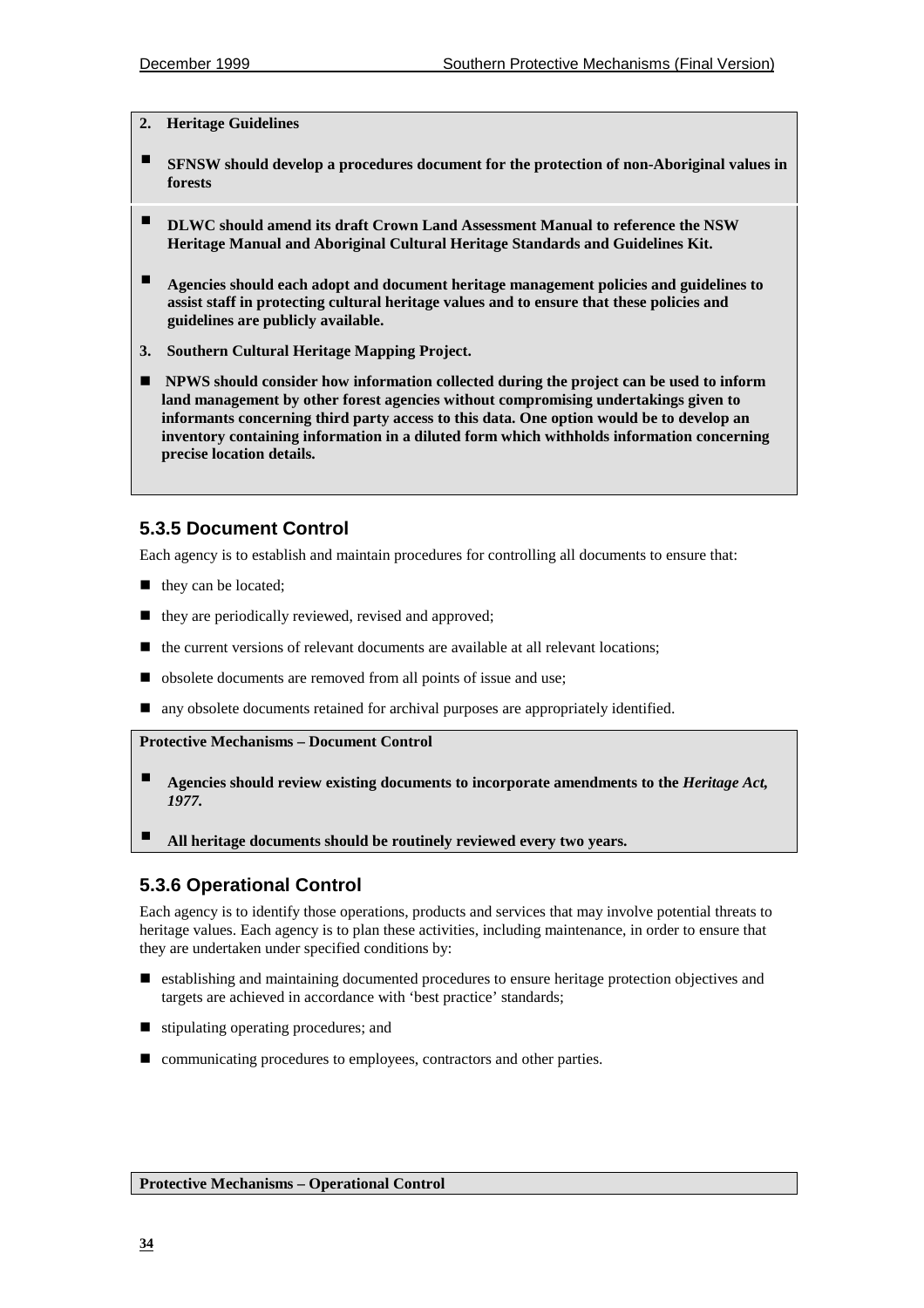#### **See A. Heritage Impact Assessment (page 35)**

#### **See B. Management of Contractors (page 37)**

#### **See C. SFNSW Harvesting Plans (page 38)**

#### **A. Heritage Impact Assessment**

All project planning should include early identification of potential heritage impacts to maximise opportunities for project changes to protect heritage values and opportunities for liaison with relevant stakeholders.

Identify all relevant regulations, plans of management, operating manuals, guidelines and other information sources. Identify potential requirements for external approvals.

Plan the assessment in the context of the project planning and design so that the involvement of external agencies, specialists and communities can be programmed.

#### **1. Identification of the main issues**

As a precursor to undertaking a formal assessment, the proponent should identify:

- ◊ the important characteristics of the proposal which will determine the scope of the potential impacts on heritage;
- ◊ the proposed location of the project;
- $\Diamond$  the key personnel within the agency with responsibility for heritage matters and seek advice as to any other requirements for heritage assessment;
- $\Diamond$  review all relevant heritage registers. Of particular importance will be the Aboriginal Sites Register and s.170 Registers.

#### **2. Preliminary Assessment**

Review the implications of the preliminary assessment for the project design and consider whether changes should be made to avoid predictable impacts on heritage values. This may also require an initial heritage survey to confirm the findings of 'desk top' reviews.

Where the proposal may impact on heritage values, prepare terms of reference for a detailed assessment in consultation with the Heritage Office, NPWS Central or Southern Cultural Heritage Unit, Aboriginal communities and other relevant stakeholders.

#### **3. Detailed Assessment**

This involves the detailed identification of the impacts on cultural heritage values that would result from the proposal. It should be consistent with agency environmental planning and assessment guidelines, where these exist.

Based on the advice received in step 2, the detailed assessment may require the use of external heritage specialists.

Detailed assessments should include the following elements:

- ◊ objectives of study;
- ◊ review of existing situation and data;
- ◊ regional or research context;
- ◊ investigation strategy;

*Continued next page*

◊ partnerships with external stakeholders such as Aboriginal communities;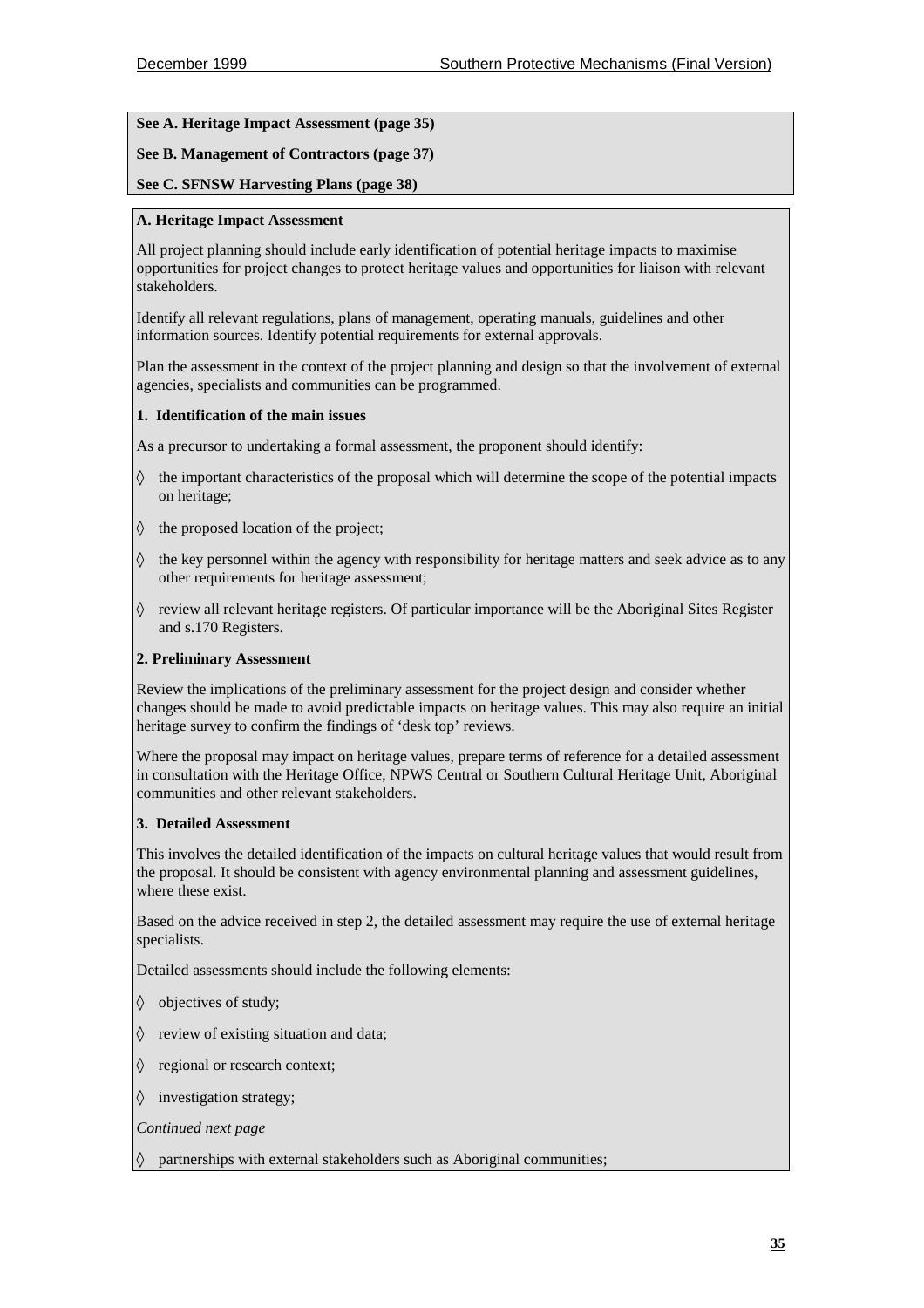◊ field methods and field survey coverage data;

- ◊ results and analysis;
- ◊ assessment of significance;
- ◊ identification of issues; and
- ◊ management recommendations and mitigation strategies including requirements for external approvals.

#### **4. Management Options**

Depending on the outcomes of the detailed assessment, the proponent (in consultation with the relevant heritage agency) will be required to determine whether:

- ◊ the project can proceed as planned;
- ◊ the project needs to be modified;
- ◊ the project should be abandoned.

Management options will include the identification of measures to protect cultural values during and after the project. Subject to advice from heritage agencies, internal heritage specialists (especially Aboriginal staff) and external stakeholders such as Regional AMCs, the proponent may be required to seek formal approval to destroy or damage heritage sites or items.

#### **5. The Decision**

Any decision to proceed with the project should be made public and all relevant stakeholders informed. This should include all relevant employees.

#### **6. Approval Conditions**

Conditions of approval such as requirements for heritage protection should be included with all relevant project documentation. Approval conditions to be implemented prior to construction should be subject to field verification.

The proponent should designate an employee with specific responsibilities for cultural heritage issues throughout all stages of the project.

For Aboriginal heritage, proponents should maximise opportunities for representatives of Aboriginal communities to monitor the implementation of approval conditions.

#### **7. Management and Monitoring Plan**

The proponent may be required to prepare a formal plan for the management of heritage items and sites during and following the project. This should include requirements for site induction information for staff and contractors to be involved in the project as well as monitoring to review progress with the implementation of approval conditions. The project may also be subject to an independent audit.

#### *KEY REFERENCES*

NPWS 1997 *Aboriginal Cultural Heritage Standards & Guidelines Kit*

NPWS 1998 *Environmental Planning and Assessment Manual Vols. 1 & 2*

Heritage Office 1996b *Archaeological Assessment Guidelines*

State Forests 1999b *Interim Procedures for Aboriginal Cultural Heritage (Native Forest Management System)*

#### **B. Management of Contractors**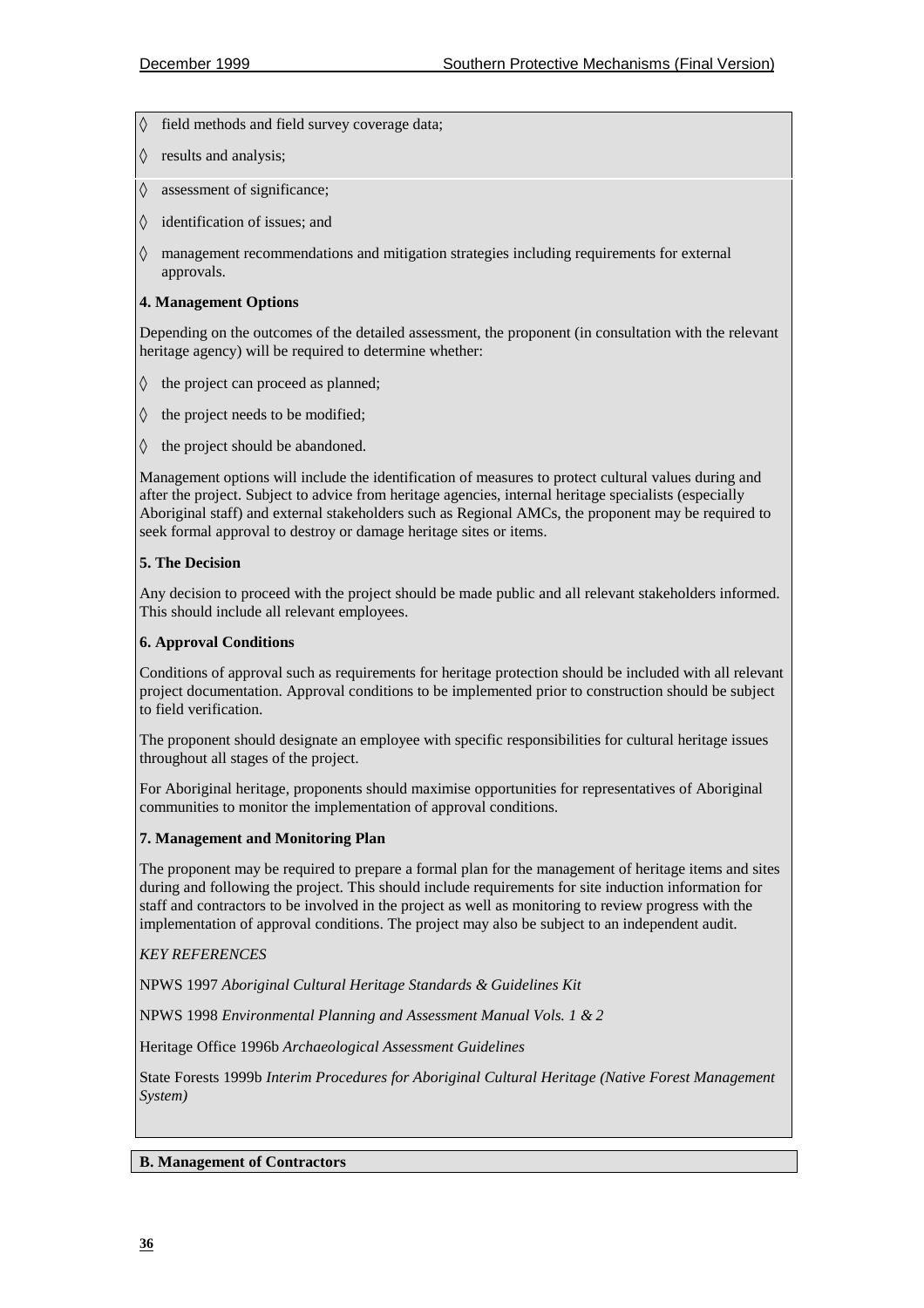#### **1. Objectives**

To ensure that heritage protection requirements are identified at the initiation stage of contract works or services and that these requirements are integrated into all stages of the contract works and services from contract specification preparation and contractor selection through to contract implementation and completion;

To ensure that the parties associated with contract works or services are fully aware of their obligations for the required performance and the corrective actions to be taken in the case of unsatisfactory performance or non-compliance.

#### **2. Contract development**

The Project/Contract Manager is required to identify heritage issues associated with the project including:

- $\Diamond$  site characteristics and existing documentation
- ◊ statutory requirements
- ◊ agency policy requirements
- ◊ any undertakings or conditions of the project approval

The heritage issues will be defined at project initiation and are to form a basis for contract development and implementation. The contract specification is to address all heritage issues and include appropriate clauses which provide guidance to ensure compliance with project approval conditions and statutory requirements.

All responsibilities which are assigned to the Contractor are to be identified at this stage and included in the specification.

#### **3. Contractor selection**

Where a contract poses potential risks to the protection of heritage values, the selection of the preferred tenderer should include a process to assess their prior environmental performance and proposed management of heritage issues in relation to the contract works or services. The contractor selection process is to include a process for evaluating and verifying the contractor's ability to achieve the contract requirements and to use these matters in the selection. Contractor selection should also refer to EEO requirements such as the employment of Aboriginal people.

#### **4. Contractor establishment**

Contractor establishment is to include an on-site meeting between the Project/Contract Manager and the contractor. The establishment meeting is to include a review of the heritage issues, the means by which the contractor is to ensure compliance, nomination of contacts and site representatives, details of monitoring and criteria for site notices and penalties.

Details of the program for the site induction of contractors' employees must be confirmed and approved by the Project/Contract Manager prior to work commencing.

#### **5. Contractor induction**

The contractor is responsible for ensuring that all its employees, subcontractors or subconsultants receive appropriate induction prior to commencing contract works or services. The induction is to include (but not limited to):

- ◊ statutory requirements
- ◊ conditions of approvals and licences

*Continued next page*

◊ monitoring requirements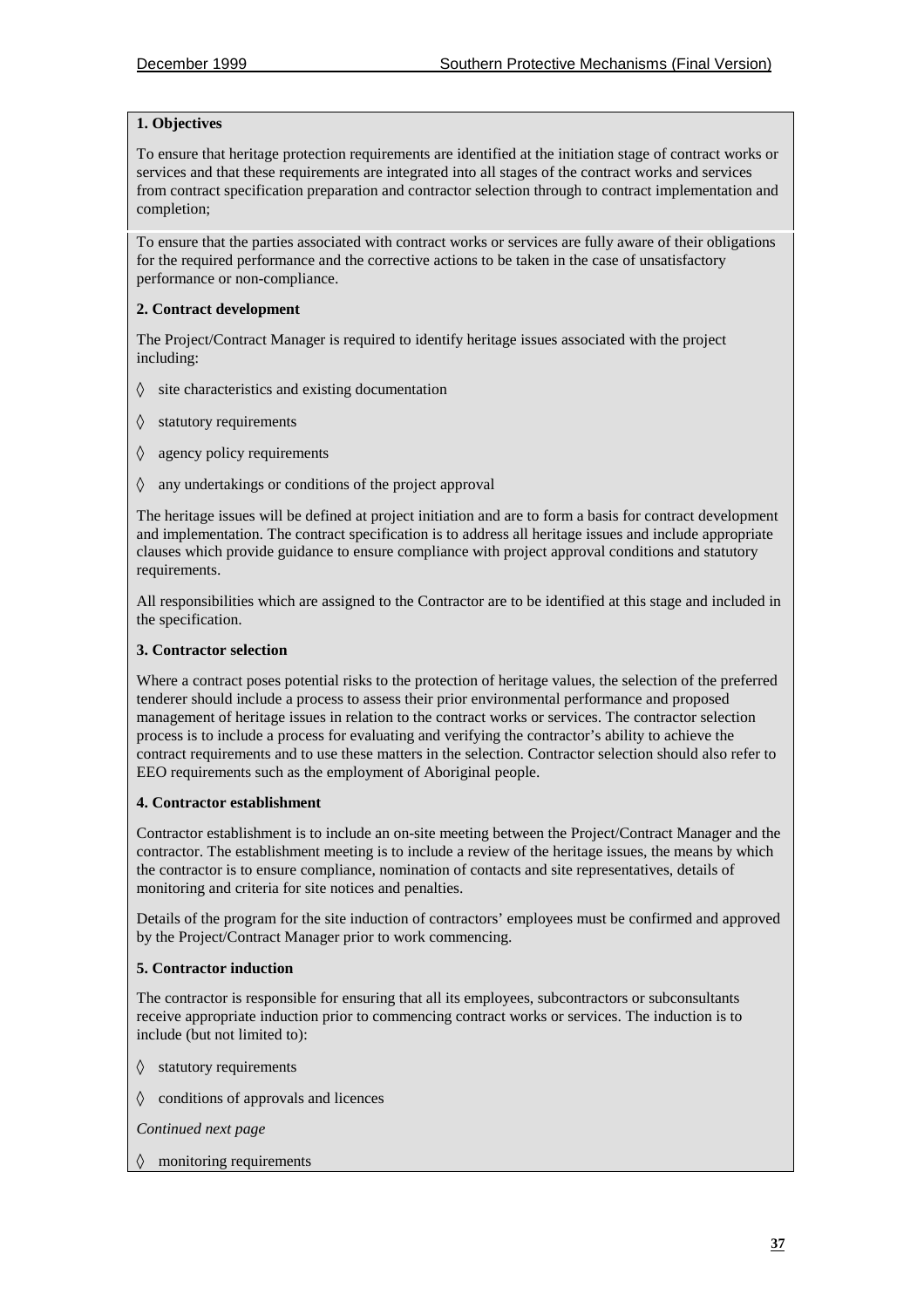#### ◊ reporting requirements

#### **6. Contract implementation**

The Project/Contract Manager will monitor contractor performance and will maintain records of performance and any site notices. The contractor is to be notified of any observed non-conformances or non-compliance and is expected to take the necessary actions to remedy the situation and ensure that such situations do not reoccur. Heritage issues may be included on the agenda of contract meetings and recorded in the minutes of meetings.

The specification may require the contractor to submit periodic reports on heritage issues at specified intervals.

If it is found that the contractor's employees have not received induction relevant to their activities, then the contractor may be asked to withdraw the respective employees until such induction has been provided.

#### **7. Variation to contract works**

Changes to contract works are to include review of heritage impacts and the adequacy of management procedures for the changes to the contract. All changes are to be communicated to the contractor.

#### **C. SFNSW Harvesting Plans**

#### **1. Model provisions**

NPWS, Heritage Office and SFNSW should jointly develop model provisions relating to cultural heritage management for inclusion in harvesting plans. These model provisions should set out legislative requirements under relevant heritage legislation and should specify requirements in relation to approvals to destroy or disturb places or items and notification concerning new information on places or items.

#### **2. Plan methodology**

SFNSW should review the methodology utilised for identifying cultural heritage values during the preparation of harvesting plans to ensure that assessments are systematic and access all relevant knowledge within and outside the SFNSW.

#### **3. Maintenance activities**

Current clauses in harvesting plans concerning maintenance activities in the vicinity of heritage places or items should be reviewed by SFNSW to ensure that they comply with the *National Parks and Wildlife Act* and *Heritage Act.*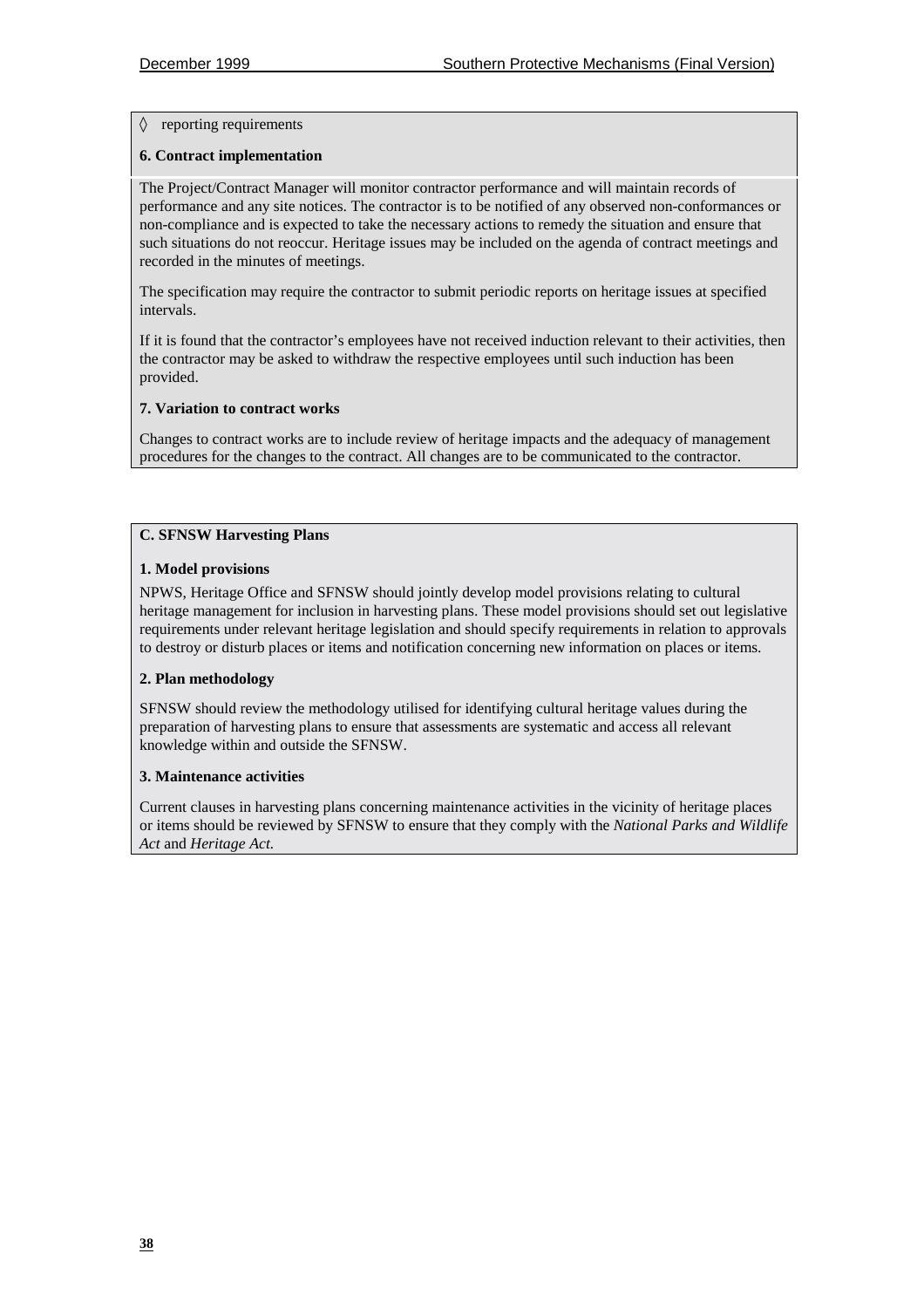## **5.3.7 Incident Response**

Incident response procedures are to be included in management guidelines, management plans and monitoring schedules. These are to be periodically reviewed and revised, particularly following an incident or emergency. The efficacy of current heritage legislation in the investigation of incidents and potential prosecutions should also be included in the terms of reference for future reviews of this legislation.

#### **Protective Mechanism – Incident Response**

**Each agency is to establish and maintain procedures for identifying the potential for incidents and emergencies and for preventing and mitigating threats and impacts that may be associated with them. This is to include procedures for liaising with external stakeholders such as Aboriginal communities.**

**Development proponents should identify an employee with responsibility for managing incident response including liaison with regulatory authorities.**

## **5.4 MONITORING AND REVIEW**

### **5.4.1 Monitoring and Performance Measurement**

Each agency is to establish and maintain documented procedures for monitoring and measuring, on a regular basis, the key characteristics of its operations, products and services that are a potential threat to heritage values as well as monitoring and measuring the performance of cultural heritage programs. This is to include the:

- identification, implementation and communication of performance indicators for cultural heritage management. Performance indicators for cultural heritage have been identified as part of the MIG Framework of Regional Indicators (ESFM Technical Committee 1998) and by the Commonwealth Government as part of National State of the Environment Reporting (Pearson et al. 1999);
- ! development and implementation of system and field audits of management processes and activities to ensure compliance with agency policies and procedures and external regulations.

**Protective Mechanisms – Monitoring and Performance Measurement**

**A. Monitoring (see page 39)**

**B. Performance Indicators (see page 40). These provide additional indicators to those identified as part of the MIG Framework and National State of the Environment Reporting (see above).**

#### **A. Monitoring**

- " **Current management guidelines should be amended to include monitoring, evaluation and reporting of practices with a potential impact on cultural heritage values. These should maximise opportunities to engage Aboriginal community representatives to undertake monitoring programs.**
- " **Cultural heritage management should be incorporated into audit programs for forestry operations and the NPWS should routinely audit Regional and District operations.**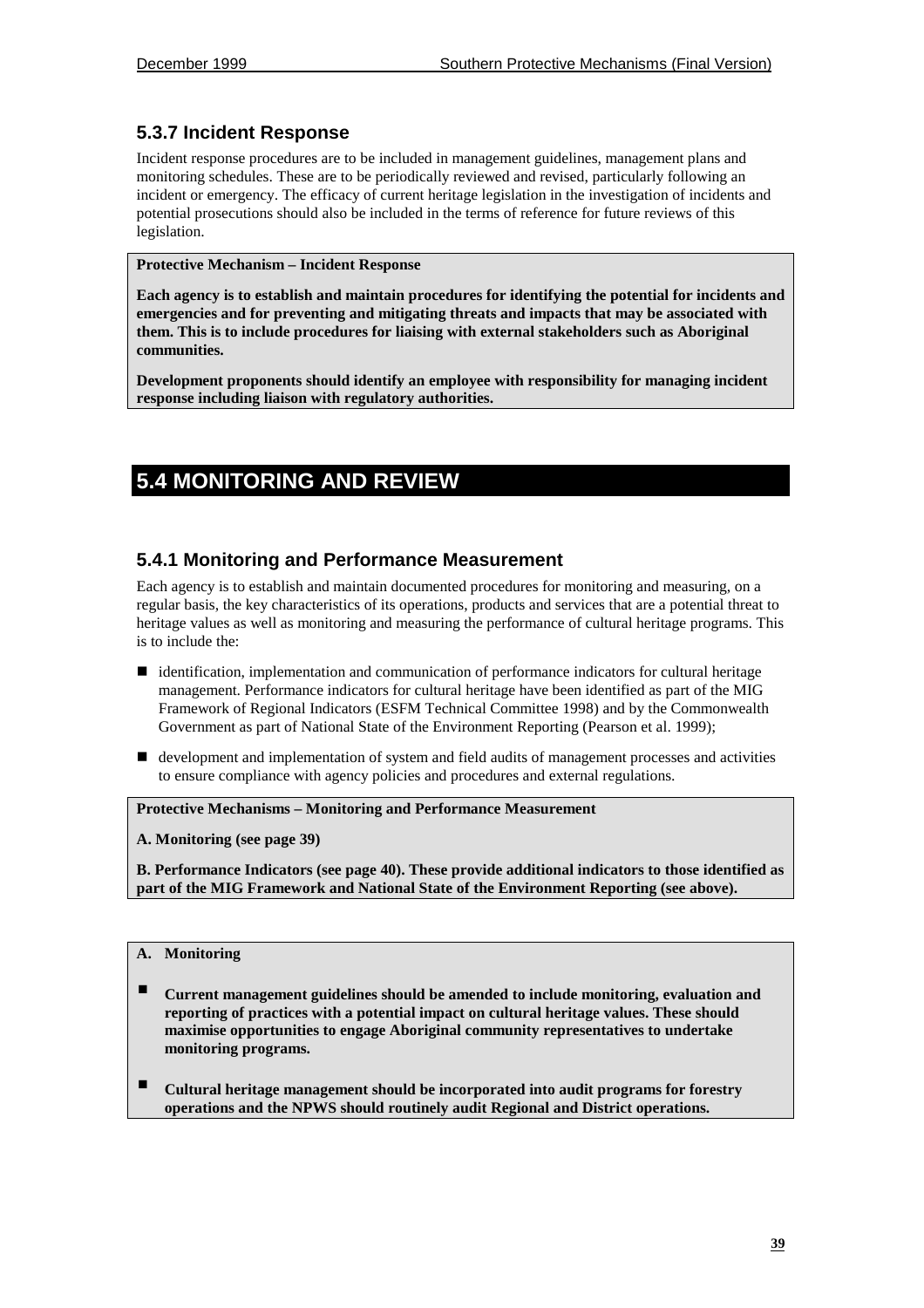| <b>B. PERFORMANCE INDICATORS</b>  |                                                                                                                                                                             |  |
|-----------------------------------|-----------------------------------------------------------------------------------------------------------------------------------------------------------------------------|--|
| <b>ISSUE OR ELEMENT</b>           | <b>INDICATOR</b>                                                                                                                                                            |  |
| 1. Knowledge of the resource      | 1.1 Number of, and level of funding for, programs focused on systematic<br>investigations of the heritage values of the forest estate                                       |  |
|                                   | 1.2 Number of heritage sites and items assessed using best practice<br>assessment standards                                                                                 |  |
| 2. Condition of heritage          | 2.1 Proportion of recorded sites and items which have been destroyed<br>without statutory approval or whose values have been severely<br>diminished                         |  |
|                                   | 2.2 Proportion of sites and items assessed as being in good, fair or poor<br>condition                                                                                      |  |
| 3. Statutory protection           | 3.1 Proportion of significant Aboriginal heritage sites and non-<br>Aboriginal items of State significance subject to a conservation<br>management plan                     |  |
|                                   | 3.2 Areal extent of lands reserved primarily for cultural heritage<br>conservation purposes under all jurisdictions                                                         |  |
|                                   | 3.3 Number of heritage items subject to statutory conservation<br>instruments or orders                                                                                     |  |
|                                   | 3.4 Number of items listed on s.170 registers                                                                                                                               |  |
|                                   | 3.5 Number of Aboriginal heritage sites subject to Consent to Destroy<br>approvals or 'salvage/collection' permits and the total number of<br>approvals and permits granted |  |
|                                   | 3.6 Number of non-Aboriginal heritage items subject to excavation<br>permit approvals under the Heritage Act                                                                |  |
|                                   | 3.7 Proportion of expenditure by forest management agencies on cultural<br>heritage                                                                                         |  |
| 4. Resources and training         | 4.1 Proportion of forest agency expenditure devoted to cultural heritage<br>training of agency staff                                                                        |  |
|                                   | 4.2 Proportion of forest management agency staff who have completed a<br>cultural heritage management course within the last 5 years                                        |  |
|                                   | 4.3 Proportion of forest management agency staff with tertiary<br>qualifications in cultural heritage or a related field                                                    |  |
|                                   | 4.4 Number of, and level of funding for, programs for community-based<br>heritage education programs                                                                        |  |
| 5. Employment and community needs | 5.1 Proportion of senior management positions held by Aboriginal<br>persons                                                                                                 |  |
|                                   | 5.2 Number of Aboriginal persons permanently employed in cultural<br>heritage management by forest agencies                                                                 |  |
|                                   | 5.3 Number of, and level of funding for, community-based employment<br>development programs with a cultural heritage component                                              |  |
| 6. Community representation       | 6.1 Number of management advisory committees which include regional<br>Aboriginal community representatives                                                                 |  |
|                                   | 6.2 Number of management advisory committees which include regional<br>non-Aboriginal heritage representatives                                                              |  |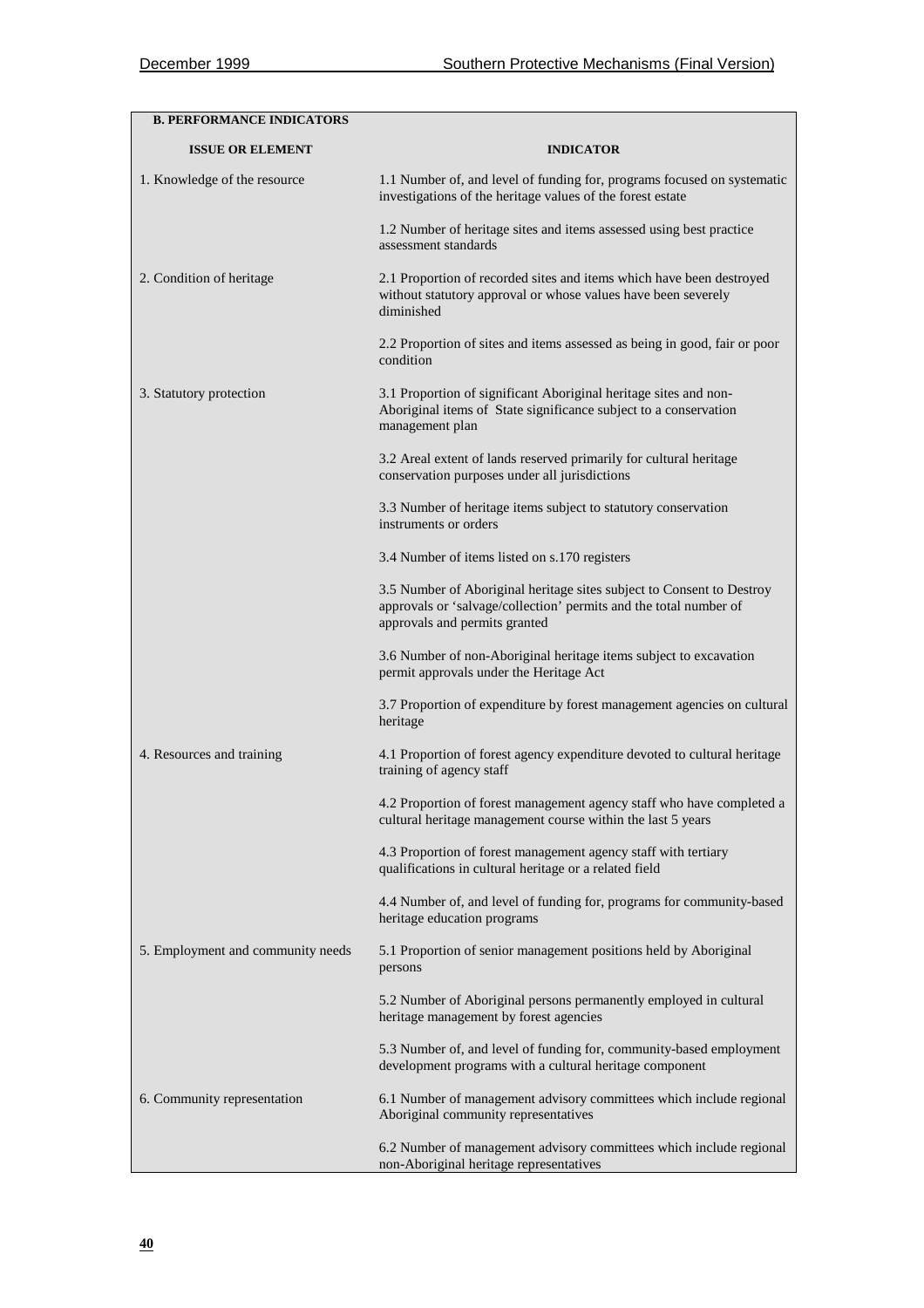## **5.4.2 Management Review**

The senior management of each agency is to periodically review policies, procedures and processes for the protection of heritage values. This review is to be documented and is to address the need for changes to policy, objectives and procedures with regard to audits, external regulatory changes, community expectations and a commitment to continual improvement.

#### **Protective Mechanism – Management Review**

**Forest agencies should undertake formal reviews of policies, procedures and processes relating to the Southern Region every two years. Such reviews should include participation by external stakeholders including regulatory agencies and Aboriginal community representatives.**

## **5.4.3 Review of Protective Mechanisms**

These Protective Mechanisms should be reviewed no later than twelve months after they have been accepted by the Cultural Heritage Working Group. The review should be co-ordinated by the NPWS and the Heritage Office and should invite input from other government, industry and community stakeholders.

## **5.5 SUMMARY OF RECOMMENDED AGENCY ACTIONS**

Table 2 summarises actions for each agency or collectively for several agencies.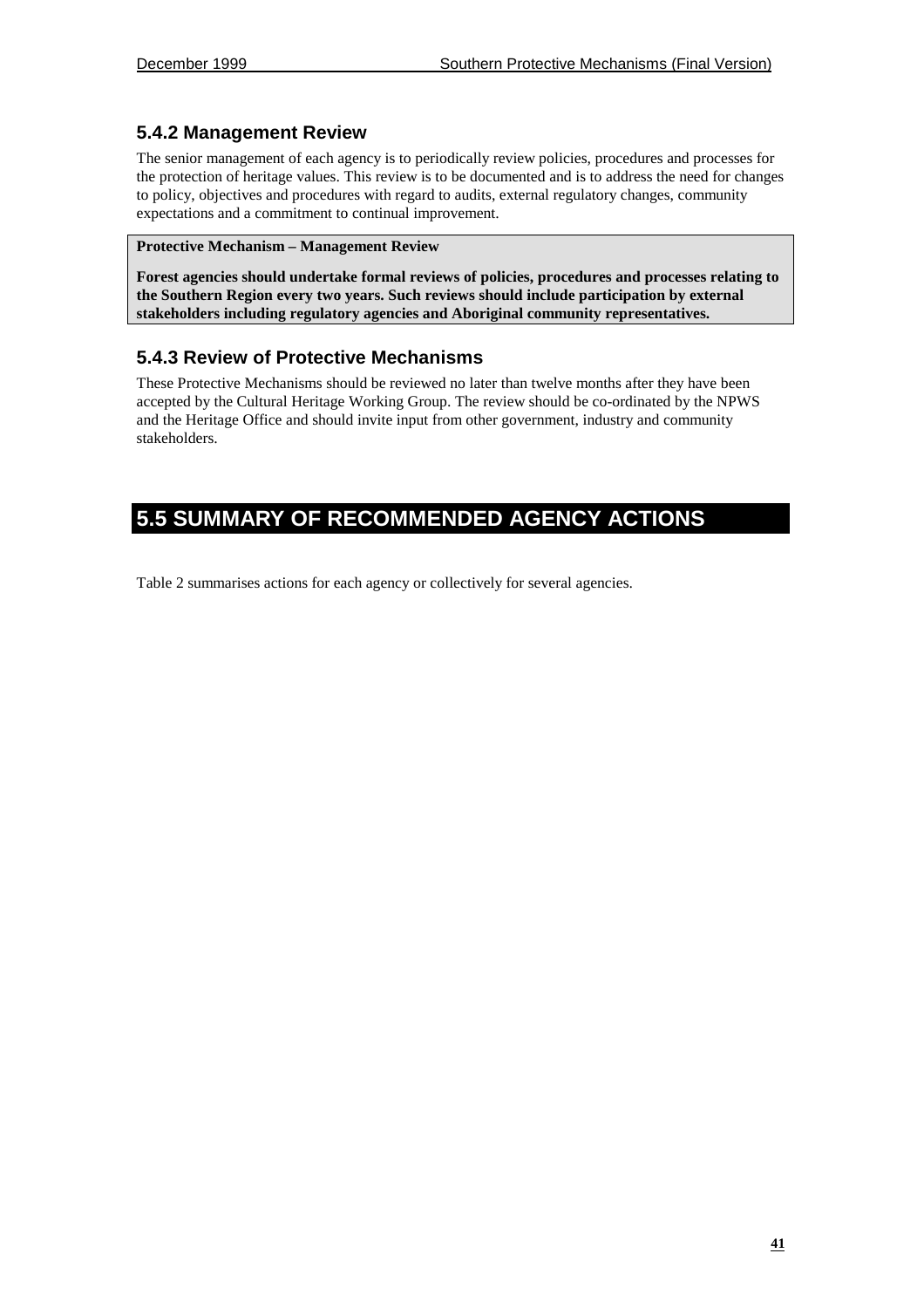| <b>Agency</b>                      | <b>Protective Mechanisms</b>                                                                                                                                                                       |  |  |
|------------------------------------|----------------------------------------------------------------------------------------------------------------------------------------------------------------------------------------------------|--|--|
| <b>DLWC</b>                        | Assess cultural heritage values during preparation of plans of management and consult<br>with stakeholders (see Section 5.2.6)                                                                     |  |  |
|                                    | Update draft Crown Land Assessment Manual (see Section 5.3.4)                                                                                                                                      |  |  |
| Heritage Office                    | Provide support to forest agencies in adapting the SHI to their needs (see Section 5.3.4)                                                                                                          |  |  |
| <b>NPWS</b>                        | Assess performance of cultural heritage management programs in 'state of the parks'<br>reporting (see Section 5.2.5)                                                                               |  |  |
|                                    | Identify cultural heritage programs in plans of management and prepare conservation<br>management plans for significant items and places identified during the Southern CRA<br>(see Section 5.2.6) |  |  |
|                                    | Audit the ASR to identify the extent of site duplication (see Section 5.3.4)                                                                                                                       |  |  |
|                                    | Support establishment of Aboriginal community-based site registers (see Section 5.3.4)                                                                                                             |  |  |
|                                    | Consider how information obtained during the Southern Cultural Mapping Project can be<br>used to inform land management by other agencies (see Section 5.3.4)                                      |  |  |
| <b>SFNSW</b>                       | Assess cultural heritage values and identify management requirements during preparation<br>of regional ESFM plans (see Section 5.2.6)                                                              |  |  |
|                                    | Include cultural heritage management in annual ESFM reports (see Section 5.3.3)                                                                                                                    |  |  |
|                                    | Develop a procedures document for managing non-Aboriginal heritage (see Section 5.3.4)                                                                                                             |  |  |
|                                    | Transfer all relevant data into the SHI database and make accessible to regional planning<br>staff (see Section 5.3.4)                                                                             |  |  |
|                                    | Review methodology for identifying cultural heritage values during the preparation of<br>harvesting plans (see Section 5.3.6)                                                                      |  |  |
|                                    | Review clauses in harvesting plans relating to maintenance activities in the vicinity of<br>heritage places and items (see Section 5.3.6)                                                          |  |  |
| NPWS and SFNSW                     | Include requirements under s.91 of the NPW Act in relation to agreements concerning the<br>use of ASR information (see Sections 5.2.3 and 5.3.4)                                                   |  |  |
|                                    | Commission regional heritage assessments utilising the priorities identified by Pearson and<br>Rosen (1997) (see Section 5.2.7)                                                                    |  |  |
|                                    | Complete social value assessments for places which could not be completed during the<br>Southern Region community heritage values project (see Section 5.2.7)                                      |  |  |
|                                    | Include cultural heritage component in audit programs (see Section 5.4.1)                                                                                                                          |  |  |
| Heritage Office and<br><b>NPWS</b> | Review CAR reserve criteria and commission Southern Region pilot project (see Section<br>5.2.2)                                                                                                    |  |  |
|                                    | Ensure permits and consents identify responsibilities of permit or consent holder in<br>relation to contractors or other parties (see Section 5.2.3)                                               |  |  |
|                                    | Co-ordinate development of protocols for intellectual property rights in relation to heritage<br>register information (see Section 5.3.4)                                                          |  |  |

## **TABLE 2. ACTIONS RECOMMENDED FOR AGENCIES**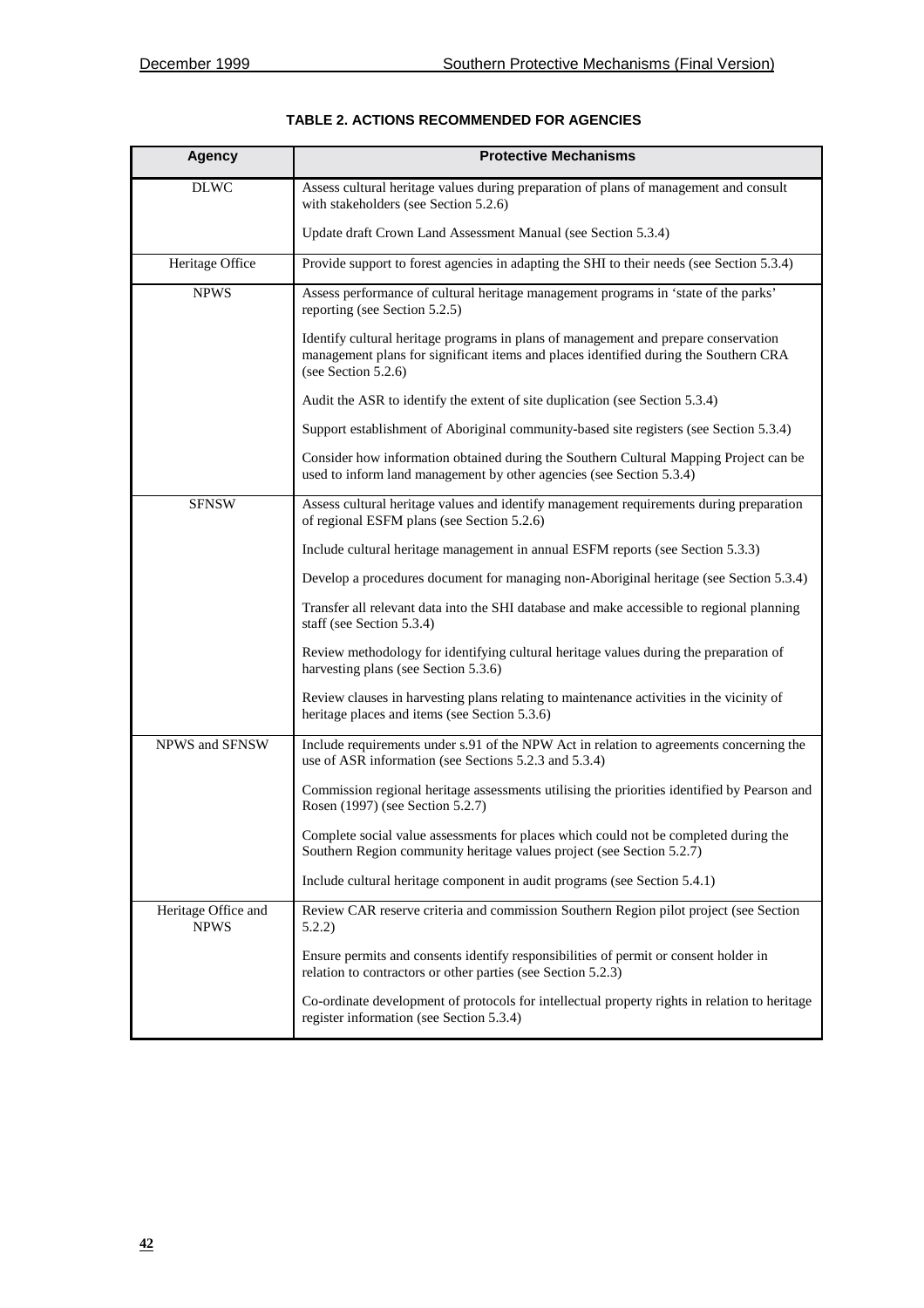| <b>Agency</b>                  | <b>Protective Mechanisms</b>                                                                                                                                                     |  |  |
|--------------------------------|----------------------------------------------------------------------------------------------------------------------------------------------------------------------------------|--|--|
| DLWC, NPWS and<br><b>SFNSW</b> | Ensure field manuals and guidelines are reviewed every two years (see Section 5.2.3)                                                                                             |  |  |
|                                | Incorporate Heritage Act amendments into management documentation and training<br>materials (see Sections 5.2.3, 5.3.5)                                                          |  |  |
|                                | Include cultural heritage management requirements in fire management plans and incident<br>response procedures (see Section 5.2.4)                                               |  |  |
|                                | Consult with Aboriginal communities and heritage agencies during preparation of fire<br>management plans and incident response procedures (see Sections 5.2.4, 5.3.7)            |  |  |
|                                | Include measures for the protection of cultural heritage values in post-fire rehabilitation<br>plans (see Section 5.2.4)                                                         |  |  |
|                                | Identify targets for cultural heritage protection in business plans and regional ESFM plans<br>(see Section 5.2.5)                                                               |  |  |
|                                | Review management recommendations identified in place recordings prepared during the<br>Southern Region heritage assessments (see Section 5.2.6)                                 |  |  |
|                                | Develop systems for recording and sharing information on stakeholder contacts (see<br>Section 5.2.8)                                                                             |  |  |
|                                | Include cultural heritage accountabilities in field management position descriptions (see<br>Section $5.3.1$ )                                                                   |  |  |
|                                | Communicate organisational structures and responsibilities to external stakeholders (see<br>Section $5.3.1$ )                                                                    |  |  |
|                                | Target personnel with cultural heritage management skills and qualifications in filling field<br>management appointments (see Section 5.3.1)                                     |  |  |
|                                | Develop a structured cultural heritage training program for agency staff (see Section 5.3.2)                                                                                     |  |  |
|                                | Include cultural heritage management in contractor induction programs (see Section 5.3.2)                                                                                        |  |  |
|                                | Provide support to an annual community heritage training workshop (see Section 5.3.2)                                                                                            |  |  |
|                                | Develop MOUs with stakeholder groups (see Section 5.3.3)                                                                                                                         |  |  |
|                                | Develop MOUs with agencies responsible for utilities or emergency services facilities (see<br>Section 5.3.3)                                                                     |  |  |
|                                | Develop MOUs with relevant parties for items or places which cross land tenures (see<br>Section $5.3.3$ )                                                                        |  |  |
|                                | Adopt the SHI as the standard database for non-Aboriginal heritage (see Section 5.3.4)                                                                                           |  |  |
|                                | Reach agreement over mutual access to agency s.170 Registers (see Section 5.3.4)                                                                                                 |  |  |
|                                | Provide training to employees in the use of heritage registers (see Section 5.3.4)                                                                                               |  |  |
|                                | Ensure that procedures are in place for the assessment and protection of cultural heritage<br>values as part of EIA processes and contractor management (see Section 5.3.6)      |  |  |
|                                | Identify employee responsibilities in the management of incidents (see Section 5.3.7)                                                                                            |  |  |
|                                | Include provision for performance monitoring and evaluation in management programs<br>(see Section $5.4.1$ )                                                                     |  |  |
|                                | Maximise opportunities for engaging Aboriginal communities to undertake monitoring<br>programs (see Section 5.4.1)                                                               |  |  |
|                                | Review policies, procedures and management processes every two years and maximise<br>opportunities for participation by external stakeholders in this review (see Section 5.4.2) |  |  |

*Table 2 continued*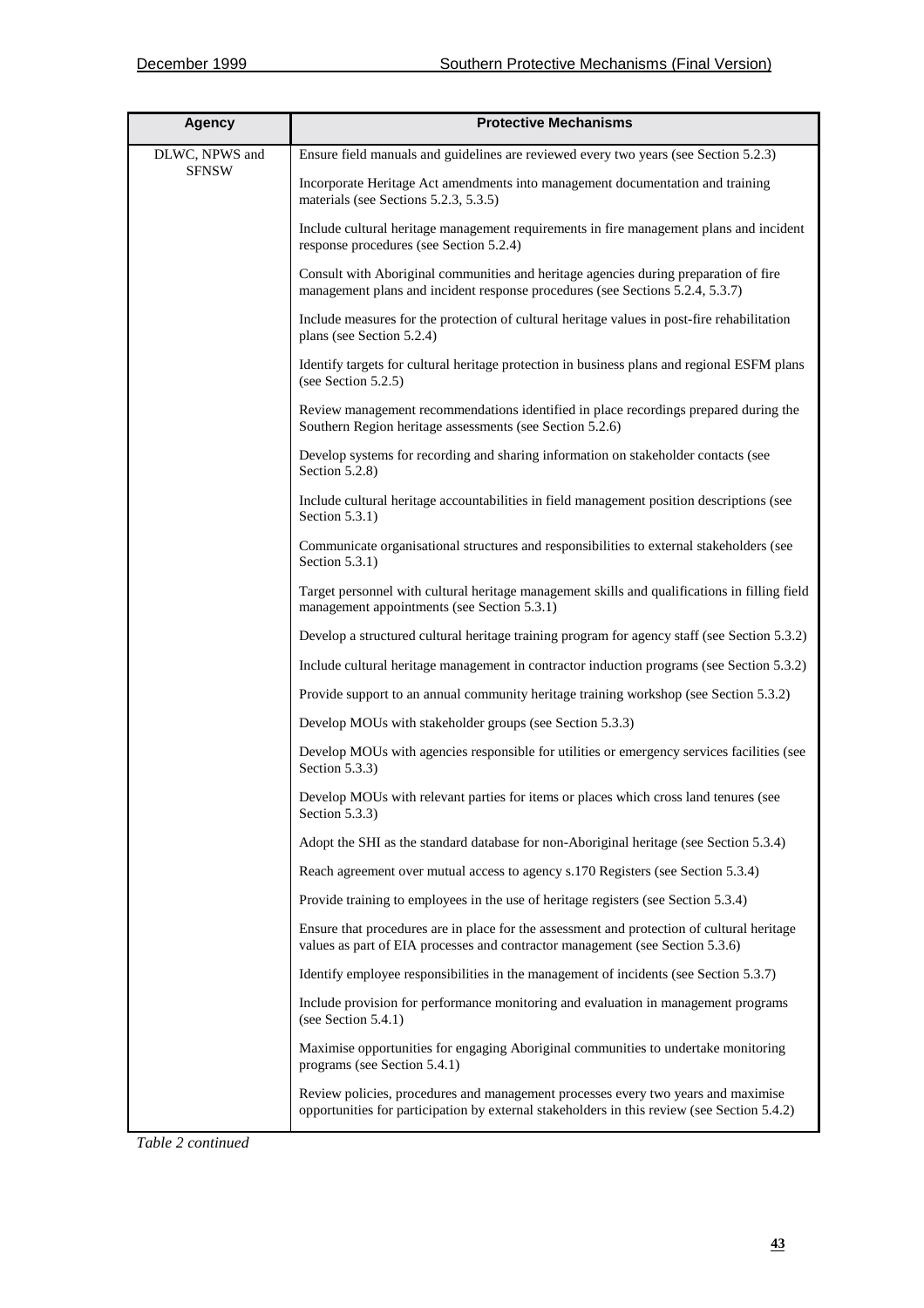| Agency                                                | <b>Protective Mechanisms</b>                                                                                                                                                    |
|-------------------------------------------------------|---------------------------------------------------------------------------------------------------------------------------------------------------------------------------------|
| Heritage Office, NPWS<br>and SFNSW                    | Confirm requirements for identifying, assessing and protecting cultural heritage values<br>during the preparation and implementation of regional ESFM plans (see Section 5.2.1) |
|                                                       | Develop model provisions for inclusion in harvesting plans (see Section 5.2.3 and 5.3.6)                                                                                        |
|                                                       | Develop cultural heritage management guidelines to be attached to the Southern Region<br>IFOA (see Section 5.2.3)                                                               |
| DAA, NPWS, NSWALC<br>and TAFE                         | Identify opportunities for community-based training for Aboriginal people (see Section<br>5.3.2)                                                                                |
| Commonwealth/State<br>Government Heritage<br>Agencies | Identify partnership opportunities in the Indigenous Protected Areas program (see Section<br>5.2.6                                                                              |
| All agencies                                          | Develop partnership programs with Aboriginal communities in protecting heritage values<br>(see Section $5.2.7$ )                                                                |
|                                                       | Develop a cross-agency approach to regional planning for cultural heritage management<br>(see Section $5.2.8$ )                                                                 |
|                                                       | Convene an annual heritage issues forum comprising participants from government,<br>industry, professional bodies and community groups (see Section 5.3.3)                      |
|                                                       | Ensure manuals and guidelines are accessible to the community (see Section 5.3.4)                                                                                               |
|                                                       | Review management documentation at least every two years (see Section 5.3.5)                                                                                                    |

*Table 2 continued*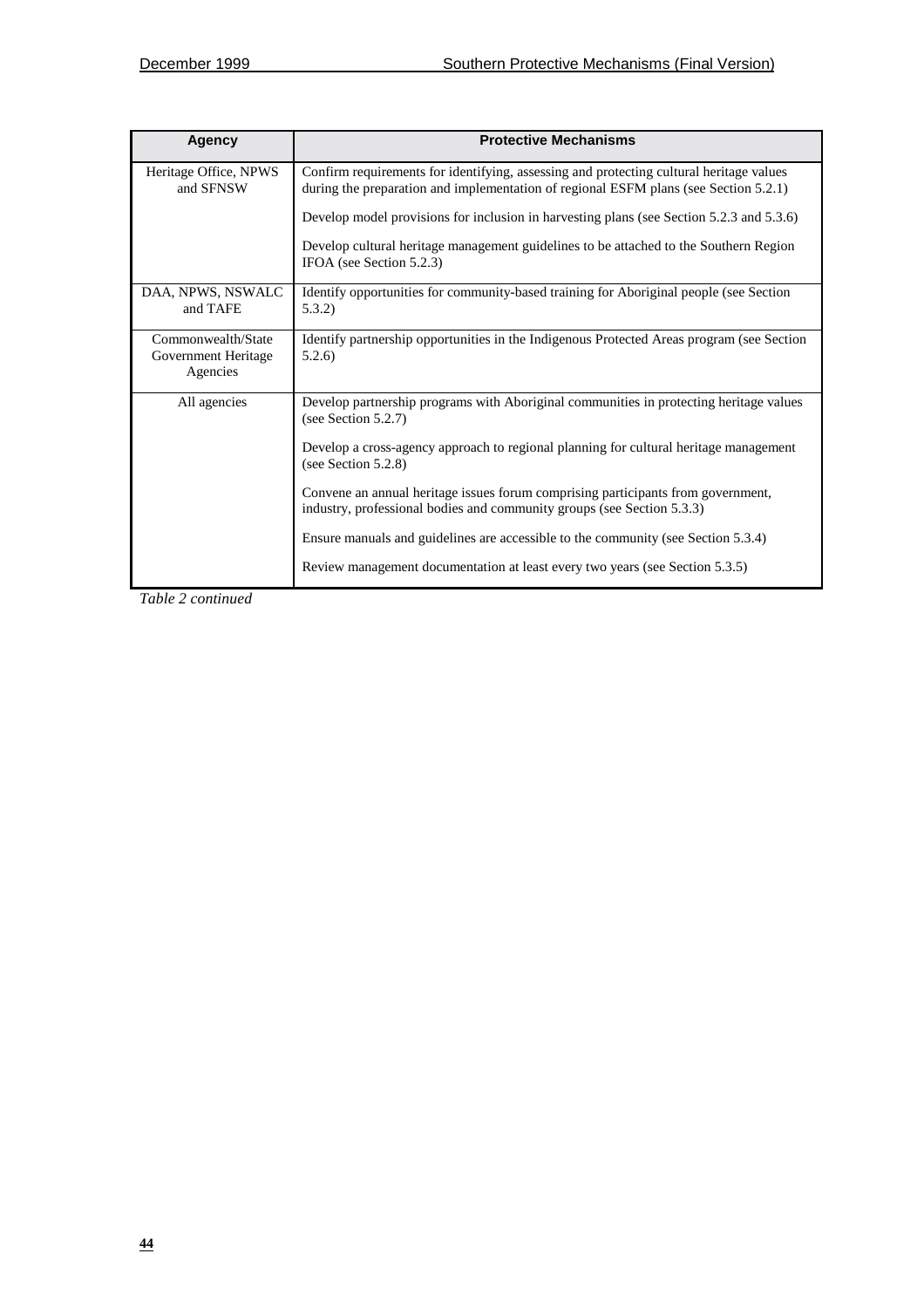# **REFERENCES**

Ahoy, Cheryl and Murphy, Dee. 1996. *A Preliminary Investigation of Aboriginal Values in the Northeast Forests.* NSW National Parks and Wildlife Service.

AS/NZS.1996. *ISO 14001 Environmental management systems - specifications with guidance for use.*

Australian Committee for IUCN. 1996. *Australian Natural Heritage Charter.* Australian Heritage Commission.

Bell Environmental Strategy. 1999a. *Draft Cultural Heritage Protective Mechanisms In Forests – Audit Case Studies (Southern CRA Region).* Report to the Cultural Heritage Working Group.

Bell Environmental Strategy. 1999b. *Assessment of Legislative and Administrative Framework for Cultural Heritage in NSW Forests.* Report to the Cultural Heritage Working Group.

Bell Environmental Strategy. 1999c. *Draft Cultural Heritage Protective Mechanisms In Forests – Audit Case Studies.* Report to the Cultural Heritage Working Group.

Bickford, A., Brayshaw, H. and Proudfoot, H. 1999. *Thematic forest history and heritage assessment (non-Indigenous) Southern CRA Region.* Report to the NSW CRA/RFA Steering Committee, Project No. NA 29/EH.

Commonwealth of Australia. 1992. *National Forest Policy Statement.*

Coakes, Sheridan. 1998. Valuing the Social Dimension: Social Assessment in the Regional Forest Agreement Process. *Australian Journal Of Environmental Management.* 5.1:47-54.

Context Pty Ltd. 1999. *Community Heritage Values Identification and Assessment Project for the Southern Region (3 Vols.).* Report to the NSW CRA/RFA Steering Committee, Project No. NS 05/EH.

Dept. of Arts and Communications. 1997. *Guidelines For The Protection, Management And Use Of Aboriginal And Torres Strait Islander Cultural Heritage Places.*

Dept. of Land and Water Conservation. 1998. *Draft Crown Land Assessment Manual.* Sydney.

Dept. of Urban Affairs and Planning. 1998. *Draft Alpine Region Strategy.* Sydney.

Environment Australia. 1998a. *Environment Forest Taskforce Information Sheet No. 1.*

Environment Australia. 1999. *A National Strategy for Australia's Heritage Places.* Commonwealth Consultation Paper.

ESFM Technical Committee. 1998. *Criteria, Indicators, Targets and Monitoring Processes of Ecologically Sustainable Forest Management for the Upper North East and Lower North East RFA Regions.* Report to the NSW CRA/RFA Steering Committee.

Farrier, David, Rosemary Lyster and Linda Pearson. 1999. *The Environmental Law Handbook.* Redfern Legal Centre Publishing. Redfern.

Grinbergs, Helen. 1998. *Protecting Cultural Heritage Values and Places in the NSW Forests (Indigenous and non-Indigenous) Stage One Draft Report The Legislative Framework and Overview of Current Mechanisms (administrative and operative).* Environment Australia.

Heritage Office. 1996a. *Heritage Manual.*

Heritage Office. 1996b. *Archaeological Assessment Guidelines.*

Hibbard, Anne. 1999. *Assessment Of Places Of Aesthetic Significance Within Forested Areas Of The NSW CRA Regions, Stage 2, Southern Region.* Report to the NSW CRA/RFA Steering Committee, Project No. NA 15/EH.

Kerr, James Semple. 1996. *The Conservation Plan.* The National Trust of Australia (NSW)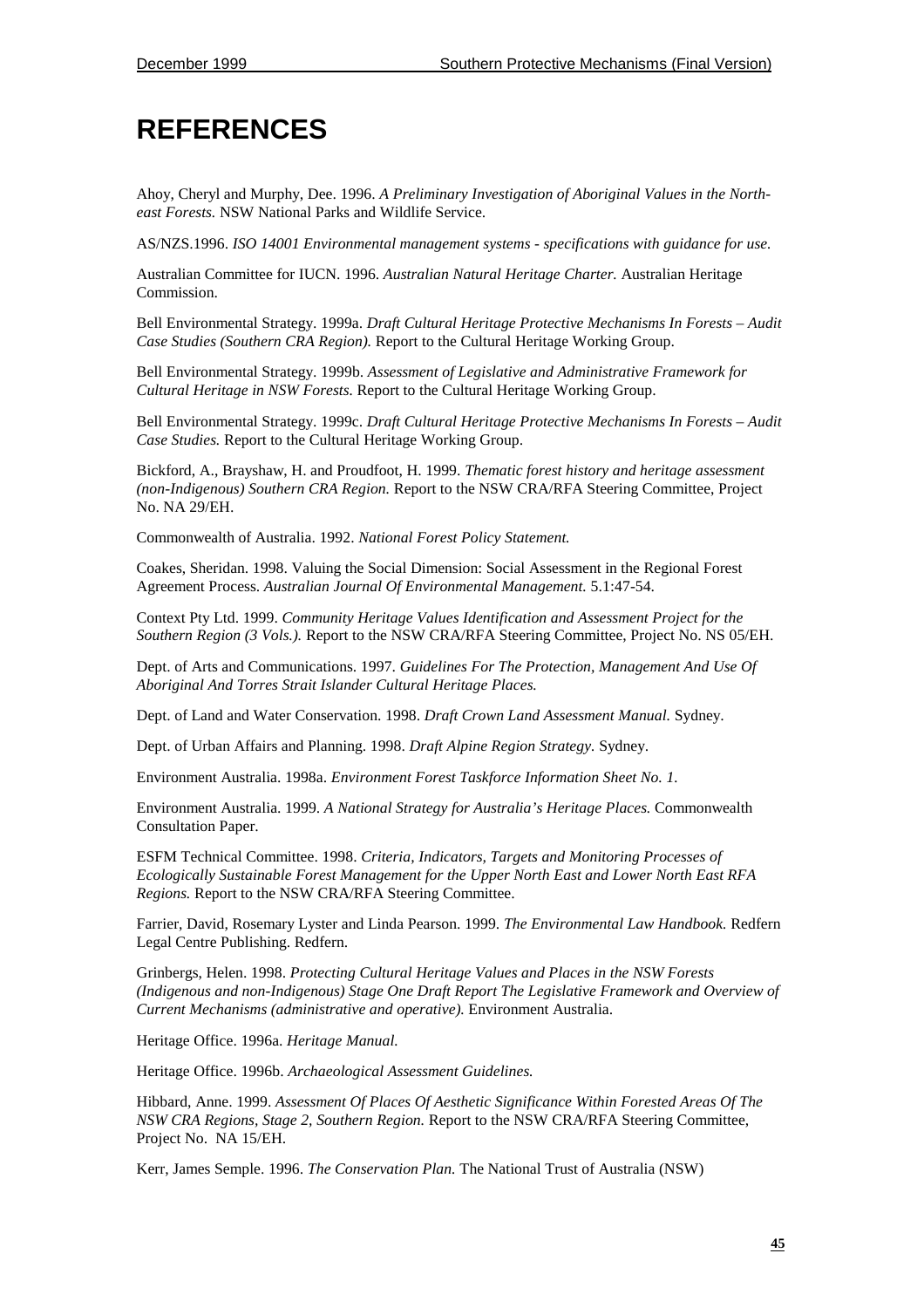Lennon, Jane. 1998. History, Cultural Heritage and the Regional Forest Assessment Process. *Australian Journal Of Environmental Management.* 5.1:38-46.

Lennon, Jane and Mathews, Steve. 1996. *Cultural Landscape Management Guidelines for identifying, assessing and managing cultural landscapes in the Australian Alps national parks.* Report to CHWG, Australian Alps Liaison Committee.

Lomax, Kim. 1997. *Overview Of Archaeological Resource On Forests: A Discussion Paper.* Report to the NSW CRA/RFA Steering Committee.

Marquis-Kyle, Peter & Walker, Meredith. 1992. *The Illustrated Burra Charter.* Australia ICOMOS/Australian Heritage Commission.

National Parks and Wildlife Service of NSW. 1997. *Aboriginal Cultural Heritage Standards & Guidelines Kit.*

National Parks and Wildlife Service of NSW. 1998a. *Guide to Building Conservation Works.*

National Parks and Wildlife Service of NSW. 1999a. *NSW Biodiversity Strategy.*

National Parks and Wildlife Service of NSW. 1999b. *Guidelines for the Preparation of Conservation Management Plans (Version 3).* Cultural Heritage Services Division.

NSW Aboriginal Land Council and Resource Assessment Council Directorate. 1998. *Preliminary Report on the Outcomes of the Aboriginal Management Committee's Consultation Options Development.*

NSW Aboriginal Land Council Native Title Unit. 1999. *Framework Indigenous Land Use Agreement and Explanatory Notes.* NSW Aboriginal Land Council.

NSW/Commonwealth Governments. 1999. *Southern CRA/RFA Background Report.*

O'Connor, Penny. 1998. *Assessment of Protective Mechanisms for National Estate Cultural Heritage Values.* Report to the Commonwealth and Western Australian Governments for the Western Australian Regional Forest Agreement.

Pearson, Michael (in association with Sue Rosen & Associates). 1997. *Statewide Cultural Heritage Data Audit, Integration And Analysis (Non-Indigenous)*. Report to the NSW/RFA Steering Committee

Pearson, Michael & Sullivan, Sharon. 1995. *Looking After Heritage Places.* Melbourne, Melbourne U.P.

Pearson, M., Johnston, D., Lennon, J., McBryde, I., Marshall, D., Nash, D. and Wellington, B. 1998. *Environmental Indicators For National State of the Environment Reporting – Natural and Cultural Heritage.* Canberra, Dept. of the Environment.

Resource and Assessment Conservation Division (DUAP). n.d. *Outcomes of the 1998 ESFM Workshops: Indigenous Heritage, Indigenous Values (Other Than Heritage), Non-Indigenous Cultural Heritage and Natural Heritage.*

State Forests of NSW. 1999a. *Forest Management Zoning In State Forests.*

State Forests of NSW. 1999b. *Native Forest Management System. Interim Procedures For Aboriginal Cultural Heritage.*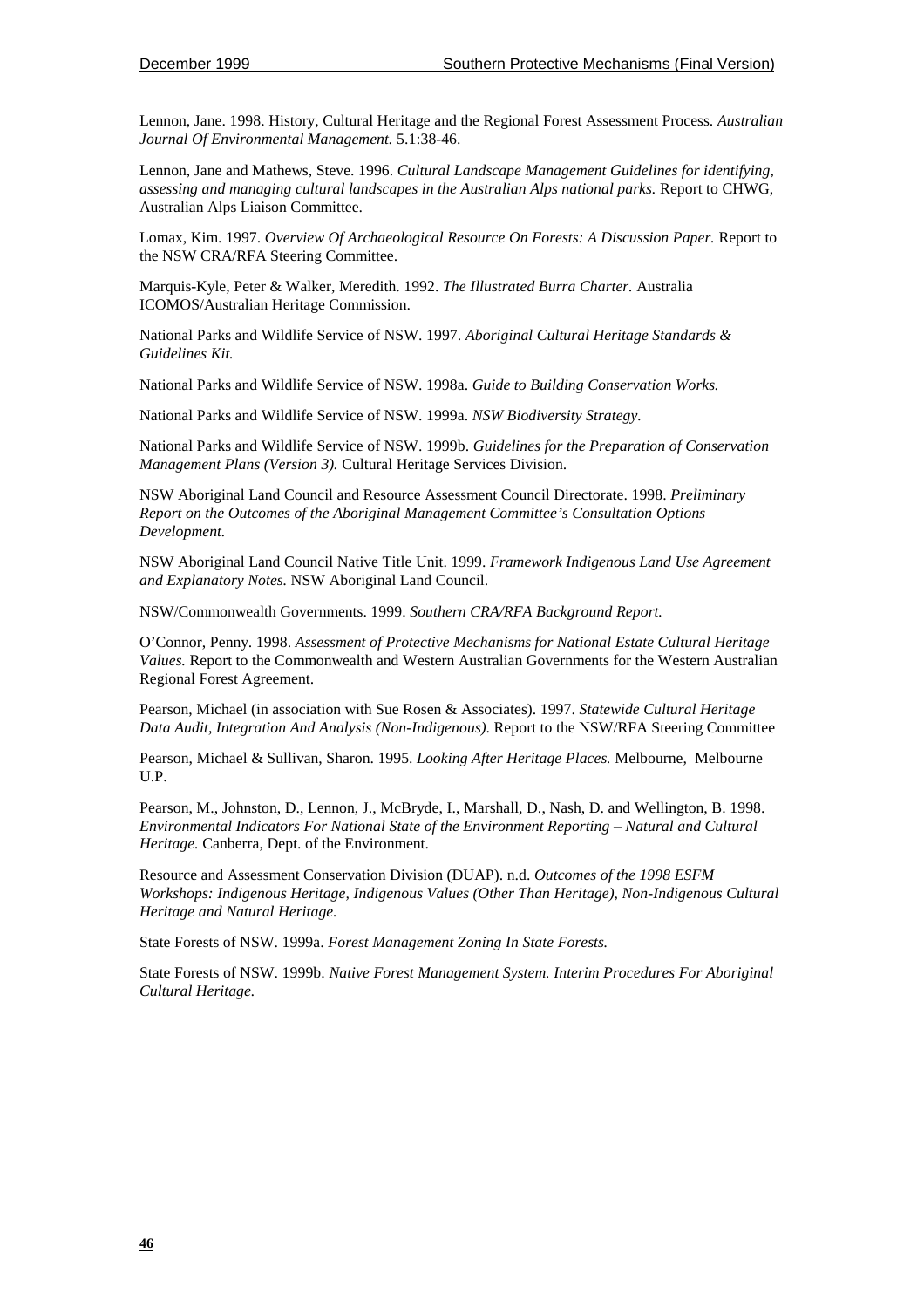# **APPENDIX A. GLOSSARY**

**Aboriginal area -** an area dedicated for the protection of Aboriginal sites

**Aboriginal place -** a declared area of special Aboriginal cultural significance

**Aboriginal site -** a location where there is material evidence of Aboriginal occupation

**Comprehensive Regional Assessment** - a joint scientific assessment of all forest values (environmental, heritage, economic and social) by the Commonwealth and State Governments leading to the signing of a Regional Forest Agreement

**conservation agreement -** an agreement negotiated with a landowner to protect areas with natural and/or cultural heritage value

**cultural heritage -** the term 'cultural heritage' generally refers to the past and present cultural associations of people. Cultural heritage can be tangible in the form of physical manifestations such as buildings or artefacts or intangible in the form of spiritual or social associations, songs, stories and practices.

**cultural significance -** social, aesthetic, historic or scientific value for present, past or future generations

**Ecologically Sustainable Forest Management** - managing forest so that they are sustained in perpetuity for the benefit of society by ensuring that the values of forests are not lost or degraded for current and future generations

**Forest Agreement** - an agreement made under the *Forestry and National Park Estate Act, 1998* between NSW Ministers

**heritage item** - place, building, work, relic, moveable object or precinct

**historic site -** an area set aside for cultural heritage conservation purposes

**Integrated Forestry Operations Approval** - an approval made under the *Forestry and National Park Estate Act, 1998*

**protected archaeological area -** an area, negotiated with individual property owners for the protection of Aboriginal sites

**Regional Forest Agreement** - an agreement made between the Commonwealth and a State Government about the long-term management and use of forests in a particular region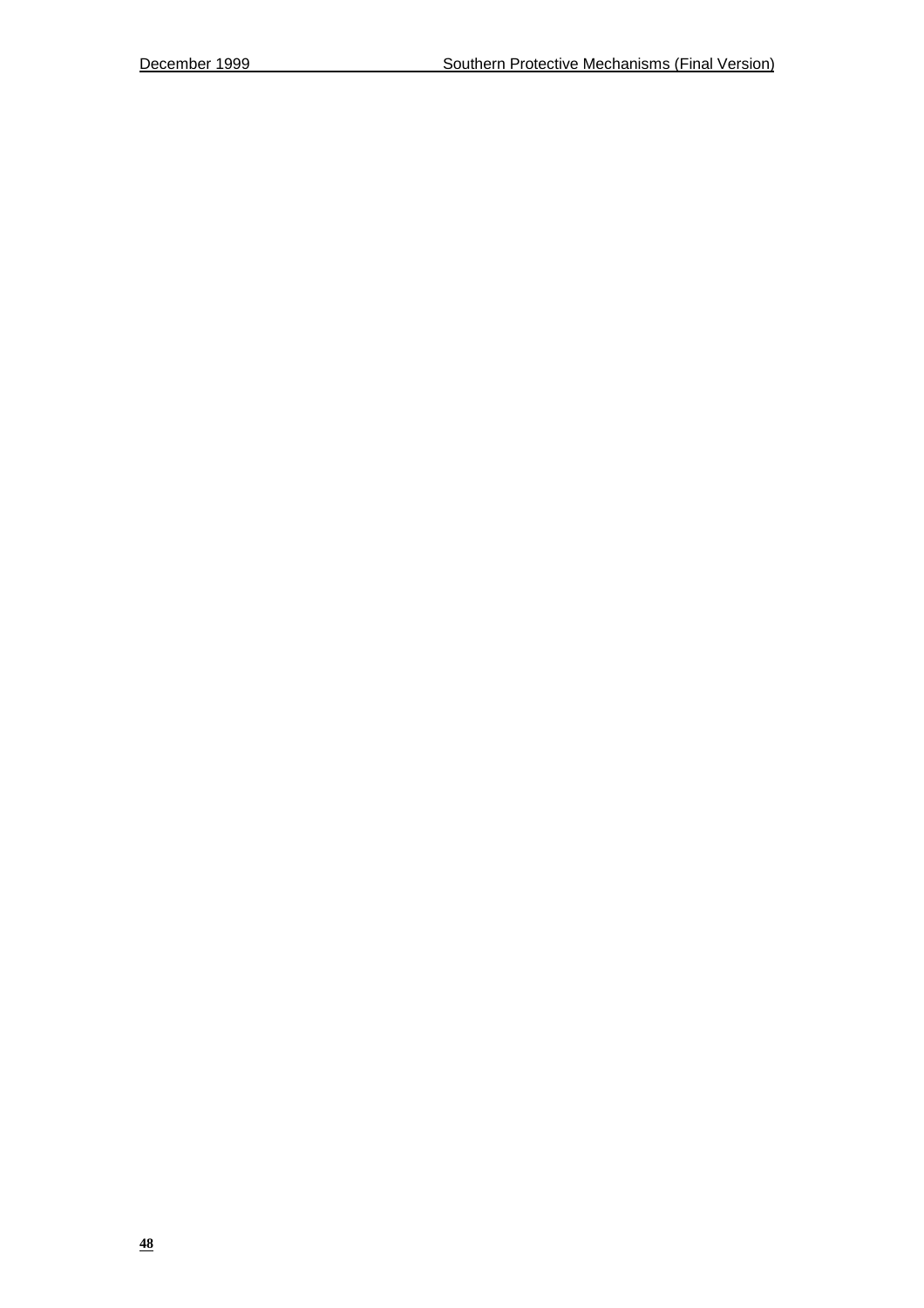# **APPENDIX B. HERITAGE ASSESSMENT CRITERIA**

The value of a cultural heritage item or place is determined by assessment against a set of significance criteria which reflect its historic, social, aesthetic, scientific and other values (Lennon 1998:40). These values are contained in the definition of the National Estate (see the *Australian Heritage Commission Act, 1975*). A place that is a component of the natural or cultural environment can be listed on the Register of the National Estate if it has significance or other special value because of:

- $\blacksquare$  Criterion A: its importance in the course, or pattern, of Australia's natural or cultural history
- ◊ A1: Importance in the evolution of Australian flora, fauna, landscapes or climate
- ◊ A2: importance in maintaining existing processes or natural systems at the regional or national scale
- ◊ A3: Importance in exhibiting unusual richness or diversity of flora, fauna, landscapes or cultural features
- ◊ A4: Importance for association with events, developments or cultural phases which have had a significant role in the human occupation and evolution of the nation, State, region or community
- **Texture 1 Criterion B:** its possession of uncommon, rare or endangered aspects of Australia's natural or cultural history
- ◊ B1: Importance for rare, endangered or uncommon flora, fauna, communities, ecosystems, natural landscapes or phenomena, or as a wilderness
- ◊ B2: Importance in demonstrating a distinctive way of life, custom, process, land-use, function or design no longer practiced, in danger of being lost, or of exceptional interest
- **Criterion C:** its potential to yield information that will contribute to an understanding of Australia's natural or cultural history
- ◊ C1: Importance for information contributing to a wider understanding of Australian natural history, by virtue of its use as a research site, teaching site, type locality, reference or benchmark site
- ◊ C2: Importance for information contributing to a wider understanding of the history of human occupation of Australia
- **Criterion D:** its importance in demonstrating the principal characteristics of:
- a class of Australia's natural or cultural places; or
- a class of Australia's natural or cultural environments.
- ◊ D1: Importance in demonstrating the principal characteristics of the range of landscapes, environments or ecosystems, the attributes of which identify them as being characteristics of their class
- ◊ D2: Importance in demonstrating the principal characteristics of the range of human activities in the Australian environment (including way of life, custom, process, land –use, function, design or technique)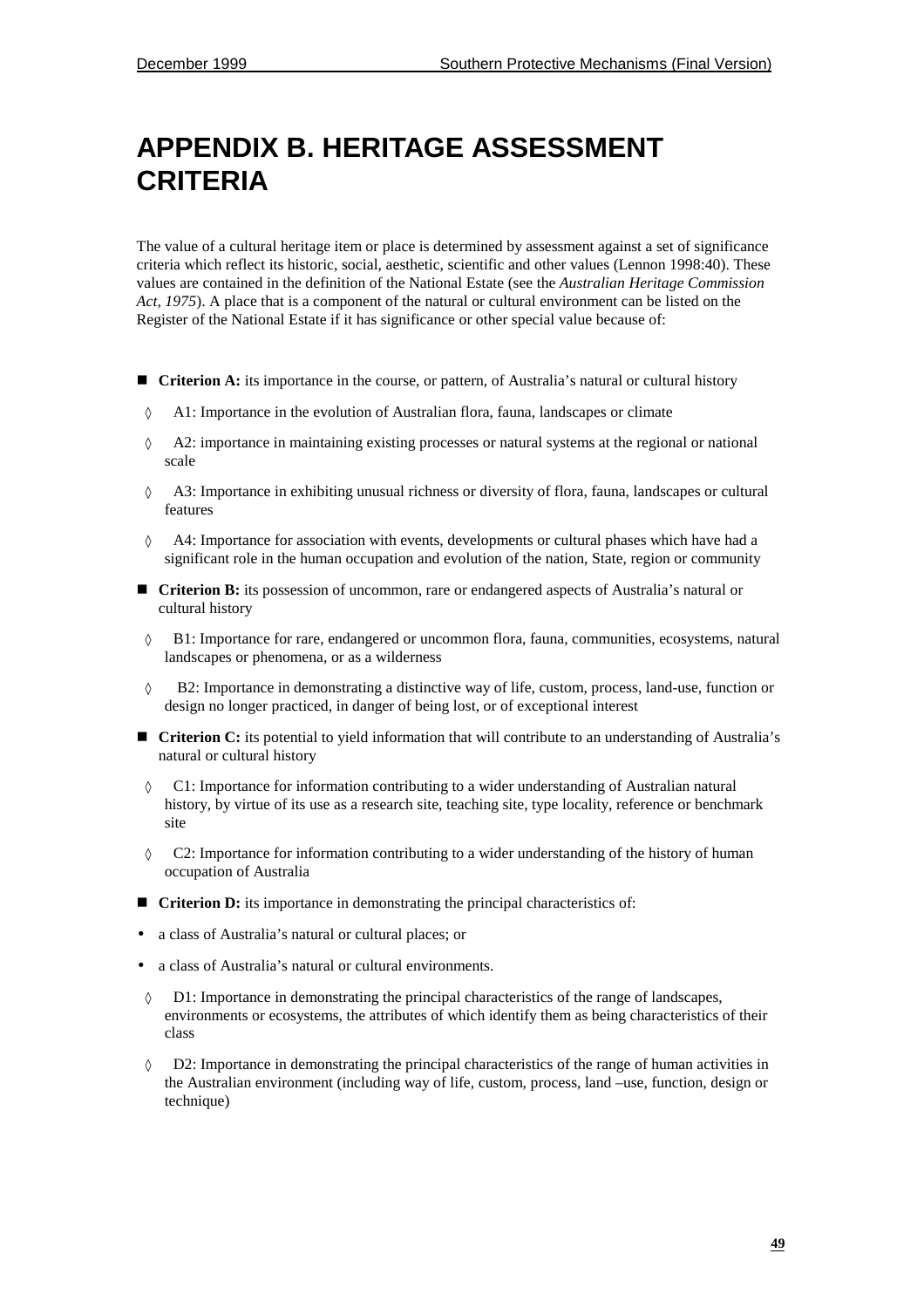- **Criterion E:** its importance in exhibiting particular aesthetic characteristics valued by a community or cultural group
- ◊ E1: Importance for a community for aesthetic characteristics held in high esteem or otherwise valued by the community
- **Exercise 1: Criterion F:** its importance in demonstrating a high degree of creative or technical achievement at a particular period
- ◊ F1: Importance for its technical, creative, design or artistic excellence, innovation or achievement
- $\blacksquare$  Criterion G: its strong or special associations with a particular community or cultural group for social, cultural or spiritual reasons
- Importance as a place highly valued by a community for reasons of religious, spiritual, symbolic, cultural, educational or social associations
- **Texture 1**: its special association with the life or works of a person, or group of persons, of importance in Australia's natural or cultural history
- ◊ Importance for close associations with individuals whose activities have been significant within the history of the nation, State or region

At the NSW level, there are four broad criteria used to assess the heritage significance of an item (Heritage Manual 1996a). These are similar to the criteria used for the Register of the National Estate. The four criteria are:

- **historical significance** (evolution and association). An item having this value is significant because of the importance of its association with, or position in the evolving pattern of our cultural history;
- **aesthetic significance** (scenic/architectural qualities/creative accomplishment). An item having this value is significant because it demonstrates positive visual or sensory appeal, landmark qualities and/or creative or technical excellence;
- **technical/research significance** (archaeological, industrial, educational, research potential and scientific significance values). Items having this value are significant because of their contribution or potential contribution to an understanding of our cultural history or environment; and

**social significance** (contemporary community esteem). Items having this value are significant through their social, spiritual or cultural association with a recognisable community.

There are two criteria used to assess the degree of significance:

- **representativeness.** Items having this value are significant because they are fine representative examples of an important class of significant items or environments; and
- **rarity.** An item having this value is significant because it represents a rare, endangered or unusual aspect of our history or cultural environment.

Although National Estate criteria do not recognise levels of significance according to geographic or societal contexts, the NSW system does recognise levels of significance. **Local heritage** comprises items significant in a local historical or geographical context or to an identifiable contemporary local community. **Regional heritage** comprises items significant in a regional historical or geographical context or to an identifiable contemporary regional community. **State heritage** comprises items significant in a statewide historical or geographical context or to an identifiable contemporary statewide community.

Assessment of the significance of Aboriginal sites in NSW usually takes a different approach to significance assessment in relation to non-Aboriginal heritage. Since all existing Aboriginal sites in NSW are protected by the NPW Act, significance assessment normally is only undertaken when a site is threatened or potentially threatened by development or when a plan of management for a site or area is being developed (NPWS 1997). The Service's *Standards Manual for Archaeological Practice in*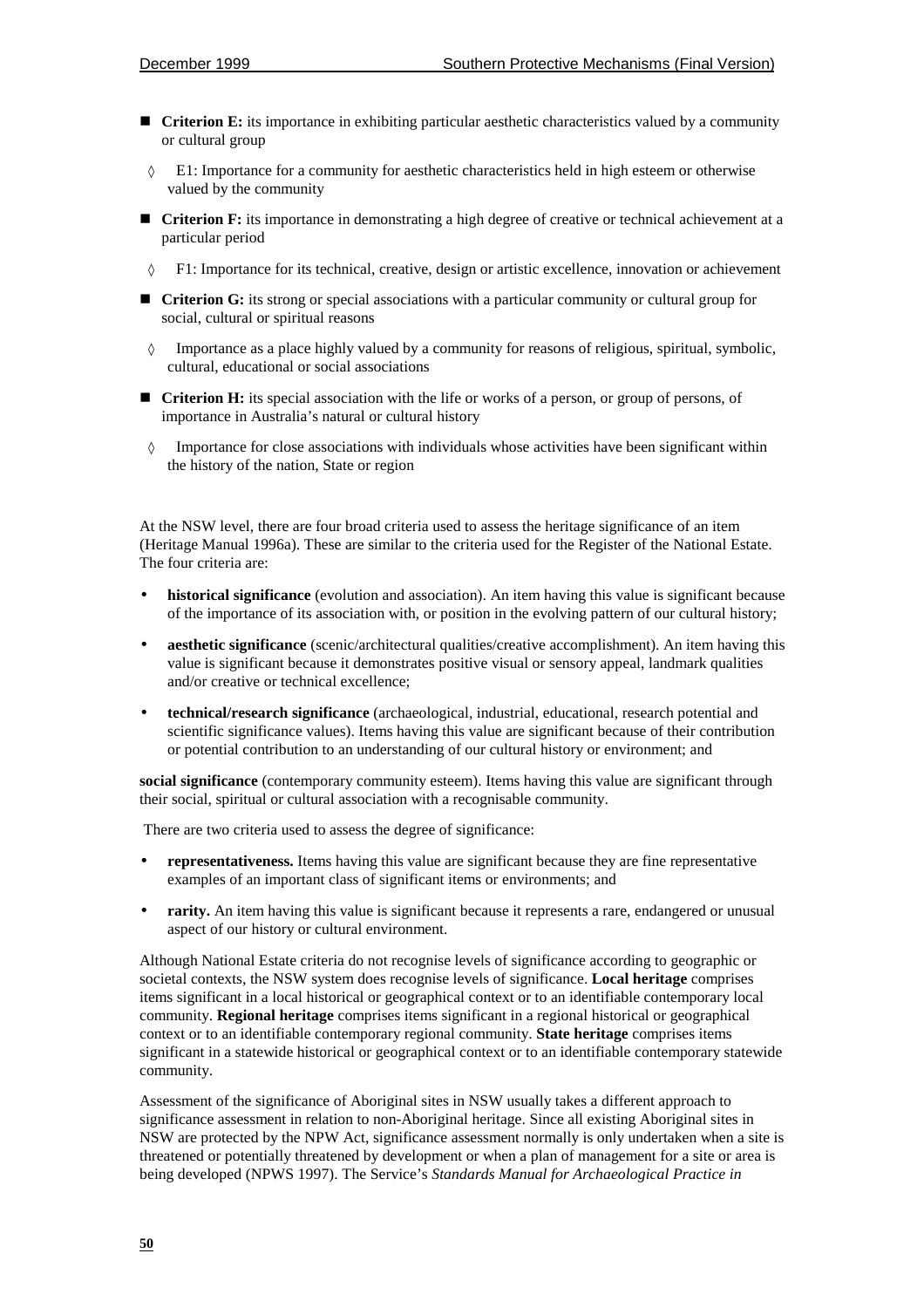*Aboriginal Heritage Management* which forms part of the *Aboriginal Cultural Heritage Standards & Guidelines Kit* (1997) outlines assessment criteria for archaeological significance and significance to Aboriginal communities.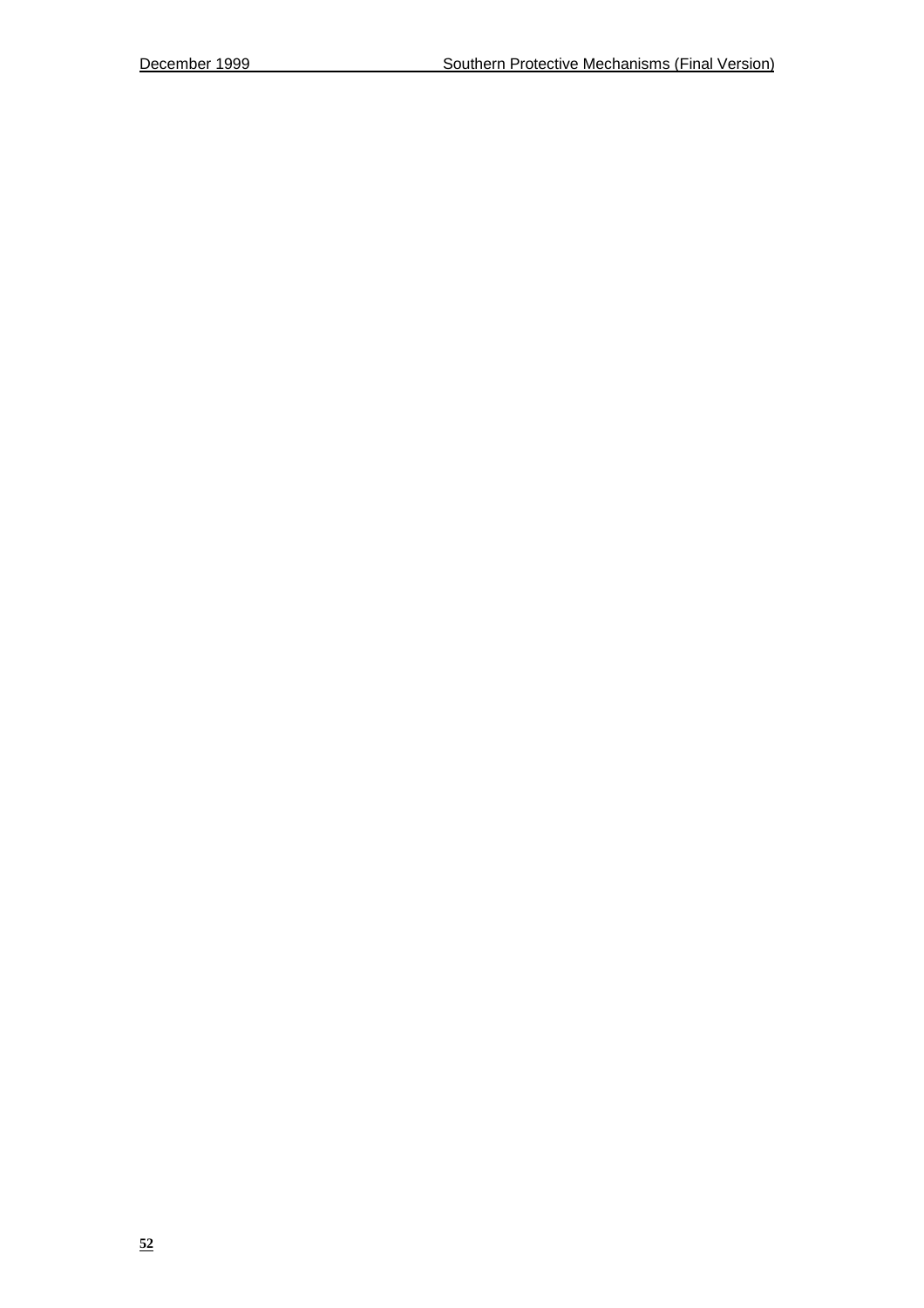# **APPENDIX C. RECOMMENDATIONS OF SOUTHERN REGION AND STATEWIDE STUDIES**

| <b>Issue</b>                               | <b>Recommendation</b>                                                                                                                                                                                                                                                                                                                                                        | Reference                                                                                                                                                | <b>CHWG Response</b>                                                                                                                                                  |
|--------------------------------------------|------------------------------------------------------------------------------------------------------------------------------------------------------------------------------------------------------------------------------------------------------------------------------------------------------------------------------------------------------------------------------|----------------------------------------------------------------------------------------------------------------------------------------------------------|-----------------------------------------------------------------------------------------------------------------------------------------------------------------------|
| Community heritage<br>values               | Improve process for planning and<br>holding workshops<br>Validate accuracy of data during<br>workshops and data processing<br>phases<br>Better integration of place data from<br>workshops and existing databases<br>Improve community access to final<br><b>Inventory of Places</b><br>Complete social value assessments<br>for places which could not be fully<br>assessed | Community<br><b>Heritage Values</b><br>Project<br>Identification and<br><b>Assessment Project</b><br>- Southern Region<br>(Context P/L 1999)             |                                                                                                                                                                       |
| Thematic studies                           | Commissioning of community<br>histories including oral histories and<br>regional heritage studies of the<br>forestry, mining, pastoral and<br>agricultural industries                                                                                                                                                                                                        | Pearson (1997)                                                                                                                                           | All agencies to recognise as a<br>management priority. Extend thematic<br>studies to include natural heritage (old<br>growth, wilderness, rainforest).                |
| Non-Aboriginal<br>forest history           | Recommendations for management<br>of individual heritage items                                                                                                                                                                                                                                                                                                               | Thematic forest<br>history and heritage<br>assessment (non-<br>Indigenous)<br>Southern CRA<br>Region (Bickford et<br>al 1999)                            |                                                                                                                                                                       |
| Assessment of<br>Aesthetic<br>Significance | Limitations of project methodology<br>identified and recommendations for<br>integration of results with other<br>CRA projects<br>Management recommendations<br>made for individual places in the<br>inventory forms                                                                                                                                                          | Assessment of<br>Places of Aesthetic<br>Significance Within<br>Forested Areas of<br>the NSW CRA<br>Regions, Stage 2<br>Southern Region<br>(Hibbard 1999) |                                                                                                                                                                       |
| Heritage data<br>management                | Forest agencies to adopt SHI as the<br>primary database for non-Aboriginal<br>heritage<br>Forest agencies to adopt common<br>standards for the recording,<br>assessment and data entry of places                                                                                                                                                                             | Pearson (1997)                                                                                                                                           | Heritage Office to develop Stage 2 of<br>the SHI in consultation with the forest<br>agencies<br>Forest agencies to adopt the guidelines<br>in the NSW Heritage Manual |
|                                            | to be listed on the SHI<br>Existing data, including all site<br>records, held by forest agencies to be<br>transferred to the SHI                                                                                                                                                                                                                                             |                                                                                                                                                          | Forest agencies to act on this                                                                                                                                        |
|                                            | Known sites and places to be<br>assessed using SHI assessment<br>criteria                                                                                                                                                                                                                                                                                                    |                                                                                                                                                          | Forest agencies to act on this                                                                                                                                        |
|                                            | Regularly update the annotated<br>bibliography                                                                                                                                                                                                                                                                                                                               |                                                                                                                                                          | NPWS to be agency 'owner' of<br>bibliography and to be responsible for<br>coordinating updates                                                                        |
|                                            | Enter all existing and new site and<br>place location data into the GISs of<br>the forest agencies as it is collected<br>and verified                                                                                                                                                                                                                                        |                                                                                                                                                          | Forest agencies to act on this                                                                                                                                        |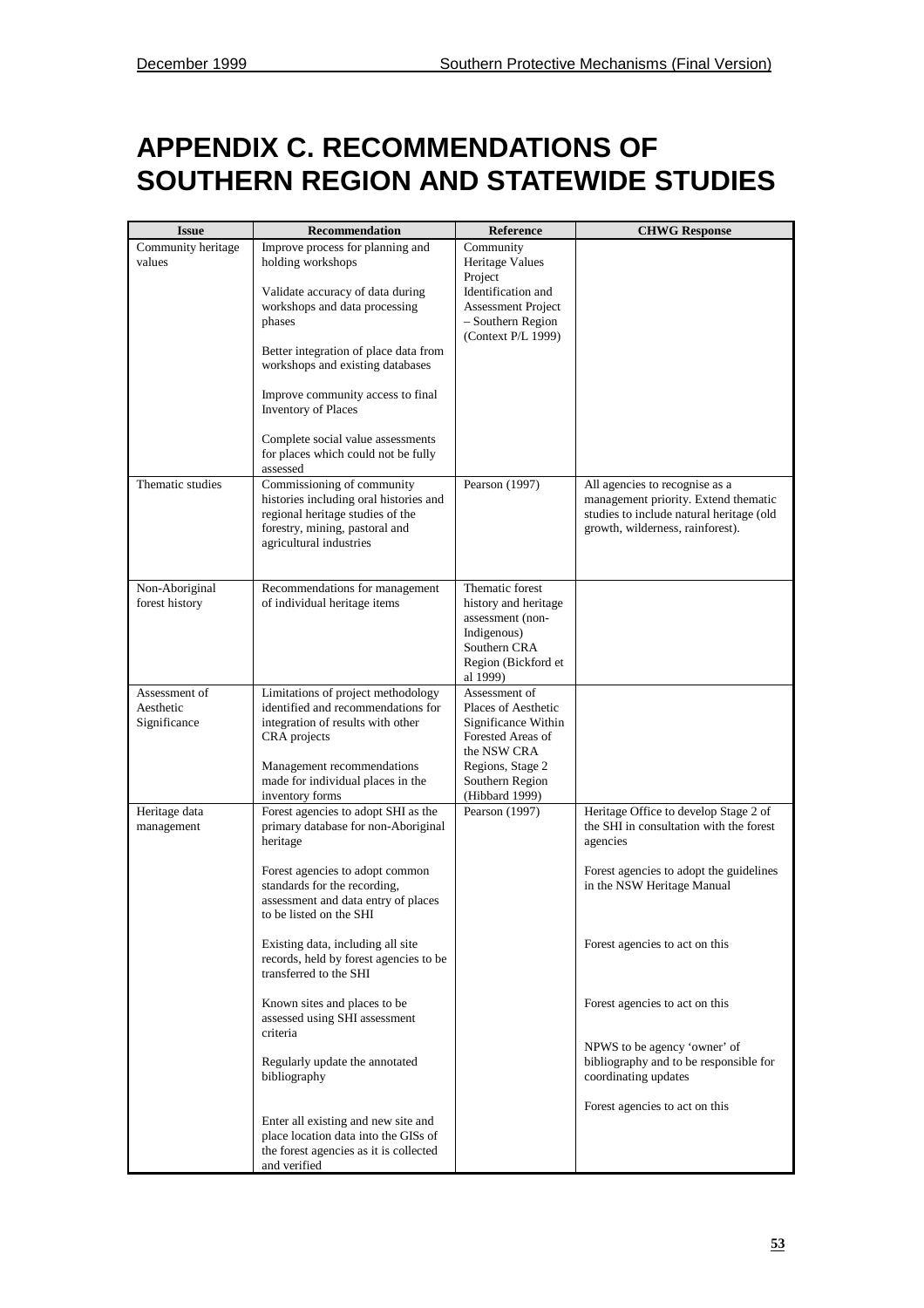| Issue                             | <b>Recommendation</b>                                                                                                                                                                         | <b>Reference</b>                   | <b>CHWG Response</b>                                 |
|-----------------------------------|-----------------------------------------------------------------------------------------------------------------------------------------------------------------------------------------------|------------------------------------|------------------------------------------------------|
| Forest planning and<br><b>EIA</b> | SFNSW to identify the requirements<br>for heritage assessments at the pre-<br>harvest plan stage                                                                                              | Pearson (1997) and<br>Lomax (1997) | To be included as a condition in the<br><b>IFOAs</b> |
|                                   | Forest agencies to review the<br>requirements for further regional<br>scale archaeological surveys                                                                                            | Lomax (1997)                       | Forest agencies to implement a review                |
|                                   | Forest agencies to develop an<br>overarching conservation strategy<br>for the management of<br>archaeological resources including<br>strategies for the management of<br>different site types |                                    | Forest agencies to develop a strategy                |

*Appendix C continued*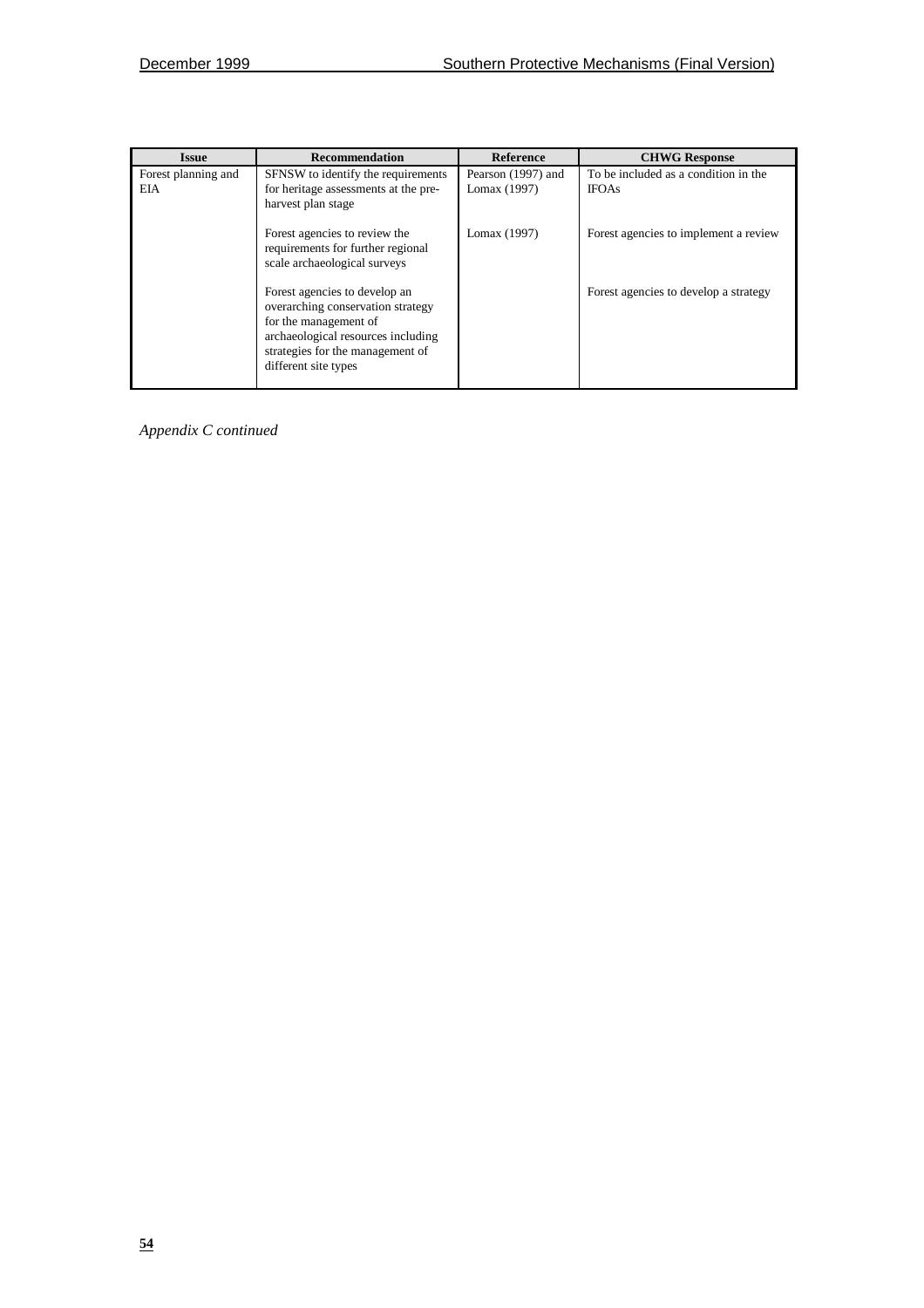# **APPENDIX D. GUIDE TO HERITAGE LEGISLATION**

This is intended as a general guide to the legislative framework for the protection of cultural heritage values and the advice of a qualified heritage practitioner should be sought if more detailed advice is required.

Apart from legislation primarily intended for Aboriginal, natural and historic heritage protection, legislation relating to environmental planning and assessment and land management is also relevant.

## **NSW HERITAGE LEGISLATION**

### **National Parks and Wildlife Act, 1974**

The Act provides for the protection of Aboriginal relics (commonly referred to as sites) across NSW, regardless of significance, land tenure and whether or not they are recorded in the NPWS Aboriginal Sites Register. The term "relic" includes artefacts, deposits and Aboriginal ancestral (skeletal) remains. All relics are deemed to be the property of the Crown, and the Director-General of the NPWS is the only authority empowered to have dealings with such property.

The Act also provides for the protection of areas that have been declared to be "Aboriginal Places" by the Minister. An Aboriginal Place is an area of land that "was or is of special significance to Aboriginal culture".

It is an offence to knowingly disturb, deface or cause or permit the destruction of relics or an Aboriginal place without the written consent of the NPWS (s.90). It is also an offence to disturb land for the purposes of discovering or removing relics without a permit from the NPWS (s.87). Non-compliance with conditions on any consent or permit is also an offence under the NPW Act. The NPW Act provides for prosecution and the imposition of financial penalties and/or imprisonment for offences.

Reporting the discovery of previously unknown Aboriginal sites to NPWS within a reasonable time of discovery is obligatory (s.91).

Provision exists for the making of interim protection orders to protect an area which is of cultural significance for up to two years.

In addition to responsibilities for Aboriginal heritage, the Act also identifies the gazettal of "Historic Sites" for the conservation of non-Aboriginal places as a role for the NPWS. Places suitable for gazettal as Historic Sites are areas that are the sites of buildings, objects, monuments, or events of national significance. In addition the NPWS has a responsibility to identify and conserve historic places lying with national parks and nature reserves. Parts of national parks can be specifically reserved for a variety of purposes including 'Historic Areas' for the preservation of areas of historical significance to the state.

Under s.72 the NPWS is required to prepare plans of management for each area (or groups of areas) reserved or dedicated under the Act. This includes Historic Sites.

The *National Parks and Wildlife Amendment (Aboriginal Ownership) Act 1996* allows for the return of national parks and reserves of Aboriginal cultural significance to Aboriginal people, joint management arrangements through establishment of boards of management with an Aboriginal majority, and the transfer of ownership of Aboriginal relics to the Aboriginal owners.

The Act also defines that "land is of cultural significance to Aboriginals if the land is significant in terms of the traditions, observances, customs, beliefs or history of Aboriginals". The Act requires the Director-General to consider and comment on certain matters when reporting to the Minister on the cultural significance to Aboriginal people of particular lands administered by the NPWS.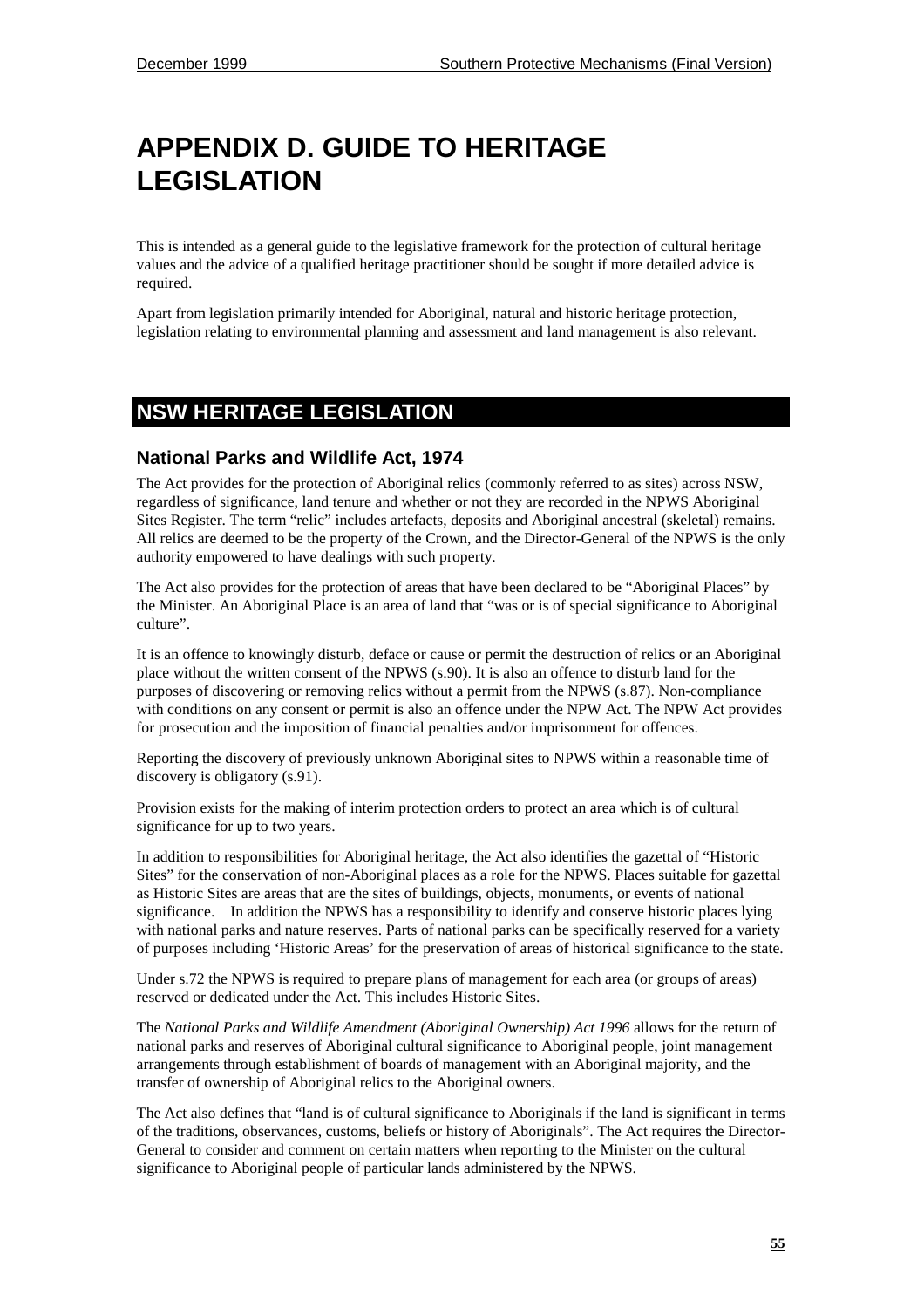### *National Parks and Wildlife (Land Management) Regulation, 1995*

The Regulations prohibit disturbance or removal of cultural heritage items on national park estate. This includes disturbance or removal of non-Aboriginal deposit, object or material evidence if the deposit, object or material evidence is more than **25** years old.

## **Heritage Act, 1977 (including Heritage Amendment Act, 1998)**

The Act aims to conserve the environmental heritage of NSW. "Environmental heritage" is defined as those places, buildings, works, relics, moveable objects, and precincts, of State or local heritage significance.

The Act establishes the Heritage Council of NSW which has twelve members. The Council is empowered to investigate and make recommendations to the Minister for Urban Affairs and Planning in relation to the administration of the Act, conservation and access to items of environmental heritage, and provision of information. The Council is also responsible for keeping a State Heritage Inventory comprising items of State and local heritage significance.

The Council is assisted in its work by the Heritage Office. Although the Office reports to the same Minister, it has a Directorship independent of the Heritage Council.

Parts 3 and 4 of the Act provide a system of conservation orders which provide for minimum standards of maintenance and repair for items listed on the State Heritage Register and to provide for the enforcement of those standards.

Following advice from the Heritage Council, the Minister may make interim heritage orders for items of State or local heritage significance. The Minister may also delegate powers to local councils to make orders relating to items of local significance.

An order may impose various restrictions designed to protect and conserve the affected item. Orders can also apply to moveable items, not just buildings, works, relics and sites.

The making of an order is published in the Gazette and the affected owner or occupier must be informed. Orders remain in force for up to 12 months unless the item is listed on the State Heritage Register.

On the recommendation of the Heritage Council, the Minister can direct the listing of an item on the State Heritage Register.

There is provision for public notification of a proposed listing and the Minister may decide to refer a proposed listing to a Ministerial review Panel or a Commission of Inquiry.

The Minister may enter into a heritage agreement with the owner of an item that is listed on the State Heritage register with respect to the conservation of the item. Agreements can include restrictions on the use of the item or land on which it is located, the standards under which work is to be carried out and the provision of financial and technical advice. An agreement can also be registered on the title of the land affected.

Where an interim heritage order or listing on the State Heritage Register applies to a place, building, work, relic, moveable object, precinct, or land; restrictions are imposed on development and other activities.

There is scope for the Minister or local council to grant exemptions to conditions and development by the Crown is exempt from interim heritage orders made by local councils.

Councils are required to ensure that LEPs contain heritage conservation provisions for items of environmental heritage.

The Heritage Incentive Fund is used to provide financial assistance to the owner of an item or land subject to a heritage agreement.

It is an offence to allow a protected item to fall into disrepair for the purpose of affecting its demolition and the Heritage Council has the power to order repairs (or carry them out itself). The Minister can impose bans on redevelopment of an item or the land on which it is situated.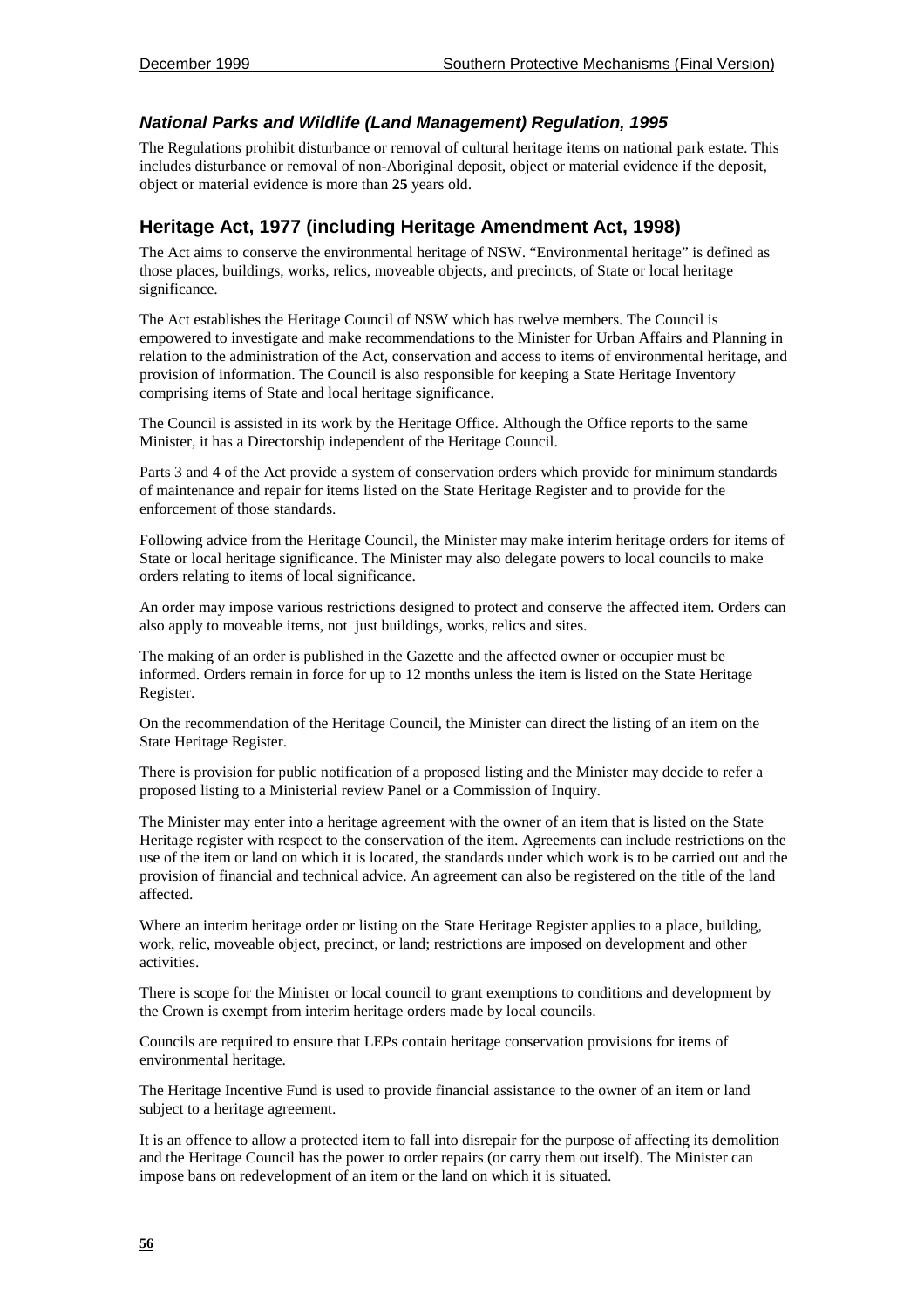An excavation permit from the Heritage Council is required where a person knows or has reasonable cause to suspect that the excavation will or is likely to result in a relic being found or where the person has already found a relic on the land. There is also an obligation to inform the Heritage Council of the discovery of a relic.

A relic is a deposit, object or material evidence of non-Aboriginal settlement more than **50** years old.

Government instrumentalities (including State-owned corporations) are required to maintain registers of items of environmental heritage that they own or occupy (s.170 registers). Obligations by government instrumentalities include notification to the Heritage Council of proposed dealings with heritage items, compliance with State-Owned Heritage Management Principles and reporting requirements.

# **COMMONWEALTH HERITAGE LEGISLATION**

#### **Australian Heritage Commission Act, 1975**

The Act establishes the Australian Heritage Commission and the Register of the National Estate. National Estate places are defined as those places with "aesthetic, historic, scientific or social significance or other special value for future generations as well as for the present community. Under s.30 of the Act, the Commonwealth is constrained from taking any action which may adversely affect a place listed in the Register of the National Estate unless there is no feasible or prudent alternative.

## **Aboriginal and Torres Strait Islander Heritage Protection Act, 1984**

The aim of the Act is the preservation and protection from injury or desecration of areas and objects that are of particular significance to Aboriginal communities. The Commonwealth Minister responsible for administering the Act has the power to make a declaration in relation to an area, once the Minister is satisfied that the area is of Aboriginal significance and that there is insufficient protection for the area under State or Territory legislation.

### **The World Heritage Properties Conservation Act, 1983**

The Act was enacted to identify and protect Australia's places of world heritage significance. Under the Act "identified properties" are eligible for protection by proclamation by the Governor-General, if the Governor-General is satisfied that the property is "being or is likely to be damaged or destroyed." Property or part of a property is considered to be identified if:

- it has been nominated for inclusion on the World Heritage List; or
- $\blacksquare$  it is subject to an official inquiry to determine whether or not it is part of the cultural and/or natural heritage as defined in the World Heritage Convention; or
- it is recognised in the World Heritage List as part of the cultural and/or natural heritage.

### **Other Heritage Legislation**

The following may also be of relevance to forest managers.

- *Wilderness Act, 1987* (NSW)
- *National Trust of Australia Act, 1960* (NSW)
- *Protection of Movable Cultural Heritage Act, 1986* (Commonwealth)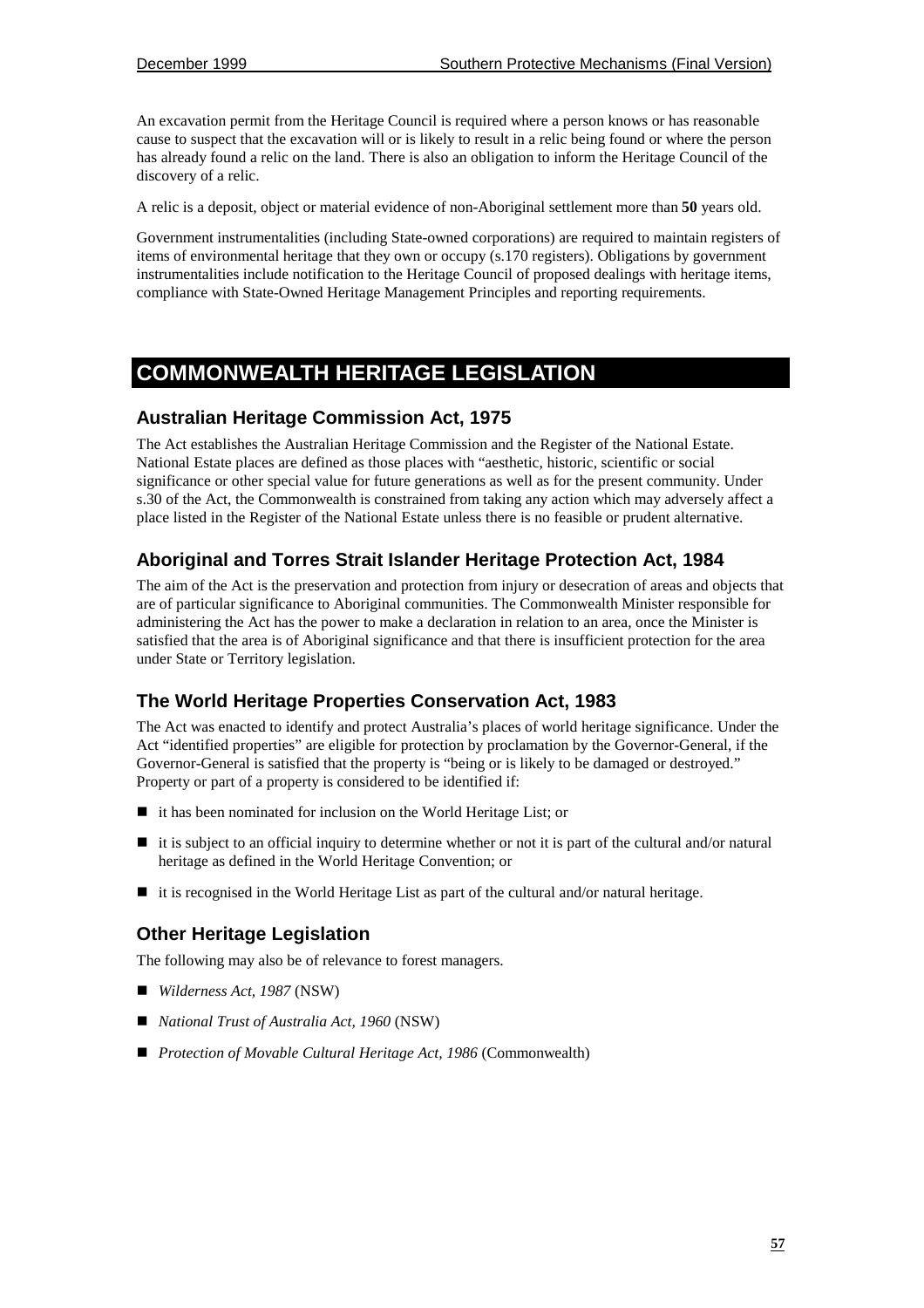# **NSW ENVIRONMENTAL PLANNING AND ASSESSMENT EGISLATION**

#### **Environmental Planning and Assessment Act, 1979**

Planning under the Act is the process of developing plans to regulate competing land uses. This is achieved through environmental planning instruments (EPIs). The Act establishes three types of EPIs:

- State environmental planning policies (SEPPs)
- Regional environmental plans (REPs)
- Local environmental plans (LEPs)

EPIs must set out aims and objectives designed to achieve any of the objectives of the Act and policies and strategies for achieving these objectives. These may include protection of heritage values. SEPPs and REPs cover matters which the Minister for Urban Affairs and Planning believes are of regional or State significance.

LEPs are prepared by local councils and may apply to the whole or part of a local government area.

 The Act also establishes the system for the environmental assessment of proposed activities and developments. In order to decide the process to be followed for obtaining approval, the following should be consulted:

- $\blacksquare$  the relevant local environmental plan and regional environmental plan;
- Schedule 1 of the Environmental Planning & Assessment Model Provisions 1980, where this is called up by the relevant local environmental plan or regional environmental plan;
- Schedule 3 of the Environmental Planning  $\&$  Assessment Regulation; and
- State Environmental Planning Policy No. 4, particularly Clauses 10 and 11.

It is the responsibility of the proponent to determine if development consent is required under Part 4 of the Act or it is to determined under Part 5 of the Act.

A development application must be lodged with the relevant consent authority, usually the local council.

Depending on the requirements of relevant planning instruments, a Statement of Environmental Effects may need to be prepared and submitted with the development application.

An Environmental Impact Statement will be required for "designated development" as set out in Schedule 3 of the Environmental Planning & Assessment Regulation or in the relevant local environmental plan or if the consent authority requires one.

Consent by a consent authority may be refused, granted or granted subject to conditions. Conditions must be complied with and may include the requirement to obtain certain licences or approvals from regulatory authorities such as the National Parks and Wildlife Service, Heritage Office and the Environment Protection Authority.

If development consent under Part 4 of the Environmental Planning & Assessment Act is not required and if the proposal is an "activity" within the meaning of Section 110 of the Environmental Planning  $\&$ Assessment Act, the determining authority must not carry out the activity or give its approval for someone else to do so without first considering the environmental impact of the proposed activity. Public authorities will normally be both proponent and determining authority for its own "activities".

As a determining authority, Section 111 of the Environmental Planning & Assessment Act requires public authorities to "examine and take account to the fullest extent possible all matters affecting or likely to affect the environment..." The likely impact of an activity is assessed by reference to a number of factors set out in Clause 82 of the Environmental Planning & Assessment Regulation, 1994.

In the case of activities involving only minor environmental impact, a Review of Environmental Factors should be prepared.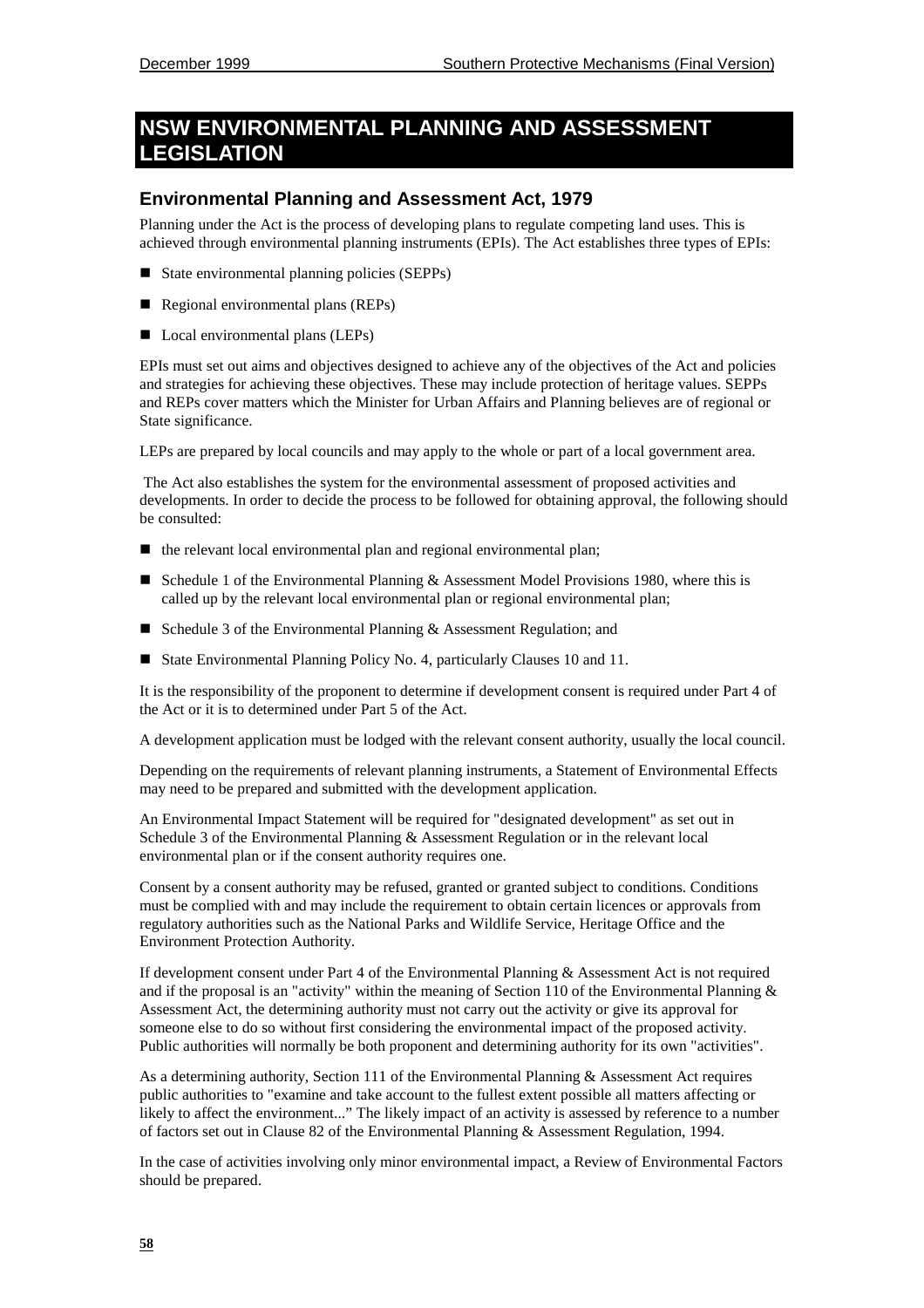If the proposed activity is likely to significantly affect the environment, an Environmental Impact Statement must be prepared by or on behalf of the proponent, and must be examined and considered by the proponent in reaching its determination.

Whether or not an impact is "significant" must be decided having regard to the nature of the activity and the environment in question. Guidance on assessing the significance of an impact is given in the Department of Urban Affairs and Planning publication "Is an Environmental Impact Statement Required? Best Practice Guidelines for Part 5 of the Environmental Planning and Assessment Act 1979".

Matters to be covered in an Environmental Impact Statement are set out in Schedule 2 of the Environmental Planning & Assessment Regulation 1994.

Determination of activities involving significant environmental impact can be expected to be made at senior management level. Where an Environmental Impact Statement has been prepared and exhibited, the determining authority must report on its consideration of the findings and recommendations. This report (known as a 'Clause 91 Report') must be made public.

### **Local Government Act, 1993**

The Act requires councils to have regard to the protection of the environment in carrying out their responsibilities.

Development approvals may be required under the Local Government. The scope for seeking approval is given in Section 68 of the Act. It should be noted that under Section 69 of the Act, the Crown is not required to seek the approval of a local council to erect or demolish a building (but this does not remove the need to obtain development consent under the Environmental Planning and Assessment Act, where such consent is required).

### **Protection of the Environment Operations Act, 1997**

The Act introduces Protection of the Environment Policies for the purposes of setting environmental goals, standards, guidelines and protocols for government decision-makers. It also introduces a single licensing arrangement that covers all relevant forms of pollution and both the development and operational stages of controlled activities.

# **NSW LAND MANAGEMENT LEGISLATION**

#### **Forestry and National Park Estate Act, 1998**

The Act makes provision for forestry and national park operations following regional resource and conservation assessments, transfers certain State Forests and other Crown lands to national park estate or Aboriginal ownership and provides for a system of integrated approvals for future forestry operations.

Forest agreements are made in respect of a region that has been the subject of a regional forest assessment carried by or on behalf of the Resource and Conservation Assessment Council. Issues to be considered during an assessment include "environment and heritage values (including Aboriginal heritage").

Integrated forestry operations approvals provide a framework for forestry operations and apply to the whole or part of an area covered by a forest agreement. They also integrate the regulatory regimes for environmental planning and assessment, for the protection of the environment, and cultural heritage for threatened species conservation. Approvals can have effect for up to 20 years.

Provisions of the *Environmental Planning and Assessment Act, 1979* such as Part 5 do not apply in respect of the carrying out, or the granting of an approval in relation to, forestry operations during any period that an integrated forestry operations approval applies to those operations.